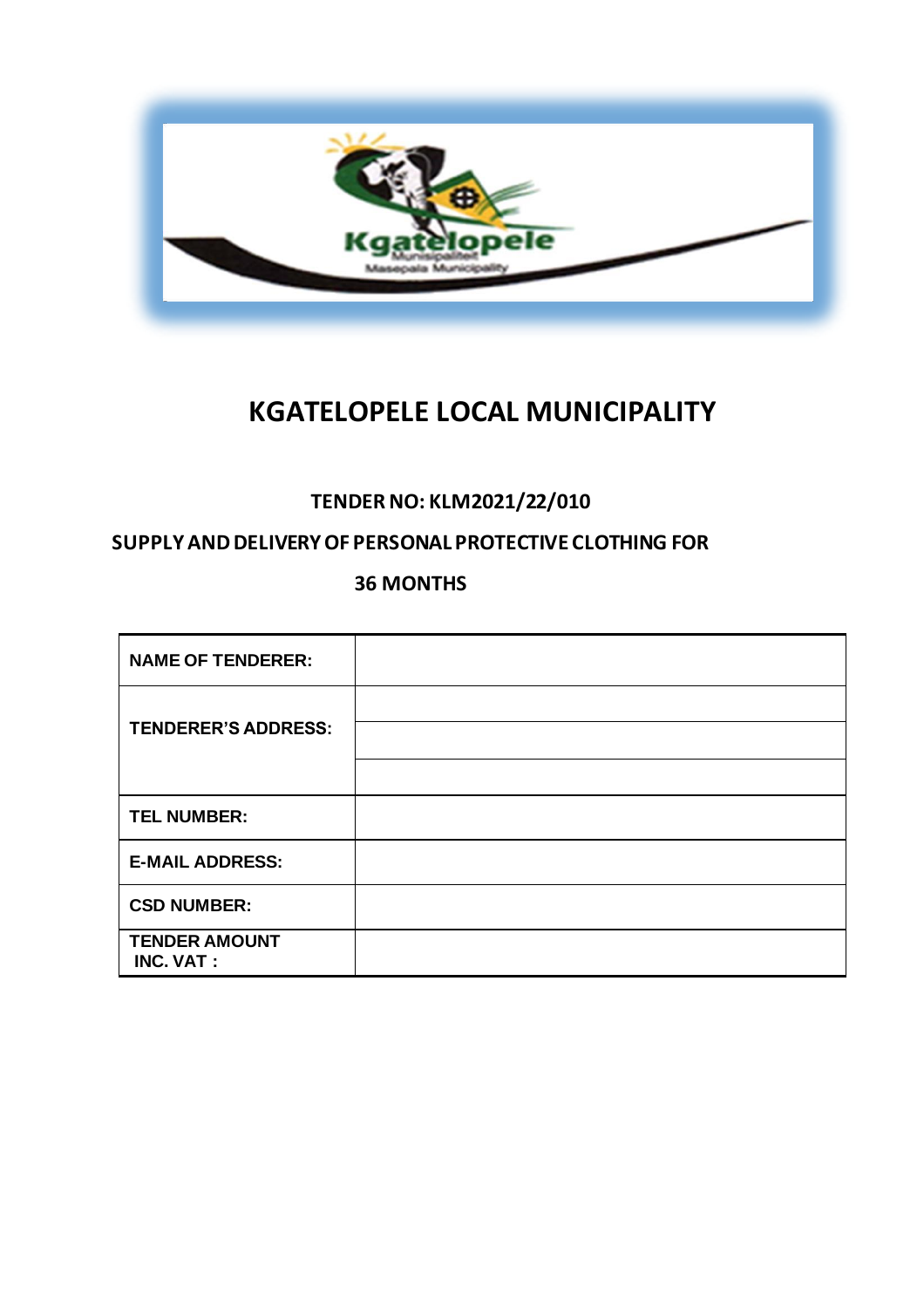# **TENDER NOTICE - ADVERT**

**INVITATION TO BID**

#### **Kgatelopele Local Municipality invites suitable service providers to bid for the following project:**

|                                          |                  |               | __                      |               |
|------------------------------------------|------------------|---------------|-------------------------|---------------|
| <b>Bid description</b>                   | Availability of  |               | Closing date and time   | <b>Points</b> |
|                                          | documents        | date and time |                         | Svstem        |
| <b>Supply And Delivery of Personal</b>   | 04 February 2022 | N/A           | 04 March 2022 @ 12H00   | 80/20         |
| <b>Protective Clothing for 36 Months</b> |                  |               |                         |               |
|                                          |                  |               | <b>Briefing session</b> |               |

#### **Evaluation**

Tenders will be evaluated and adjudicated in line with the Supply Chain Management policy of the municipality using an 80/20 preference points system.

Bid documents with detailed specifications and information can be downloaded on Kgatelopele Local Municipality's website at [www.kgatelopele.gov.za](http://www.kgatelopele.gov.za/) and on e-Tender Publication Portal a[t www.etenders.gov.za](http://www.etenders.gov.za/) from **Friday, 04 February 2022.**

All sealed bids clearly marked with the Project name and bid number must be placed in the Tender Box at the offices of the Kgatelopele Local Municipality, 222 Barker Street, Danielskuil, 8405, on or before **12:00pm on the specified closing date** at which time submissions will be opened in public**.** Tender box will be accessible from Monday to Sunday from 07h30am to 17h00 pm.

Please note that it is a prerequisite of the Municipality that all service providers are to be registered on the **National Treasury Central Supplier Database (CSD)** and include in their bids, the tax clearance certificate or their Master Registration Number or tax compliance status PIN to enable the municipality to verify the bidder's tax compliance status. Registration on CSD can be done a[t www.csd.gov.za](http://www.csd.gov.za/) or at your nearest Treasury and Kgatelopele Municipal Offices.

Kgatelopele Municipality is under no obligation to accept the lowest or any quote and reserves the right to accept the whole or part of quote and reserves the right to re-advertise if it so wishes to. No reasons for the acceptance or rejection of any quote will be given.

**Where applicable, bids will be evaluated on local content and bidders are requested to complete the relevant section of the bid document accordingly.**

Bids will be evaluated according to the Kgatelopele Local Municipality's Supply Chain Management Policy, Preferential Procurement Policy Framework Act (Act 5 of 2005) and the Preferential Procurement Regulations, 2017, and Broad Based Black Economic Empowerment Act (Act 53 of 2003).

**NB: Suppliers are advised NOT to make copies or any alterations to the Tender documents, except to comply with instructions issued by the municipality.**

**Enquiries :** Mr. Bolokang Moeng (053 384 8646)

**----------------------------------------** Mr A. Tieties Acting Municipal Manager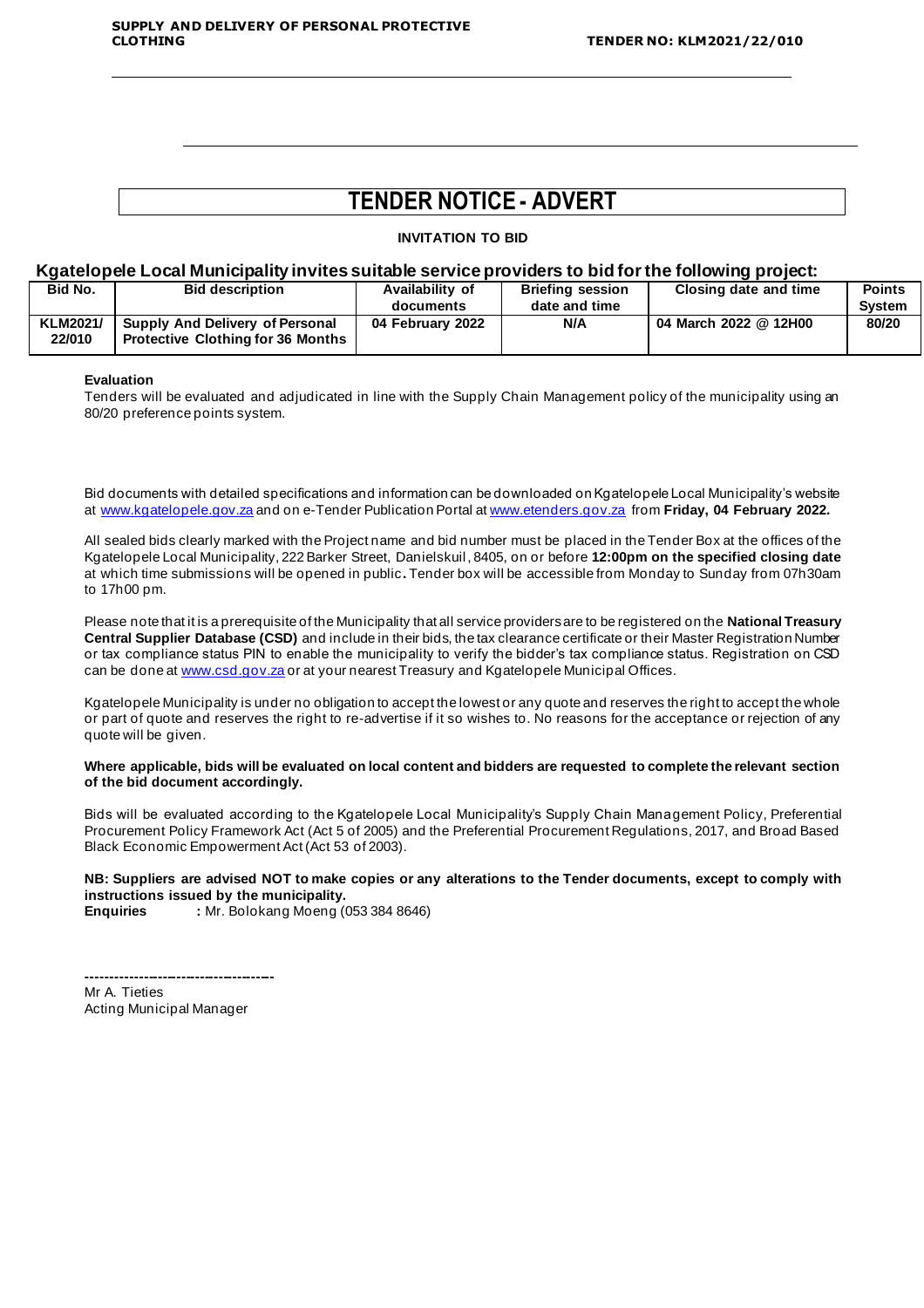#### **MBD1**

#### **T1.1 INVITATION TO BID**

## YOU ARE HEREBY INVITED TO BID FOR REQUIREMENTS OF THE (**KGATELOPELE LOCAL MUNICIPALITY**)

| <b>BID NUMBER:</b>   | KLM2021/22/010                             |
|----------------------|--------------------------------------------|
| <b>CLOSING DATE:</b> | 04 March 2022                              |
| <b>CLOSING TIME:</b> | $12:00 \text{ pm}$                         |
| <b>DESCRIPTION:</b>  | SUPPLY AND DELIVERY OF PERSONAL PROTECTIVE |
|                      | <b>CLOTHING</b>                            |

#### **The successful bidder will be required to fill in and sign a written Contract Form (MBD 7).**

TENDER DOCUMENTS ARE TO BE DEPOSITED IN THE BID BOX SITUATED AT:

Kgatelopele Municipal Offices, Barker Street, Danielskuil, 8405

Wooden Tender Box at Municipal Offices Entrance on the left-hand side near the cashier's Counter

Sealed Bid Documents must be submitted in an envelope clearly indicating, "**BID NUMBER AND DESCRIPTION** " on the outside and must reach the tender box at the stipulated physical address above by no later than **12h00pm Friday, 04 March 2022** All bids will be opened in public at the municipal building.

Bids which are late, incomplete, unsigned, completed by pencil, sent by telegraph, facsimile, electronically or E-mail and without compulsory required documents will be disqualified.

#### **Bidders should ensure that bids are delivered timeously to the correct address. If the bid is late, it will not be accepted for consideration.**

The bid box is generally open from 07h30 until 16h45 Monday to Friday weekdays, and 08h00 until 12h00 midday on Saturdays.

#### **N:B NO BIDS WILL BE CONSIDERED FROM PERSONS IN THE SERVICE OF THE STATE (REGULATION 1 OF THE LOCAL GOVERNMENT : MUNICIPAL SUPPLY CHAINS MANAGEMENT REGULATIONS)**

ALL BIDS MUST BE SUBMITTED ON THE OFFICIAL FORMS – **(NOT TO BE RE-TYPED)**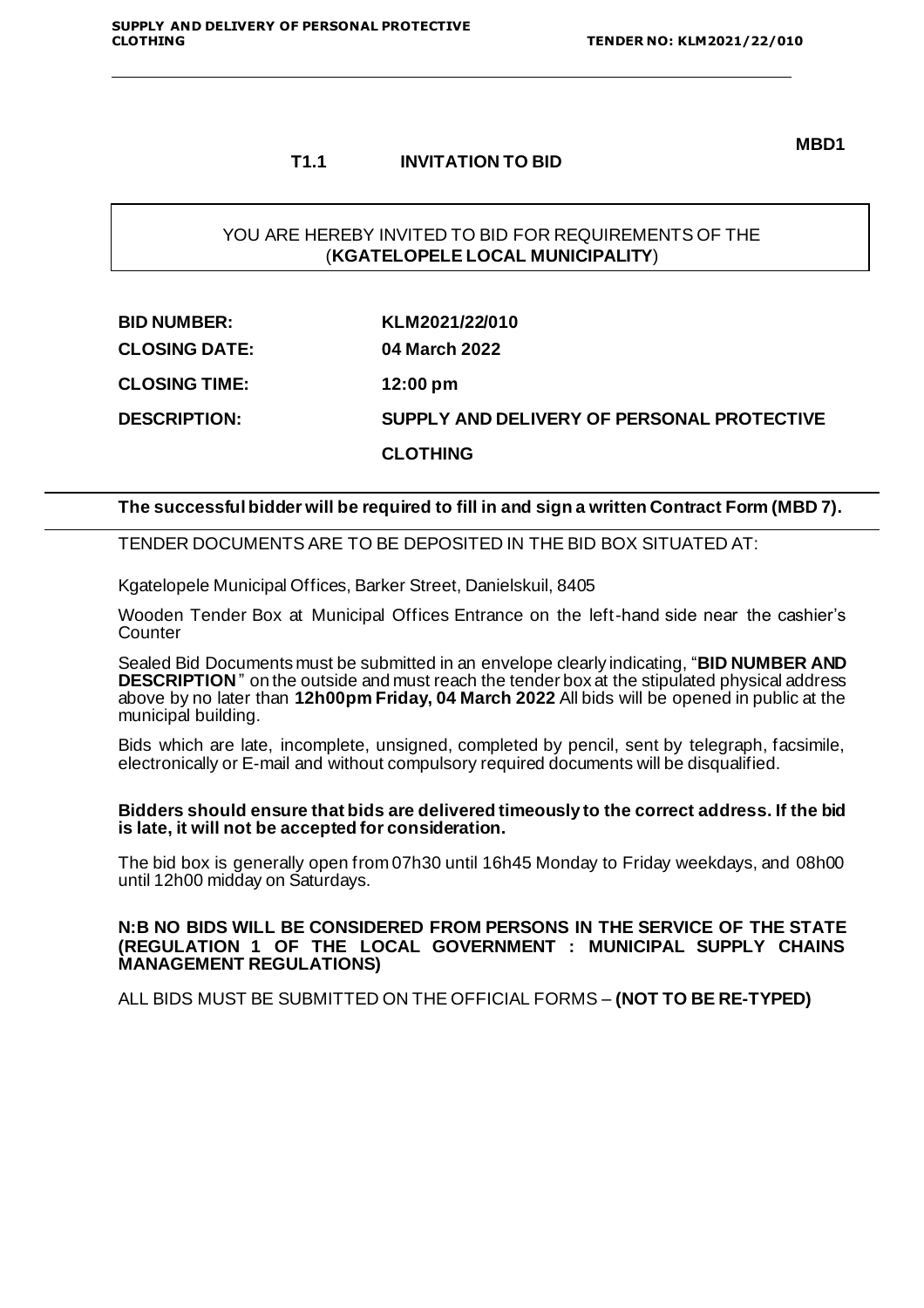#### **T1.2 TENDER DATA**

#### **1. GENERAL**

The conditions of Tender in the standard conditions of the Tender as contained in Annex F of SANS 294 – *Construction Procurement Processes, Methods and Procedures* which contain references to the Tender Data for details that apply specifically to this tender.

The Tender Data shall be read with the Standard Conditions of Tender in order to expand on the Tenderer's obligations and the Employer's undertakings in administering the tender process in respect of the project under consideration.

The Tender Data hereafter shall have precedence in the interpretation of any ambiguity or inconsistency between it and the Standard Conditions of Tender.

Each item of the Tender Data given below is cross-referenced to the relevant clause in the standard Conditions of Tender.

#### **2. TENDER DATA APPLICABLE TO THIS TENDER**

#### **2.1** The Employer of this contract is: **KGATELOPELE LOCAL MUNICIPALITY**

### **2.2 Tender Documents**

#### **TENDER**

#### **T1: Tendering Procedures**

- T1.1: Tender Notice and Invitation to Tender
- T1.2: Tender Data

#### **T2: Returnable Documents**

- T2.1: List of Returnable Documents
- T2.2: Returnable Schedules and Forms

#### **CONTRACT**

#### **Part 1: Scope of Works**

C1.1 Scope of Work

#### **Part 2: Pricing Data**

C2.1: Pricing Schedule

#### **Part 3: Agreement and Contract**

C3.1: Form of Offer and Acceptance C3. 2: Contract Data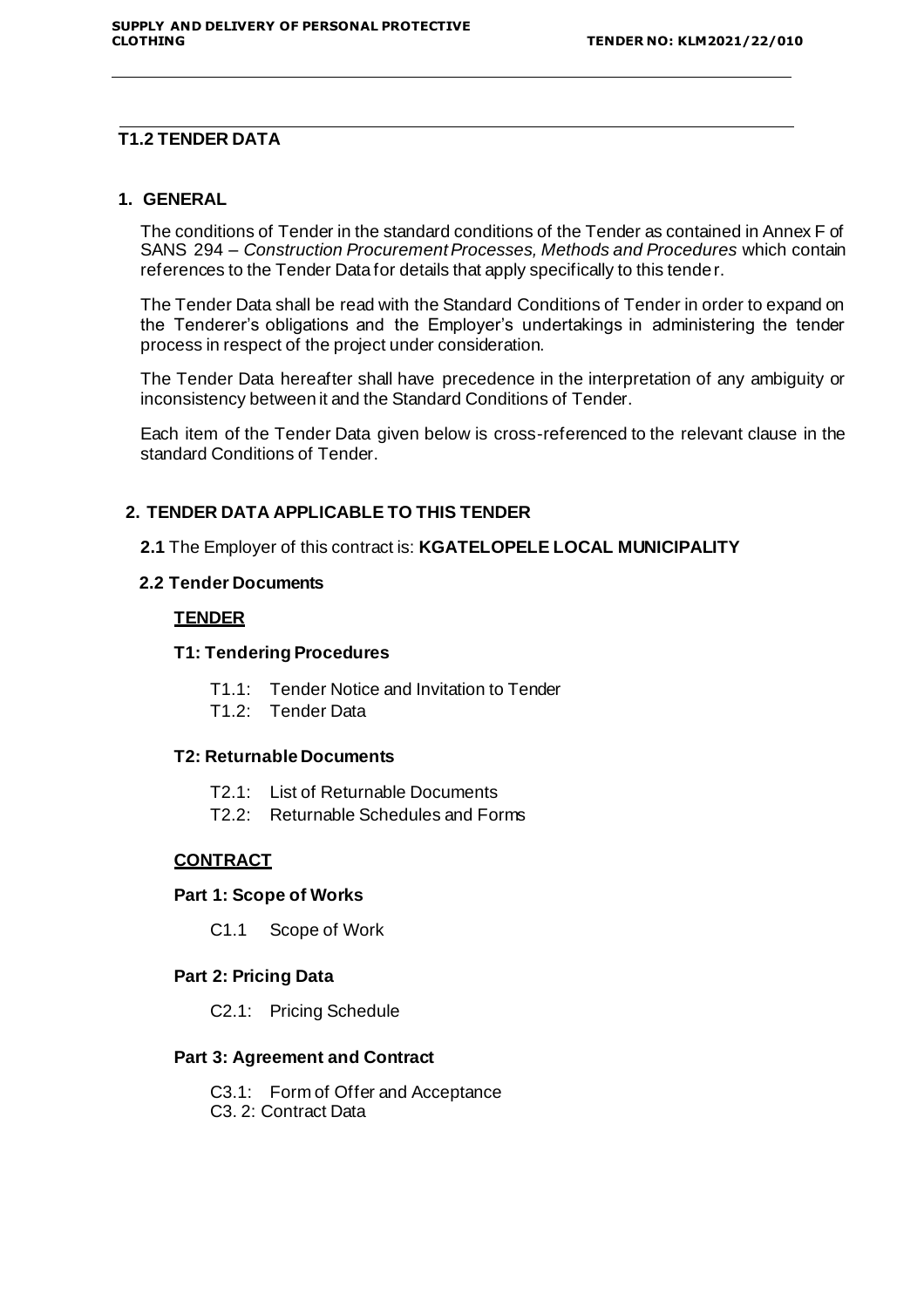A Tenderer will not be eligible to submit a tender if:

(a) the Contractor submitting the tender is under restrictions or has principals who are under restrictions to participate in the Employer's procurement due to corrupt or fraudulent practices;

(b) the Tenderer does not have the legal capacity to enter into the contract;

(c) the Contractor submitting the tender is insolvent, in receivership, bankrupt or being woundup, has his affairs administered by a court or a judicial officer, has suspended his business activities, or is subject to legal proceedings in respect of the foregoing;

(d) The Tenderer does not comply with the legal requirements stated in the Employer's procurement policy;

(e) The Tenderercannot demonstrate that he possesses the necessary professional and technical qualifications and competent, financial resources, equipment and other physical facilities, managerial capability, personnel, experience and reputation to perform the contract;

(f) The Tenderer cannot provide proof that he is in good standing with respect to duties, taxes, levies and contributions required in terms of legislation applicable to the work in the contract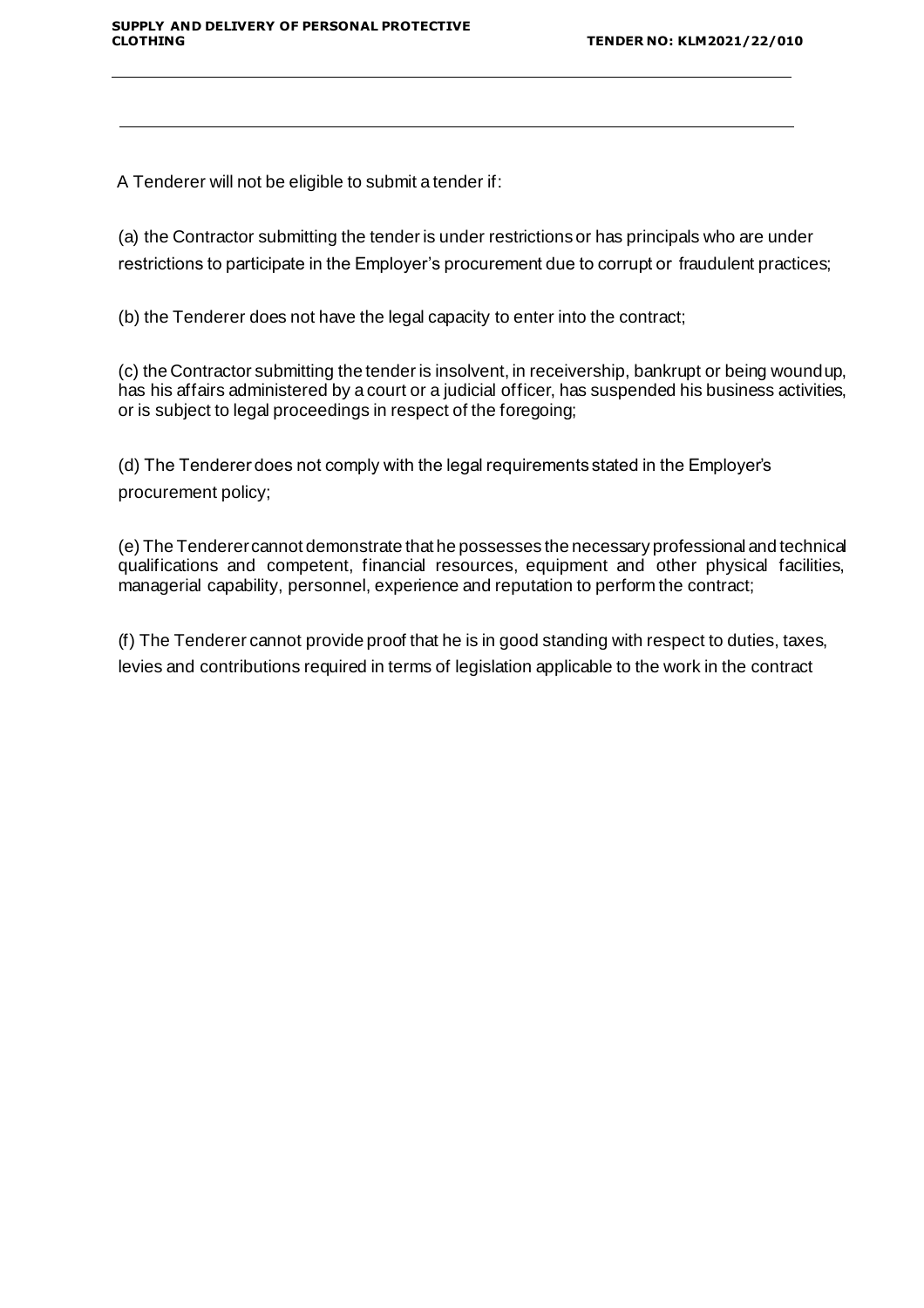## **COMPLIANCE TO ADMINISTRATIVE REQUIREMENTS**

### **Bidders will be evaluated on the following administrative compliance**

- Company to be CSD compliant or JV to be CSD compliant
- Issuance of Power of attorney / authority for signatory of JV
- Form of offer to be completed in figures and words
- Pages which need to be signed are to be signed or initialized
- Schedule of construction plant to be included (Proof of ownership to be attached or lease agreement)
- Schedule of company experience: Active and completed projects should be supported by appointment letters and completion certificates
- Certified copy of B-BBEE certificate (If JV, certified copy of consolidated B-BBEE certificates)
- Certified copies of Cipro Documents (if JV, submit documents for all JV partners)
- Certified ID copies of all directors / members / shareholders of company / business (If JV, submit documents of associated directors/members/shareholders of the respective JV partners)
- Submit signed and initialized JV Agreement where applicable
- Letter of intent for providing a Guarantee must be from a reputable Institution
- Submission of Original Letter of Good standing with Compensation Commission (Compensation for injuries and Disease Act)
- Submission of Occupational Health and Safety Plan
- No price amendment without signature in the bills of quantities
- Bidder must not alter the bid document or submit a copy of the original bid document
- Bidder to sign the attendance register at the briefing session
- Company / JV partners to submit audited financial statements for the past 2 years
- Completion of MBD documents (MBD 1, 3.1, 4, 6, 8, 9)
- Bidder to submit statement of municipal rates indicating municipal rates and taxes for the company / business as well as directors / members / shareholders (SAPS affidavit for nonrated municipal areas & or Copy of lease agreement with signed letter or confirmation from landlord to certify such an arrangement – letter not to be less than 3 months)
- Bidders are to separate their submission into two envelopes. One clearly marked "TECHNICAL" and the other marked "FINANCIAL". The financial offer will be evaluated if bidder's technical submission scores 45 points and above.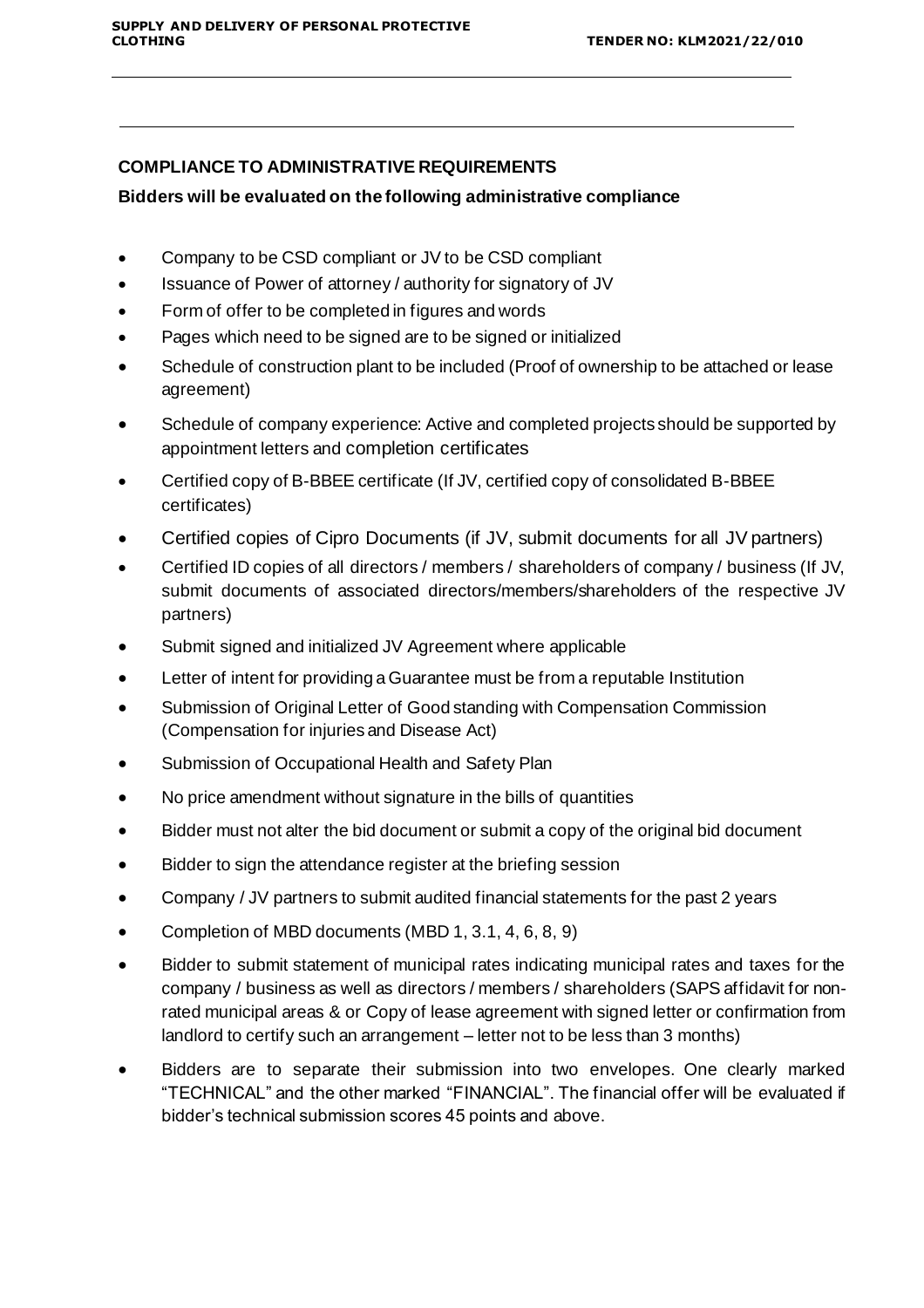Tenders will be evaluated and adjudicated in line with the Supply Chain Management policy of the municipality using an 80/20 preference points system.

## **CONDITIONS TO ACCEPTANCE OF TENDER OFFER**

## **Tenders Will be Accepted on Condition that;**

- The tender offer is signed by a person authorized to sign on behalf of the Tenderer and authority of signatory is attached.
- A valid tax clearance certificate is included with his tender.
- The tenderer has signed and initialized all pages of the tender document
- Tenderer's declaration of compliance with the occupational health and safety act No.85 of 1993 and the construction regulations of 2003 as well as the tenderer's health and safety plan to being included with his tender submission.
- A tenderer who has submitted atender as a joint venture has included an acceptable joint venture agreement with his tender.
- The tender document has not been unbundled or tampered with.
- The tenderer or a competent authorized representative of the contractor who submitted the tender has attended the compulsory clarification meeting or site inspection.
- The tenderer or any of its principals is not listed on the register of Tender Defaulters in terms of the Prevention and Combating of Corrupt Activities Act 2004 as a person prohibited from doing business with the public sector.
- The tenderer has not abused the Employer's Supply Chain Management system or has failed to perform on any previous contract and has been given a written notice to this effect.
- The tenderer or any of its principals, directors or managers is not employed in the service of the state or any municipality. In the event that such principals are involved, official approval from the Executing Authority regarding carrying out remunerative work outside of the public service must be included in the tender submission.
- The Employer is satisfied that the tenderer or any of his principal have not influenced the tender offer and acceptance by the following criteria;
	- Having offered, promised or given a bribe or other gift or remuneration to any person in connection with obtaining or execution of this contract.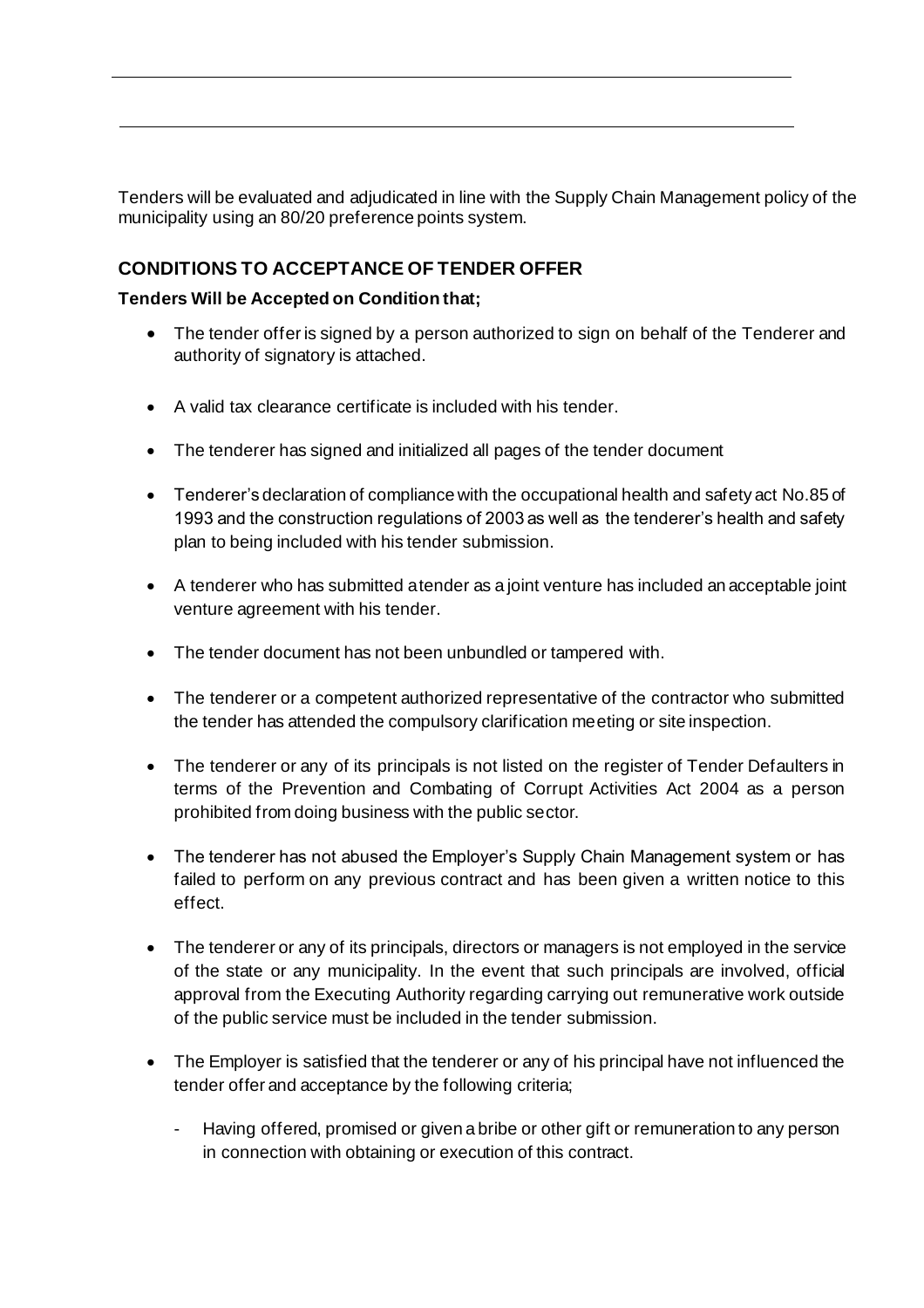- Having acted in a fraudulent or corrupt manner in obtaining or executing this contract.
- Having approached an officer or employee of the Employer or the Employer's Agent with the objective of influencing the award of a contract in the tenderer's favour.
- Having entered into any agreement or arrangement, whether legally binding or not with any person, firm or company to retain from tendering for this contract or as to the amount of the tenderer to be submitted by either party.
- Having disclosed to any person, firm or company other than the Employer, the exact or approximate amount proposed of his proposed tender.
- The Employer may, in addition to using any other legal remedies, repudiate the tender offer and acceptance and declare the contract invalid should it have been concluded already.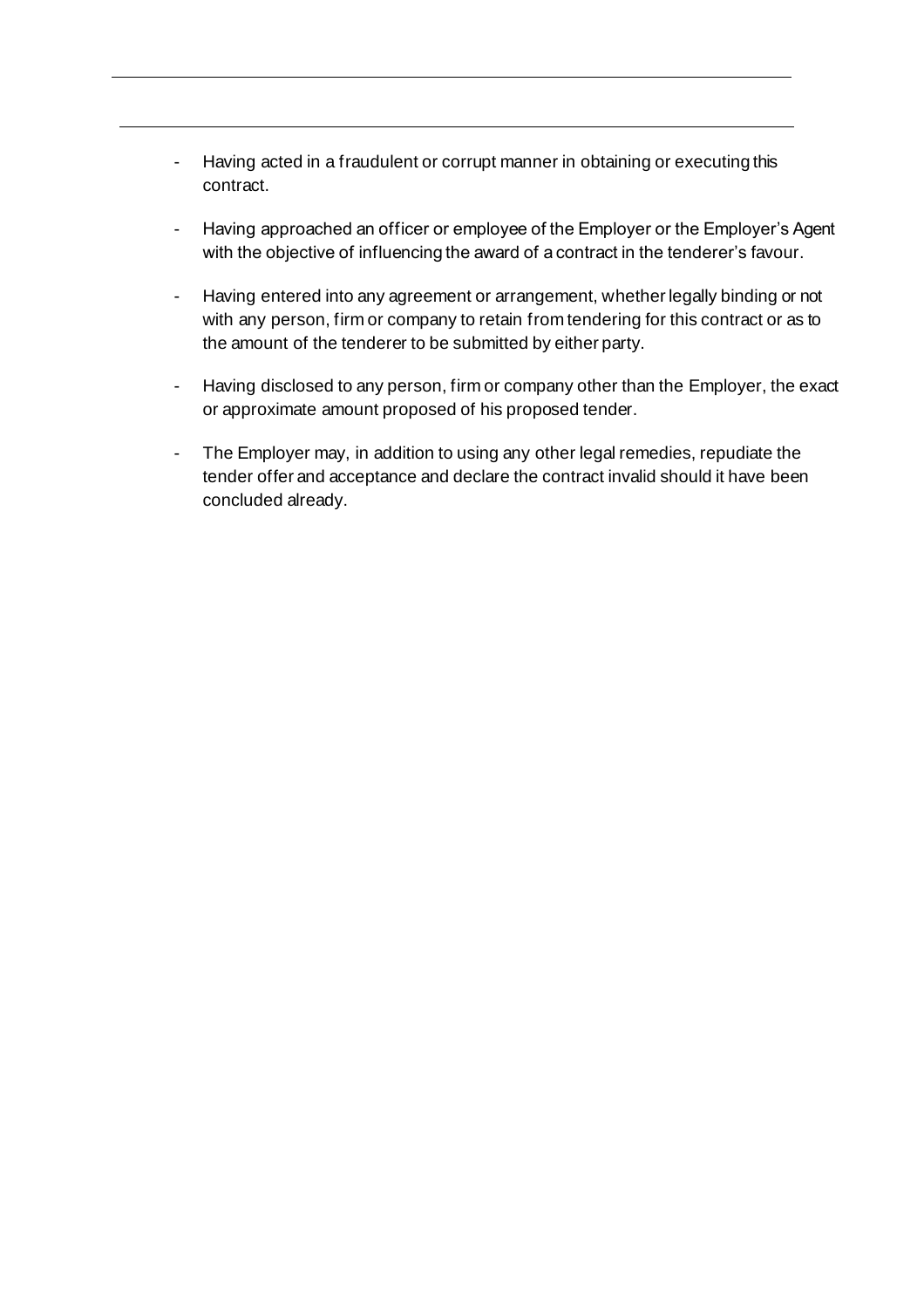## **T2.1 LIST OF RETURNABLE DOCUMENTS**

The tenderer must complete/submit the following returnable documents:

- **1. Schedule of Returnable Documents for Tender Evaluation**
- A: Tender Site Meeting register (not compulsory)
- B: Record of Addenda to tender documents
- C: Certificate of Authority for Joint Ventures / Close Corporation / Partnership / Company / Sole Proprietor (Certified copies of Identity documents in case of sole proprietor)
- D: Registration certificates of entities joint Ventures / Close Corporation / Partnership /Company / Sole proprietor
- E: Schedule of tenderer's experience
- F: Schedule of Key personnel
- G: Curriculum Vitae of Key personnel
- H: Qualifications of key personnel
- I: Schedule of Subcontractors
- J: Schedule of Plant and Equipment
- L: Copy of the workmen's compensation registration certificate (or copy of payment of contributions in terms of the compensation for occupational Injuries and Disease Act No. 130 of 1993)
- M: An original valid tax clearance certificate issued by the South African Revenue

**Services** 

- N: Form of intent to provide a performance guarantee
- O: B-BBBE Status Level Verification Certificate
- P: Filled in / Signed forms MBD 1, 3.1, 4 , 6.1, 6.2 , 8 and 9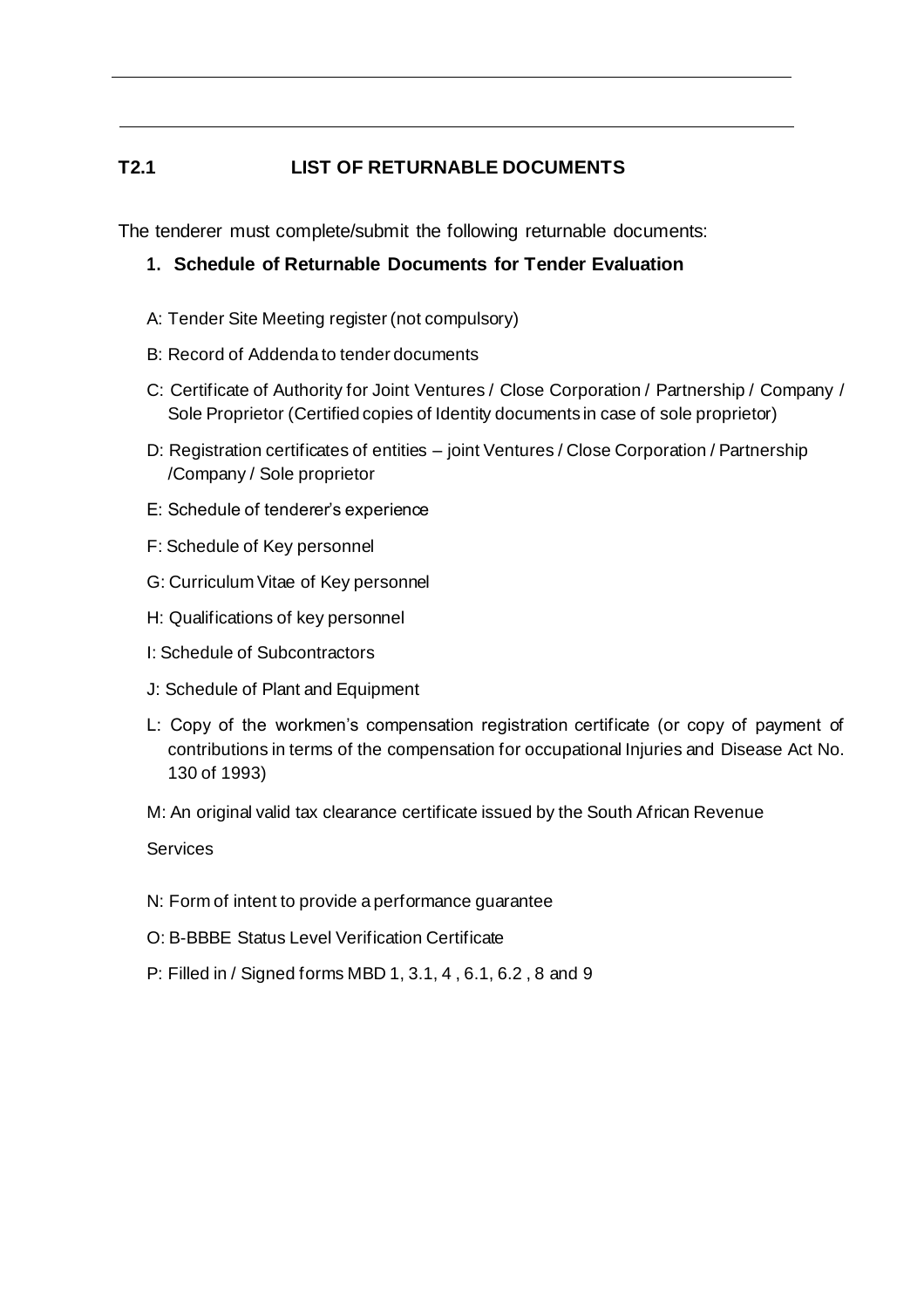## **T2.2 RETURNABLE SCHEDULES / FORMS**

## **CERTIFICATE OF ATTENDANCE**

This is to certify that (*Tenderer*)………………………………………………………………………….

of(*address*)………………………………………………………………………………………………

……………………………………………………………………………. Was represented by the person(s) named below at the compulsory meeting held for all tenderers

I / We acknowledge that the purpose of the meeting was to acquaint myself / ourselves with the site of the works and / or matters incidental to doing the work specified in the tender documents in order for me / us to take account of everything necessary when compiling our rates and prices included in the tender.

## **Particulars of Person(s) attending the meeting:**

**Attendance of the above person(s) at the meeting is confirmed by the Employer's representative, namely:**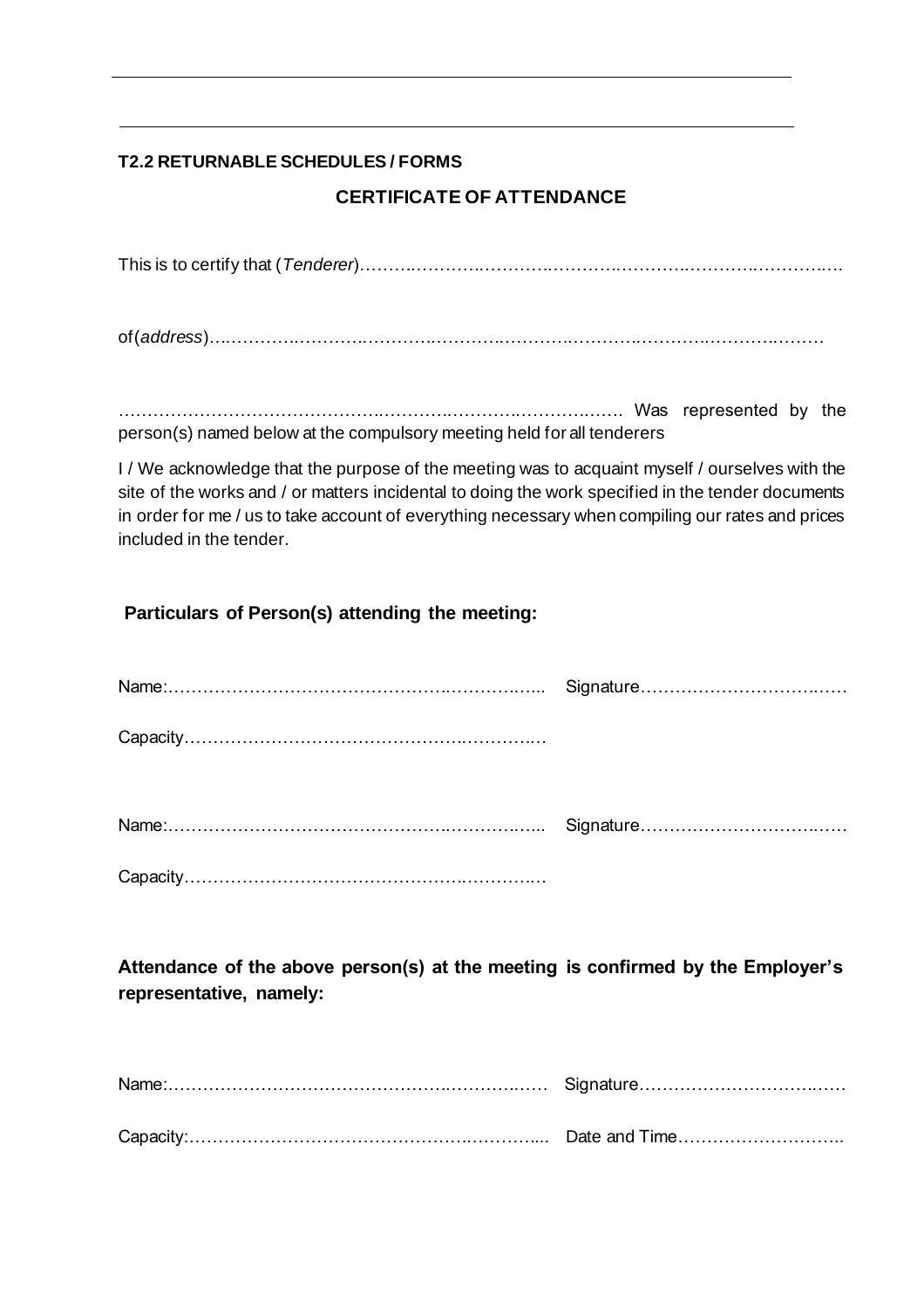## **RECORDS OF ADDENDUM TO TENDER DOCUMENTS**

I / We confirm that the following communications received from the Employer or his representative before the date of submission of his tender offer, amending the tender documents, have been considered in this tender offer.

| <b>ADD</b><br>No. | <b>DATE</b> | <b>TITLE OF DETAILS</b> |
|-------------------|-------------|-------------------------|
|                   |             |                         |
|                   |             |                         |
|                   |             |                         |
|                   |             |                         |

SIGNATURE:……………………………………………… DATE……………………………. (*of person authorized to sign on behalf of tenderer*)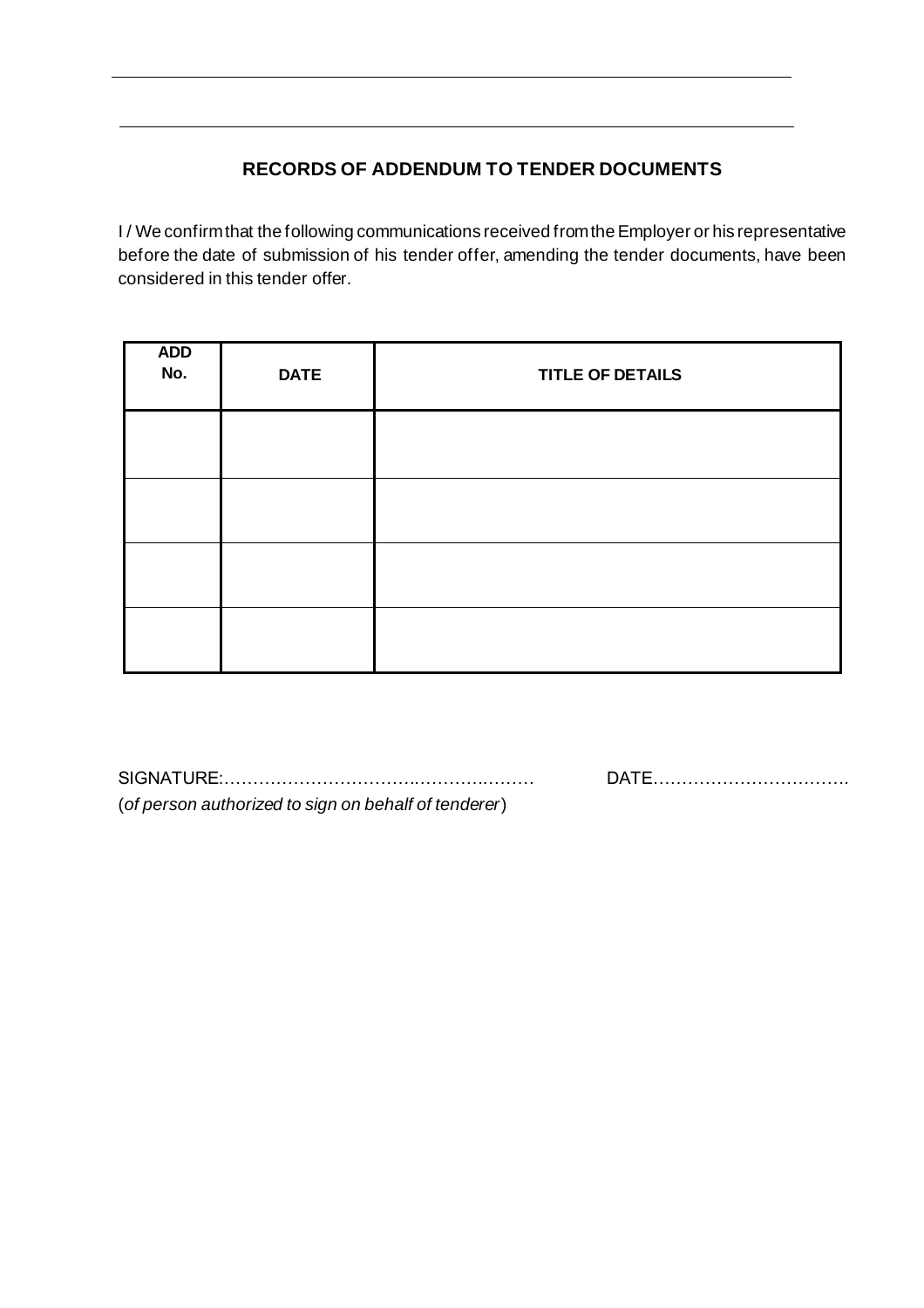## **CERTIFICATE OF AUTHORITY OF ENTITY**

Indicate the status of the tenderer by ticking the appropriate box hereunder. The tenderer must complete the certificate set out below for the relevant category.

| Company | W<br><b>Close</b><br>Corporation | (III)<br>Partnership | (IV)<br><b>Joint Venture</b> | <b>Sole Proprietor</b> |  |
|---------|----------------------------------|----------------------|------------------------------|------------------------|--|
|         |                                  |                      |                              |                        |  |

## **(I) CERTIFICATE FOR COMPANY**

|                      | was authorized to sign all and the sign all                                                  |  |  |  |  |  |  |
|----------------------|----------------------------------------------------------------------------------------------|--|--|--|--|--|--|
|                      | documents in connection with this tender and any contract resulting from it on behalf of the |  |  |  |  |  |  |
| company.             |                                                                                              |  |  |  |  |  |  |
|                      |                                                                                              |  |  |  |  |  |  |
|                      |                                                                                              |  |  |  |  |  |  |
| <b>As Witnesses:</b> |                                                                                              |  |  |  |  |  |  |
|                      |                                                                                              |  |  |  |  |  |  |
|                      |                                                                                              |  |  |  |  |  |  |
| Date:                |                                                                                              |  |  |  |  |  |  |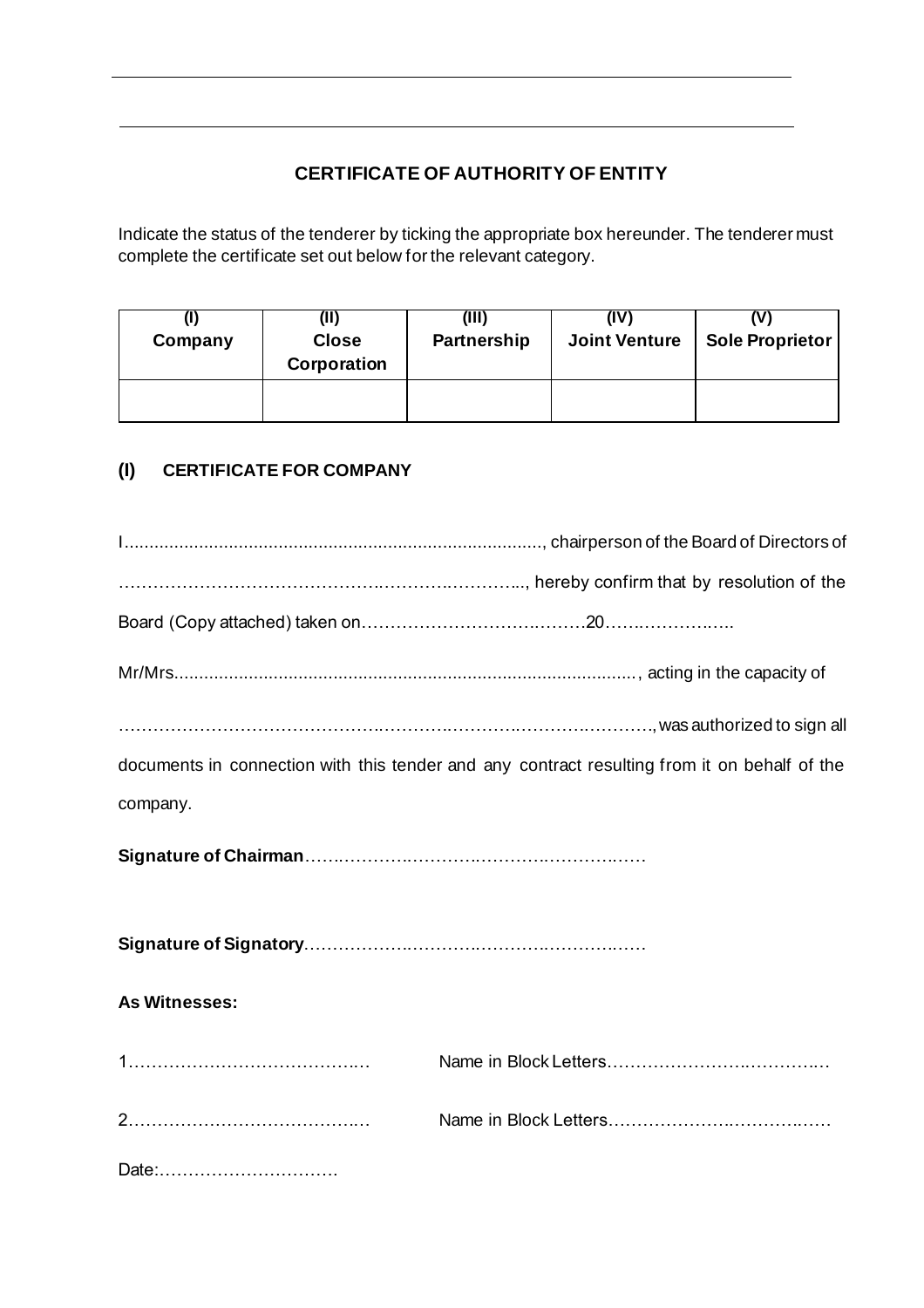## **(II) CERTIFICATE FOR CLOSE CORPORATION**

|  |                        | We the undersigned, being the key members in the business trading |  |  |  |  |  |  |  |  |
|--|------------------------|-------------------------------------------------------------------|--|--|--|--|--|--|--|--|
|  |                        |                                                                   |  |  |  |  |  |  |  |  |
|  |                        |                                                                   |  |  |  |  |  |  |  |  |
|  |                        |                                                                   |  |  |  |  |  |  |  |  |
|  | from it on our behalf. |                                                                   |  |  |  |  |  |  |  |  |

**Signature of Signatory**……………………………………………………

## **As Witnesses:**

| 1 |  |
|---|--|
| ◠ |  |

Date:………………………….

| <b>NAME</b> | <b>ADDRESS</b> | <b>SIGNATURE</b> | <b>DATE</b> |
|-------------|----------------|------------------|-------------|
|             |                |                  |             |
|             |                |                  |             |
|             |                |                  |             |
|             |                |                  |             |
|             |                |                  |             |
|             |                |                  |             |
|             |                |                  |             |
|             |                |                  |             |

*NOTE: This certificate is to be completed and signed by all of the key members upon whom rests the direction of the affairs of the close corporation as a whole.*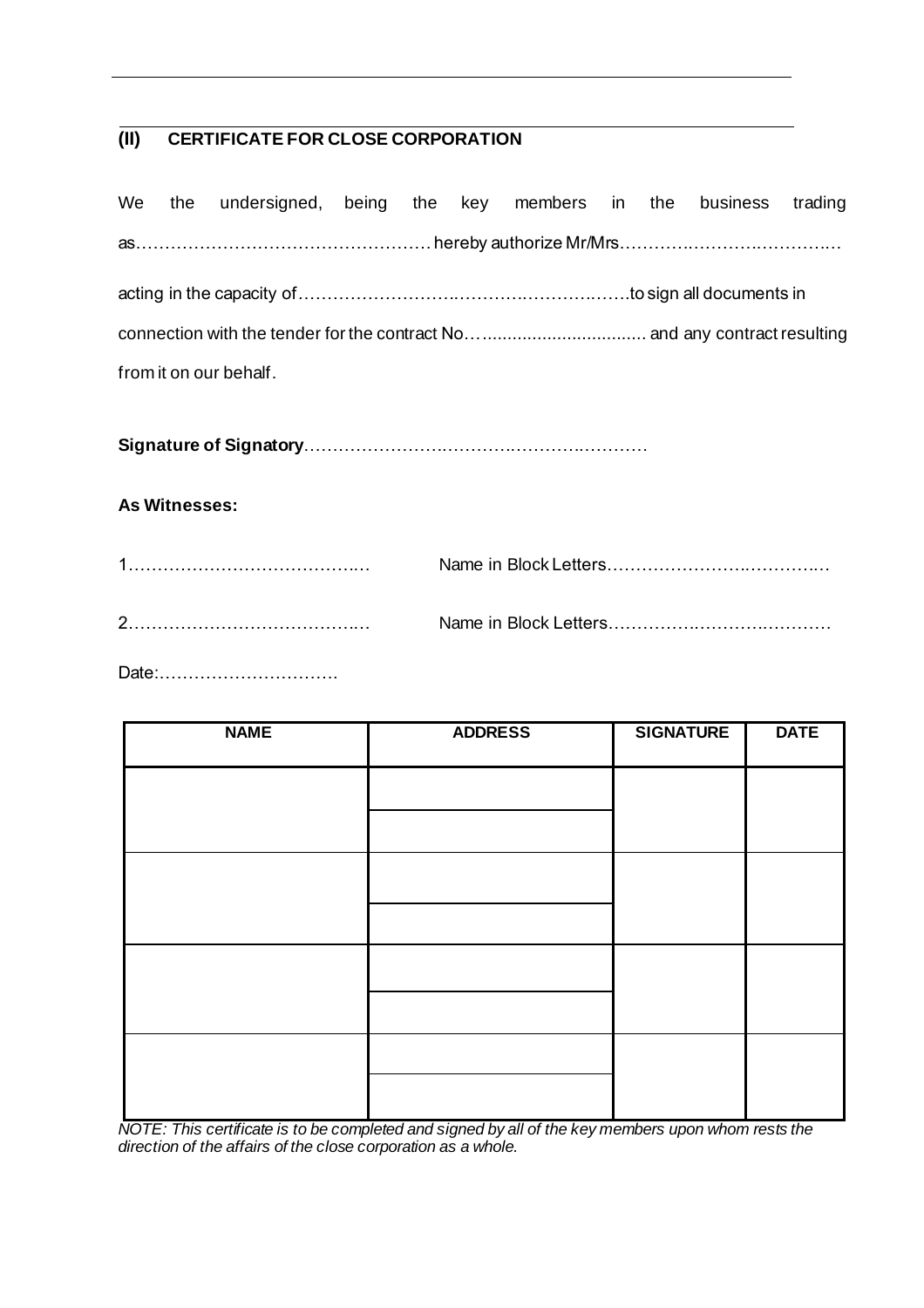## **(III) CERTIFICATE FOR PARTNERSHIP**

|  |                        | We the undersigned, being the key members in the business trading |  |  |  |  |  |  |  |  |  |
|--|------------------------|-------------------------------------------------------------------|--|--|--|--|--|--|--|--|--|
|  |                        |                                                                   |  |  |  |  |  |  |  |  |  |
|  |                        |                                                                   |  |  |  |  |  |  |  |  |  |
|  |                        |                                                                   |  |  |  |  |  |  |  |  |  |
|  | from it on our behalf. |                                                                   |  |  |  |  |  |  |  |  |  |

**Signature of Signatory**……………………………………………………

## **As Witnesses:**

| $\overline{1}$ |  |
|----------------|--|
| C              |  |

Date:………………………….

| <b>NAME</b> | <b>ADDRESS</b> | <b>SIGNATURE</b> | <b>DATE</b> |
|-------------|----------------|------------------|-------------|
|             |                |                  |             |
|             |                |                  |             |
|             |                |                  |             |
|             |                |                  |             |
|             |                |                  |             |
|             |                |                  |             |
|             |                |                  |             |
|             |                |                  |             |

*NOTE: This certificate is to be completed and signed by all of the key members upon whom rests the direction of the affairs of the partnership as a whole.*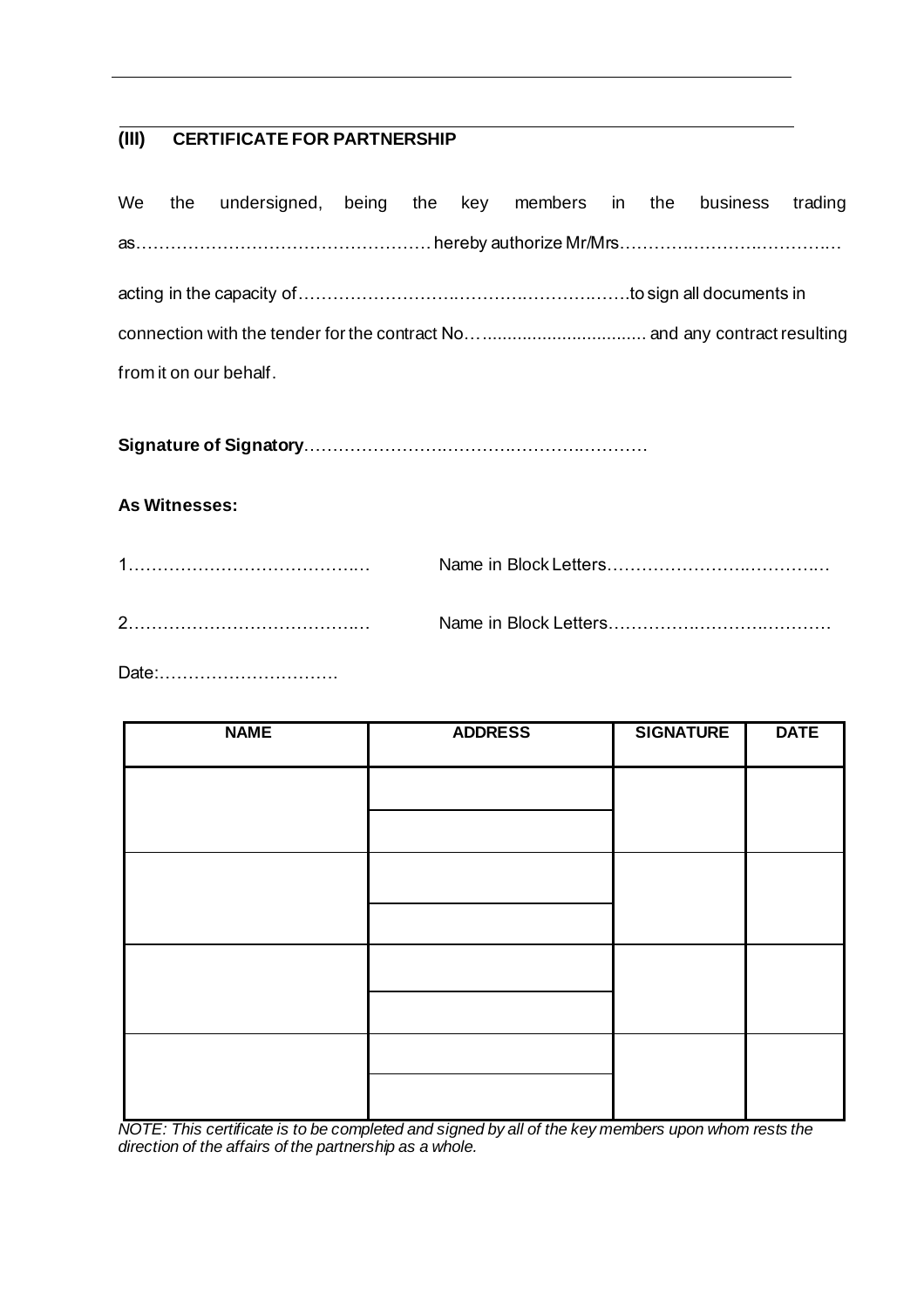## **(IV) CERTIFICATE FOR JOINT VENTURE**

| We the undersigned, are submitting this tender offer in joint venture and hereby authorize |            |           |    |
|--------------------------------------------------------------------------------------------|------------|-----------|----|
|                                                                                            | authorized | signatory | of |
|                                                                                            |            |           |    |
|                                                                                            |            |           |    |
| resulting from it on our behalf.                                                           |            |           |    |

This authorization is evidenced by the attached power of attorney signed by legally authorized signatories of all the partners to the joint venture.

**Signature of Signatory**……………………………………………………

## **As Witnesses:**

Date:………………………….

| <b>NAME OF FIRM</b> | <b>ADDRESS</b> | <b>AUTHORIZING</b><br><b>SIGNATURE</b> |
|---------------------|----------------|----------------------------------------|
|                     |                |                                        |
|                     |                |                                        |
|                     |                |                                        |

*NOTE: This certificate is to be completed and signed by all key partners upon who rests the direction of the affairs of the partnership as a whole.*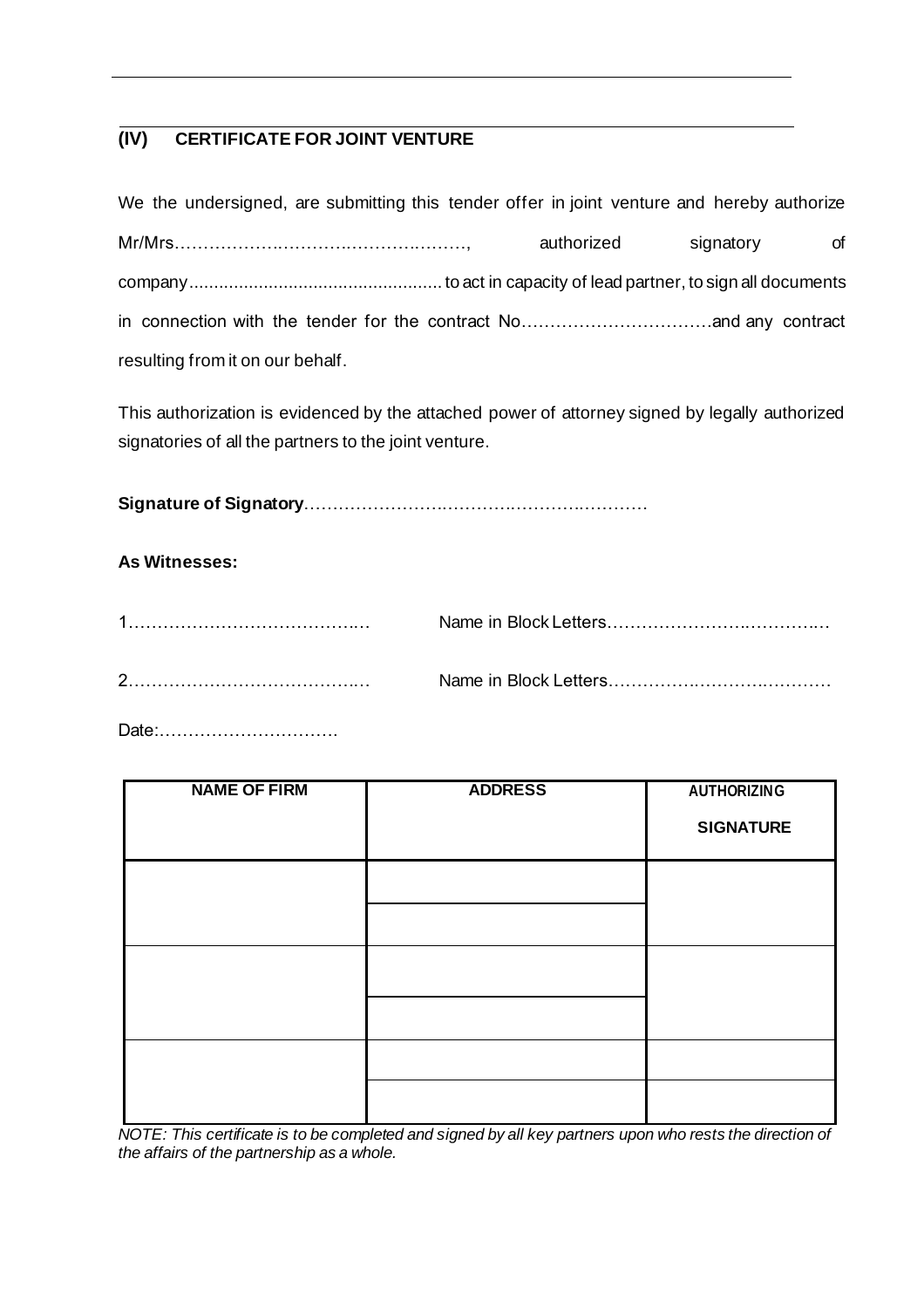## **(V) CERTIFICATE FOR SOLE PROPRIETER**

| <b>As Witnesses:</b> |  |
|----------------------|--|
|                      |  |
|                      |  |
| Date:                |  |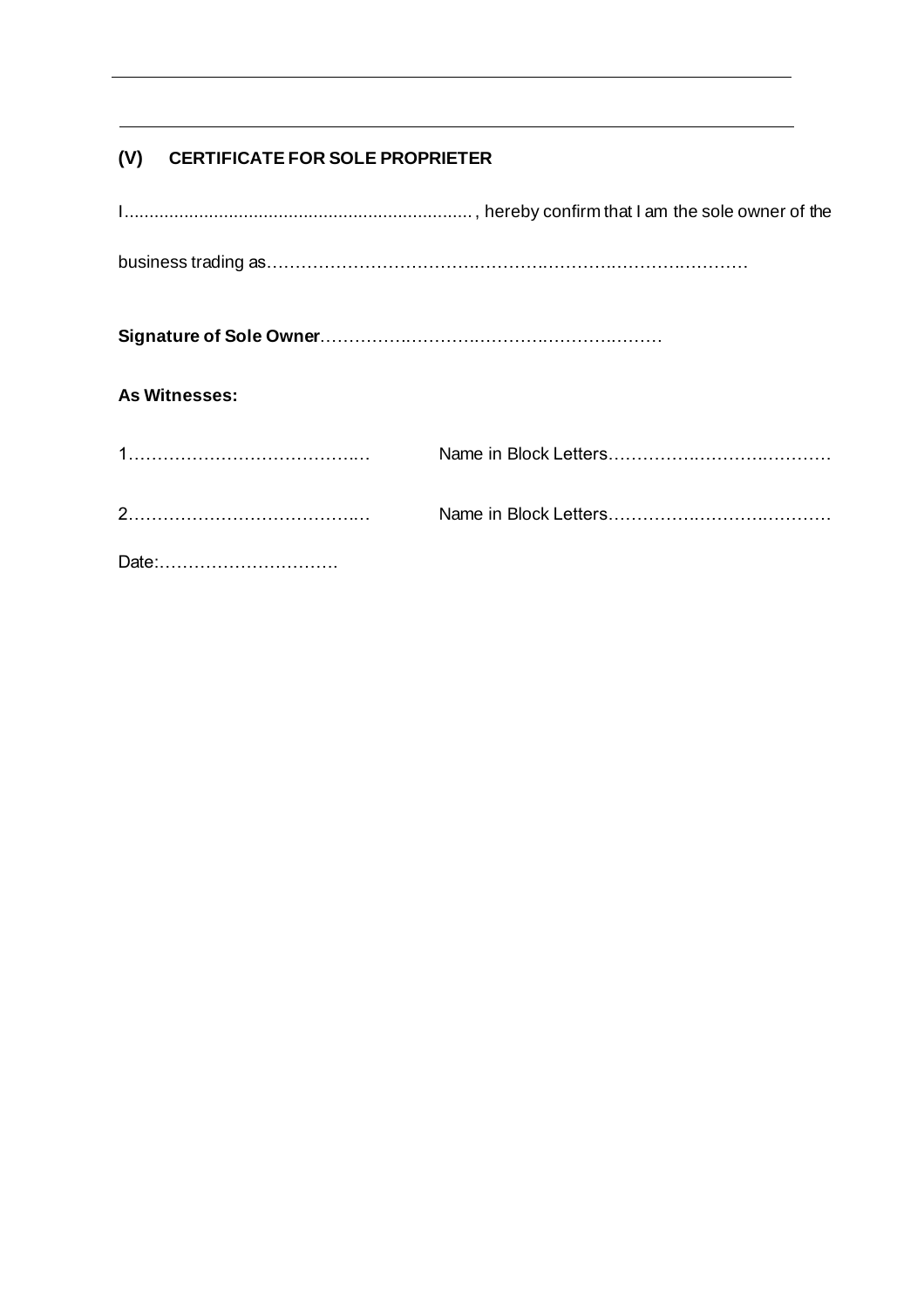## **FORM OF INTENT TO PROVIDE A PEROFRMANCE GUARANTEE**

The tenderer must attach hereto a letter from the bank or institution with whom he has made necessary arrangements, to the effect that the said bank or institution will be prepared to provide the required performance guarantee when asked to do so. A proforma is attached the tenderers to use.

## **PRO-FORMA FOR A PERFORMANCE GUARANTEE**

## **PEFORMANCE GUARANTEE**

**Employer:** (*Name and Address*)

**Contact No.**

(Contract Title)

WHEREAS

(hereinafter referred to as the "Employer") Entered into, a Contract With

(hereinafter called "the contractor") on the  $\qquad \qquad$  day of  $\qquad \qquad \qquad 20$ 

At

AND WHEREAS it is provided by such Contract that the Contractor shall provide the Employer with security by way of a guarantee for the due and faithful fulfilment of such Contract by the Contractor;

AND WHEREAS (hereinafter referred to as "the Guarantor") Has / Have at the request of the Contractor, agreed to give such guarantee;

NOW THEREFORE WE,

Do hereby guarantee and bind ourselves jointly and severally as Guarantor and Co-principal Debtors to the Employer under renunciation of the benefits of division and exclusion for the due and faithful performance by the contractor of all the terms and conditions of the said Contract, subject to the following Conditions:

1. The Employer shall, without reference to and/or notice to us, have complete liberty of action to act in any manner authorized and/or contemplated by the terms of said Contract, and / or to agree to any modifications, variations, alterations, directions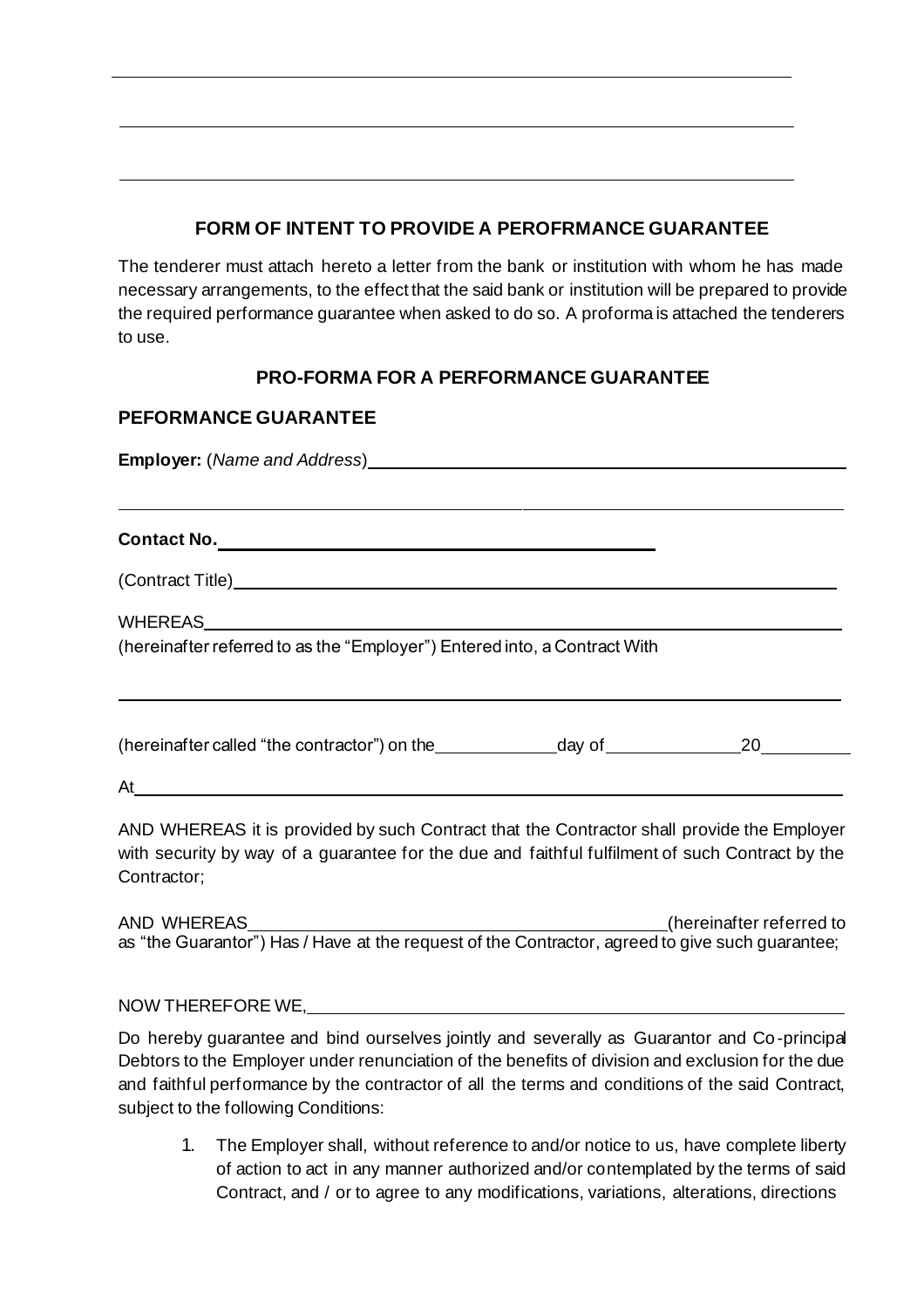or exclusions of the Completion Data of the works under the said Contract, and that its rights under this guarantee shall in no way be prejudiced nor our liability hereunder be affected by reason of any steps which the Employer may take under such contract, or of any modification, variation alterations of the Completion Date which the Employer may make, give, concede or agree to under the said Contract.

- 2. This guarantee shall be limited to the payment of a sum of money
- 3. The employer shall be entitled, without reference to us, to release any guarantee held by it, and to give time to or compound or make any other arrangement with the contractor.

However, upon receipt by us of an authenticated copy of the certificate of completion in terms of the Contract, the amount of liability shall be reduced by 50%, which shall be in force until the issue of the Final Approval Certificate at expiry of the Defects Liability Period.

- 4. This guarantee shall remain in full force and effect until the issue of the Certificate of Completion in terms of the Contract, unless we are advised in writing by the Employer before the issue of the said Certificate of his intention to institute claims, and the particulars thereof, in which event this guarantee shall remain in full force and effect until all such claims have been paid of liquidated.
	- (in words) R
	(in figures)
- 5. Our total liability hereunder shall not exceed the sum of

(10% of the tender Sum) that amount I/ we agree to hold at your disposal.

6. The Guarantor reserves the right to withdraw from this guarantee by depositing the Guaranteed Sum with the beneficiary, whereupon the Guarantor's liability hereunder shall cease.

I/We declare that I/We, on behalf of the Guarantor, waive the legal exceptions available to a guarantor and undertake to pay the said amount or such portion thereof as may be demanded, immediately on receipt of a written demand from you.

A certificate under your hand shall be sufficient and satisfactory evidence as to the amount of the Guarantor's liability for the purpose of enabling provisional sentence or any similar relief to be obtained against the Guarantor.

This guarantee is neither negotiable nor transferable, and must be surrendered to the Guarantor in the event of the full amount of the Guarantee being paid to the Employer.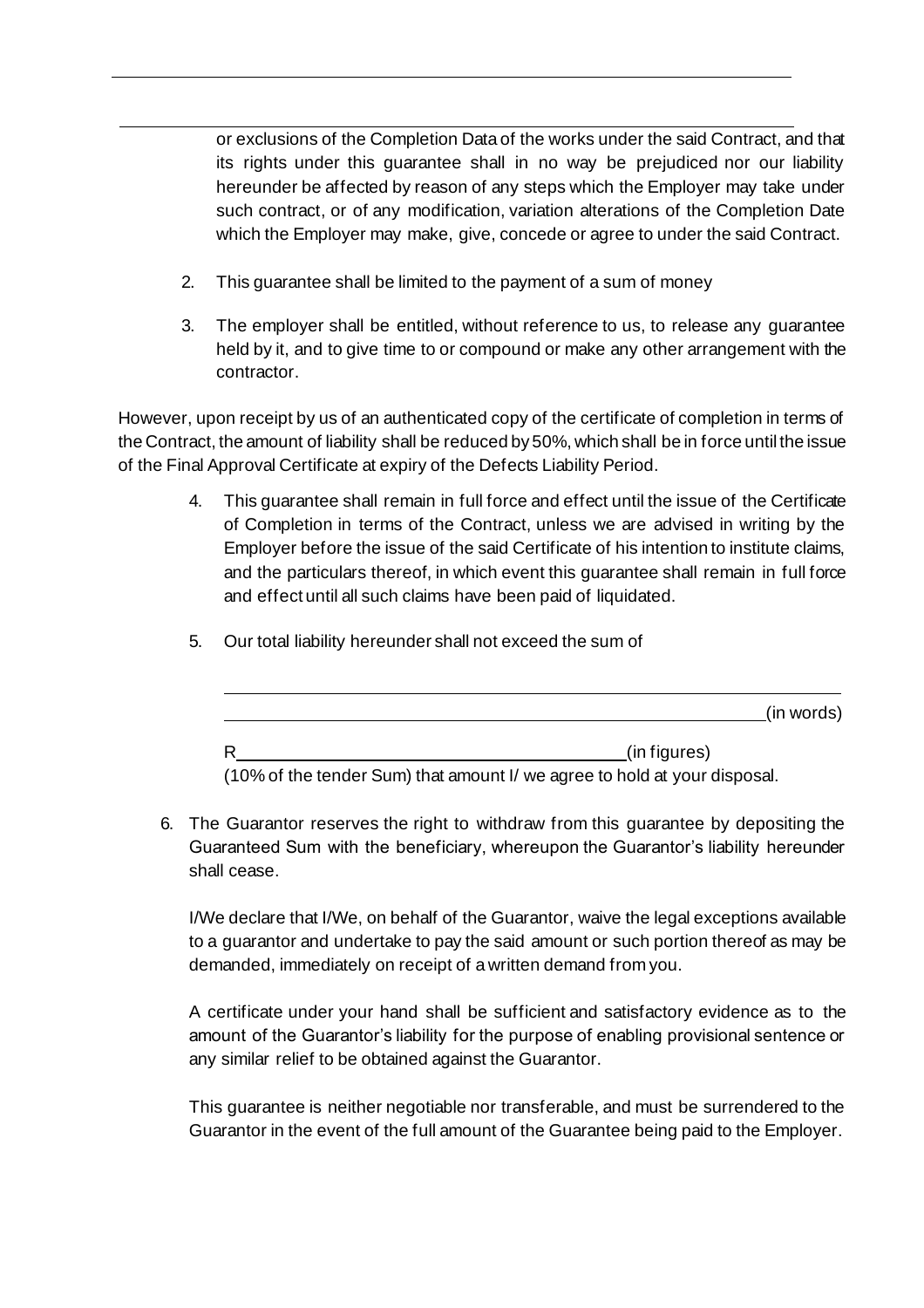| 7. | I/We hereby choose our address for the serving of all notices for all purposes arising<br>here from as |  |
|----|--------------------------------------------------------------------------------------------------------|--|
|    | IN WITNESS WHEREOF this guarantee has been executed by us at:                                          |  |
|    |                                                                                                        |  |
|    |                                                                                                        |  |
|    |                                                                                                        |  |
|    |                                                                                                        |  |
|    |                                                                                                        |  |

.………………………………………………….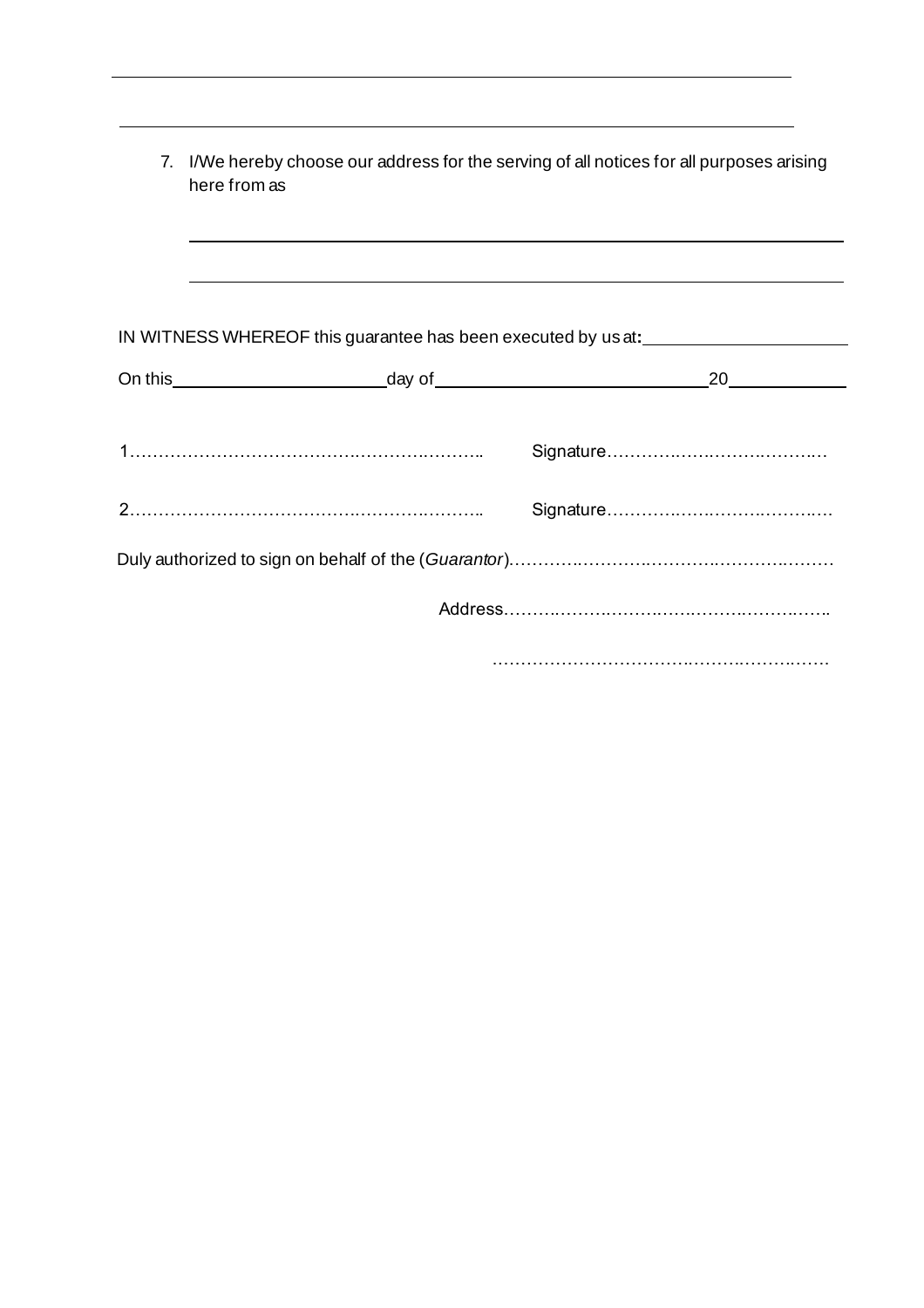#### THIS BID IS SUBJECT TO THE PREFERENTIAL PROCUREMENT POLICY FRAMEWORK ACT AND THE PREFERENTIAL PROCUREMENT REGULATIONS, 2017, THE GENERAL CONDITIONS OF CONTRACT (GCC) AND, IF APPLICABLE, ANY OTHER SPECIAL CONDITIONS OF CONTRACT

#### **NB: NO TENDERS WILL BE CONSIDERED FROM PERSONS IN THE SERVICE OF THE STATE (as defined in Regulation 1 of the Local Government: Municipal Supply Chain Management Regulations)**

## THE FOLLOWING PARTICULARS MUST BE FURNISHED **(FAILURE TO DO SO MAY RESULT IN YOUR BID BEING DISQUALIFIED)**

| <b>NAME OF BIDDER</b>          |            |
|--------------------------------|------------|
| POSTAL ADDRESS                 |            |
| <b>STREET ADDRESS</b>          |            |
| <b>TELEPHONE NUMBER</b>        | CODENUMBER |
| <b>CELLPHONE NUMBER</b>        |            |
| <b>FACSIMILE NUMBER</b>        |            |
| <b>E-MAIL ADDRESS</b>          |            |
| <b>VAT REGISTRATION NUMBER</b> |            |

HAS AN ORIGINAL AND VALID TAX CLEARANCE CERTIFICATE BEEN ATTACHED? (MBD

YES | NO

HAS A B-BBEE STATUS LEVEL VERIFICATION CERTIFICATE BEEN SUBMITTED? (MBD 6.1)

YES **NO** 

IF YES, WHO WAS THE CERTIFICATE ISSUED BY?

## **(Tick applicable box)**

| AN ACCOUNTING OFFICER AS CONTEMPLATED IN THE CLOSE CORPORATION ACT (CCA) | П. |
|--------------------------------------------------------------------------|----|
| A VERIFICATION AGENCY ACCREDITED BY THE SOUITH AFRICAN NATIONAL          |    |
| ACCREDITATION SYSTEM (SANAS)                                             |    |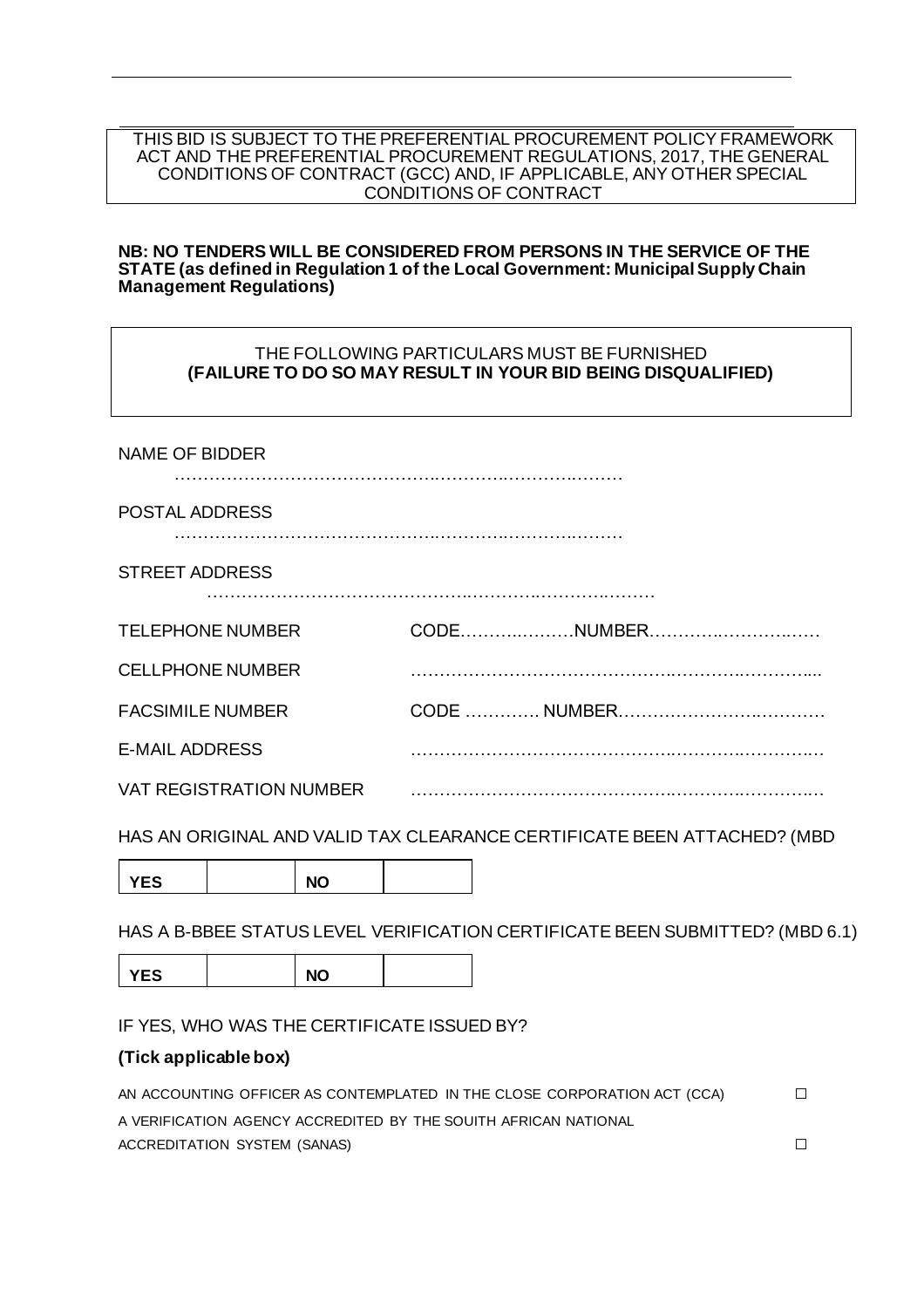## (**A B-BBEE STATUS LEVEL VERIFICATION CERTIFICATE MUST BE SUBMITTED IN ORDER TO QUALIFY FOR PREFERENCE POINTS FOR B-BBEE**)

ARE YOU THE ACCREDITED REPRESENTATIVE IN SOUTH AFRICA FOR THE GOODS/SERVICES/WORKS OFFERED?

| <b>YES</b>                    | <b>NO</b>    |              |             |            |     |               |
|-------------------------------|--------------|--------------|-------------|------------|-----|---------------|
| (IF YES ENCLOSE PROOF)        |              |              |             |            |     |               |
| <b>SIGNATURE</b>              |              |              | OF          |            |     | <b>BIDDER</b> |
| $\cdots$                      |              |              |             |            |     |               |
| <b>DATE</b>                   |              |              |             |            |     |               |
| $\cdots$                      |              |              |             |            |     |               |
| <b>CAPACITY</b>               | <b>UNDER</b> | <b>WHICH</b> | <b>THIS</b> | <b>BID</b> | IS. | <b>SIGNED</b> |
| <b>TOTAL BID PRICE</b>        |              |              |             |            |     |               |
| TOTAL NUMBER OF ITEMS OFFERED |              |              |             |            |     |               |

## **ANY ENQUIRIES REGARDING THE BIDDING PROCEDURE MAY BE DIRECTED TO:**

| <b>Municipality/Municipal Entity:</b> | <b>Kgatelopele Local Municipality</b> |
|---------------------------------------|---------------------------------------|
| Department:                           | Supply Chain Management Unit          |
| <b>Contact Person:</b>                | Bolokang Moeng                        |
| Tel:                                  | 053 384 8646                          |

**ANY ENQUIRIES REGARDING TECHNICAL INFORMATION MAY BE DIRECTED TO:**

| <b>Contact Person:</b> | Mr. L. Skota |
|------------------------|--------------|
| Tel:                   | 053 384 8600 |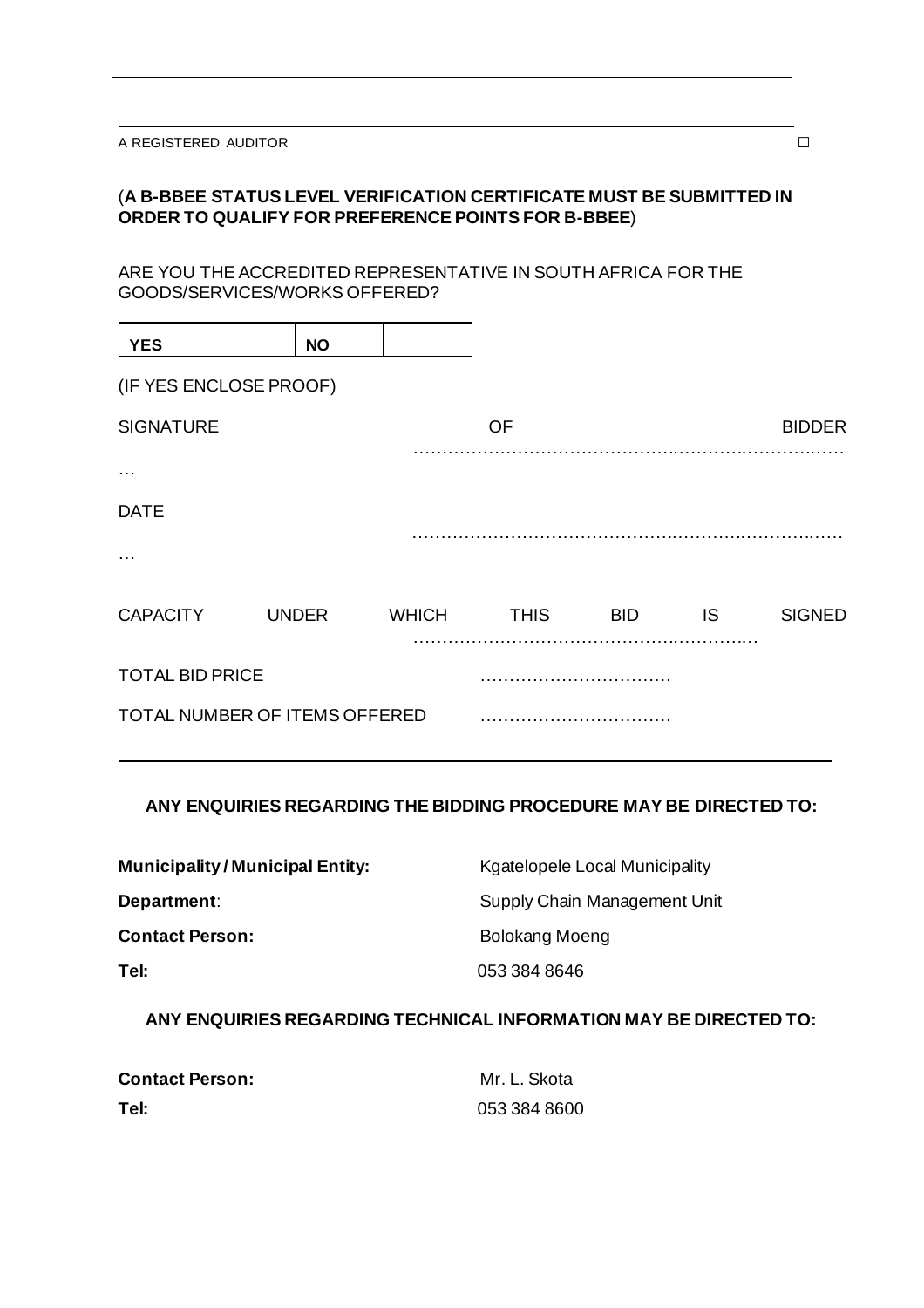**MBD 3.1**

## **PRICING SCHEDULE – FIRM PRICES (PURCHASES)**

## **NOTE: ONLY FIRM PRICES WILL BE ACCEPTED. NON-FIRM PRICES (INCLUDING PRICES SUBJECT TO RATES OF EXCHANGE VARIATIONS) WILL NOT BE CONSIDERED**

IN CASES WHERE DIFFERENT DELIVERY POINTS INFLUENCE THE PRICING, A SEPARATE PRICING SCHEDULE MUST BE SUBMITTED FOR EACH DELIVERY POINT

|              | Bid Number   |
|--------------|--------------|
| Closing Time | Closing Date |

OFFER TO BE VALID FOR 90 DAYS FROM THE CLOSING DATE OF BID: ……………………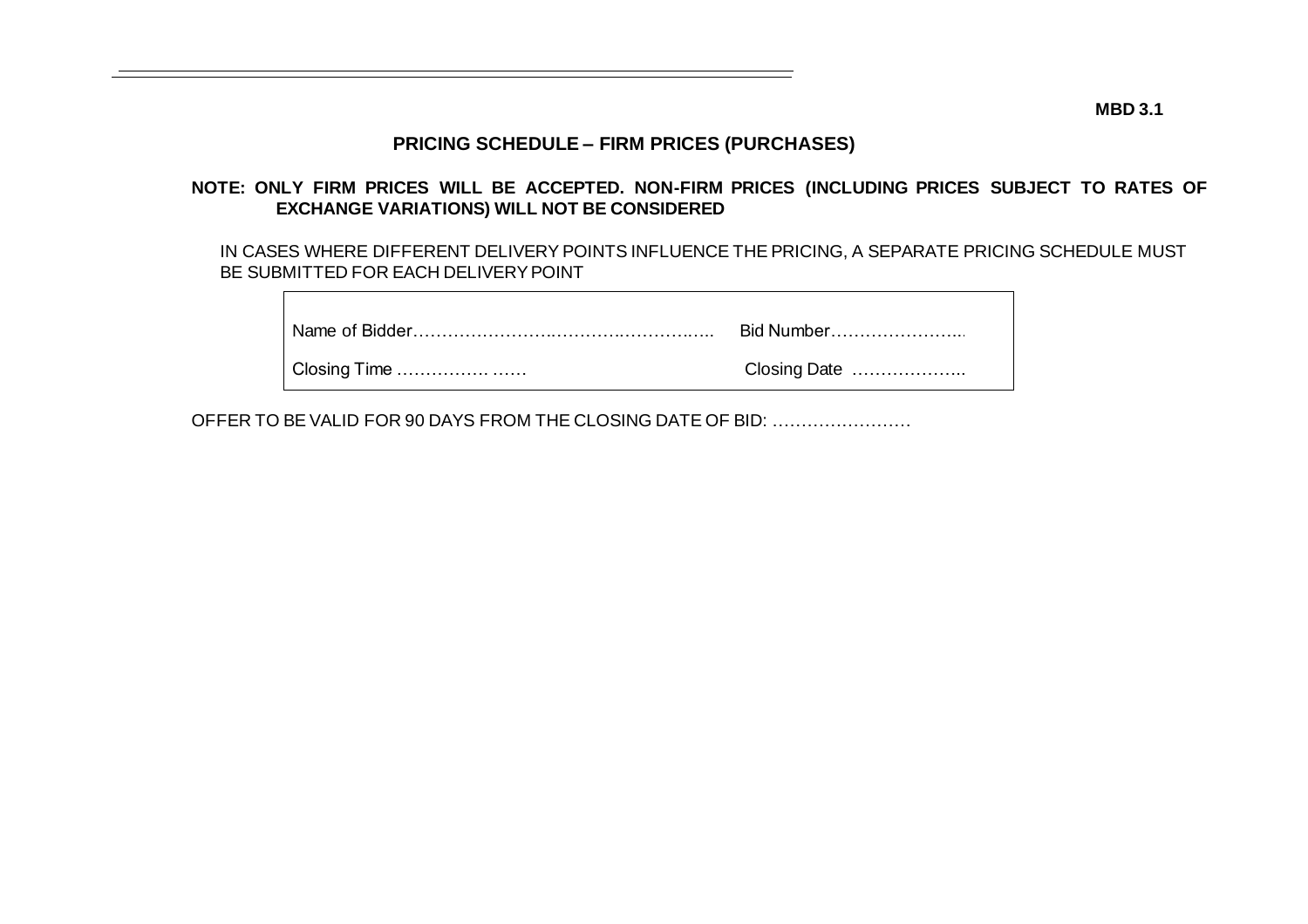## **SCOPE OF WORKS:**

**\_\_\_\_\_\_\_\_\_\_-\_\_\_\_\_\_**

| <b>ITEM</b><br>NO. | <b>DESCRIPTION OF</b><br><b>GOODS</b>                                            | <b>EMBROIDERY</b> | <b>COLOUR</b>       | <b>QTY</b>   | <b>YEAR 1</b> | <b>YEAR 2</b> | <b>YEAR 3</b> | <b>TOTAL</b> |
|--------------------|----------------------------------------------------------------------------------|-------------------|---------------------|--------------|---------------|---------------|---------------|--------------|
|                    | <b>REQUIRED</b>                                                                  |                   |                     |              |               |               |               |              |
| 01                 | <b>Reflective Conti</b><br>Trouser: 65/35<br>polycotton twill -<br>230g/m        |                   | Assorted<br>colours | $\mathbf{1}$ |               |               |               |              |
| 02                 | <b>Reflective Conti</b><br>Jacket: 65/35<br>polycotton twill -<br>230g/m         | Yes               | Assorted<br>colours | $\mathbf 1$  |               |               |               |              |
|                    |                                                                                  |                   |                     |              |               |               |               |              |
| 04                 | <b>Denim Reflective</b><br>Conti Jacket: 100%<br>cotton denim $-10$<br>ounce     | Yes               | Denim Blue          | 1            |               |               |               |              |
| 05                 | women's Business<br>3⁄4 Sleeve Blouse:<br>55/45 cottonpoly -<br>115m2            | Yes               | Blue stripe         | $\mathbf{1}$ |               |               |               |              |
| 06                 | <b>Women's Business</b><br><b>Skirt: 100%</b><br>polyster mini matte<br>$-175mg$ |                   | Navy                | $\mathbf{1}$ |               |               |               |              |
| 07                 | Women's Bootleg<br>Trouser: 100%<br>polyster mini matte<br>$-175mg$              |                   | Navy                | $\mathbf{1}$ |               |               |               |              |
| 08                 | Long sleeve fleece<br>jacket: 100%<br>polyster polar<br>fleece $-320$ g/m        | Yes               | <b>Navy</b>         | 1            |               |               |               |              |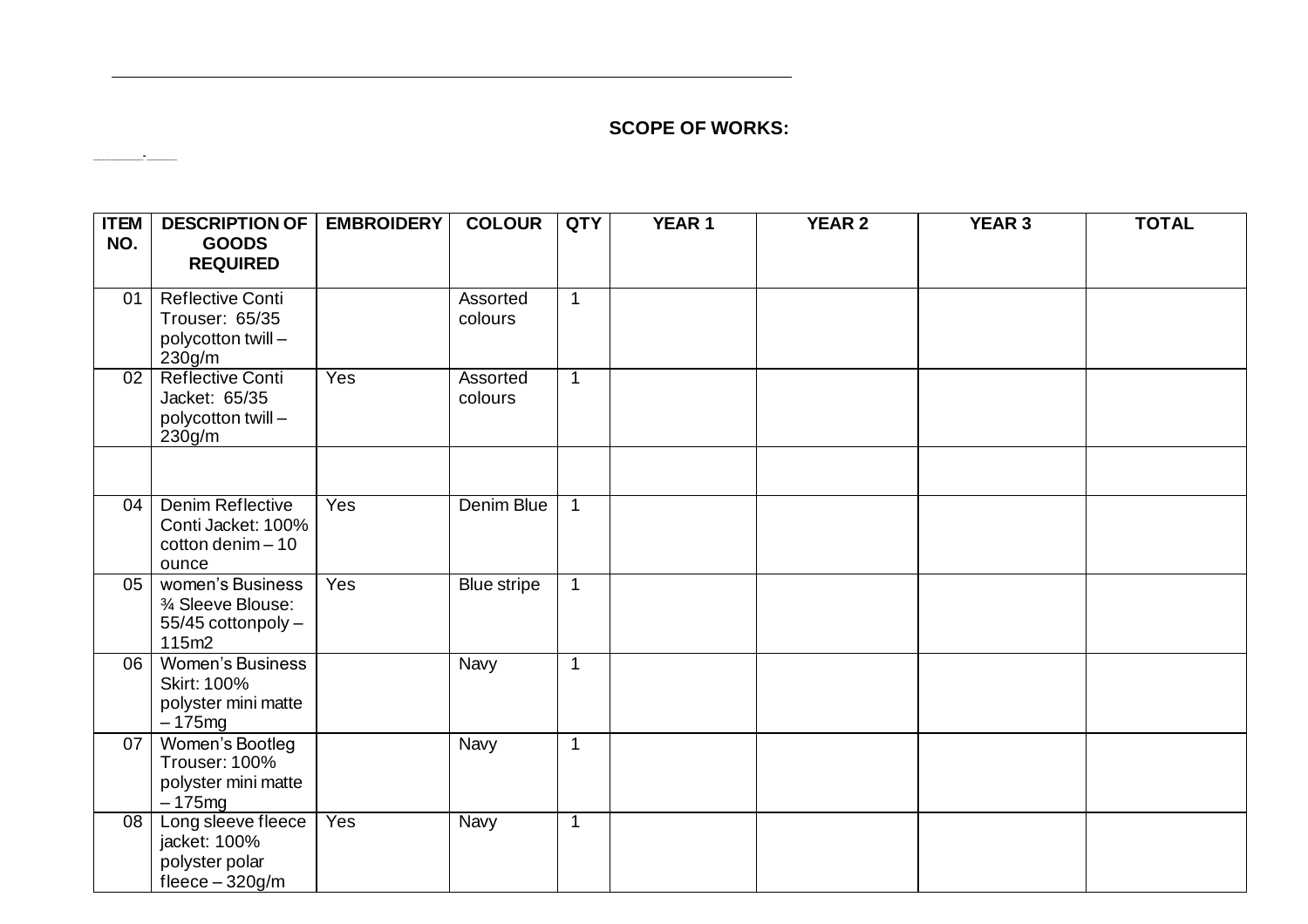| 09              | Men's Business<br>Cotton Chino:<br>$100\%$ cotton $-$                                    |     | Navy               | 1            |  |  |
|-----------------|------------------------------------------------------------------------------------------|-----|--------------------|--------------|--|--|
| 10              | 240g/m<br>Men's Business<br>long sleeve shirt:<br>55/45 cottonpoly -<br>1115g/m          | Yes | <b>Blue stripe</b> | $\mathbf{1}$ |  |  |
| 11              | <b>Extra Strength</b><br>Rainsuit: Polyester<br>$P1VC - 185/m$                           |     | Navy               | $\mathbf{1}$ |  |  |
| 12              | High Viz Waistcoat:<br>100% Polyester                                                    |     | Yellow             | $\mathbf{1}$ |  |  |
| 13              | Neoflex Boot                                                                             |     | <b>Black</b>       | $\mathbf{1}$ |  |  |
| 14              | Chelsea Boot: Full<br>grain buffalo<br>leather                                           |     | <b>Black</b>       | $\mathbf{1}$ |  |  |
| 15 <sup>1</sup> | <b>SABS Approved</b><br>steel toe cap<br>Gumboot: Virgin<br>PVC sole and<br><b>Upper</b> |     | <b>Black</b>       | $\mathbf 1$  |  |  |
|                 | 16   Latex gloves with<br>knit wrist                                                     |     |                    | $\mathbf{1}$ |  |  |
| 17              | Chrome leather<br>gloves                                                                 |     |                    | 1            |  |  |
| 18              | Light grey goggles                                                                       |     |                    | $\mathbf 1$  |  |  |
| 19              | Clear fog-bend<br>lens goggles                                                           |     |                    | $\mathbf{1}$ |  |  |
| $\overline{20}$ | Grey fog-bend lens<br>goggles                                                            |     |                    | 1            |  |  |
| $\overline{21}$ | Ear plugs - smart<br>fit                                                                 |     |                    | 1            |  |  |
| $\overline{22}$ | <b>Boxes of Dust</b><br>$masks - ffp2$                                                   |     |                    | $\mathbf 1$  |  |  |
| 23              | Long Sleeve<br>Cotton T-shirt                                                            | Yes | <b>Blue</b>        | $\mathbf{1}$ |  |  |
| $\overline{24}$ | <b>Short Sleeve</b><br>Cotton T-shirt                                                    | Yes | <b>Blue</b>        | $\mathbf{1}$ |  |  |
| 25              | <b>Safety Harness</b>                                                                    |     |                    | $\mathbf 1$  |  |  |
| 26              | <b>PVC Waider Suit</b>                                                                   |     |                    | $\mathbf{1}$ |  |  |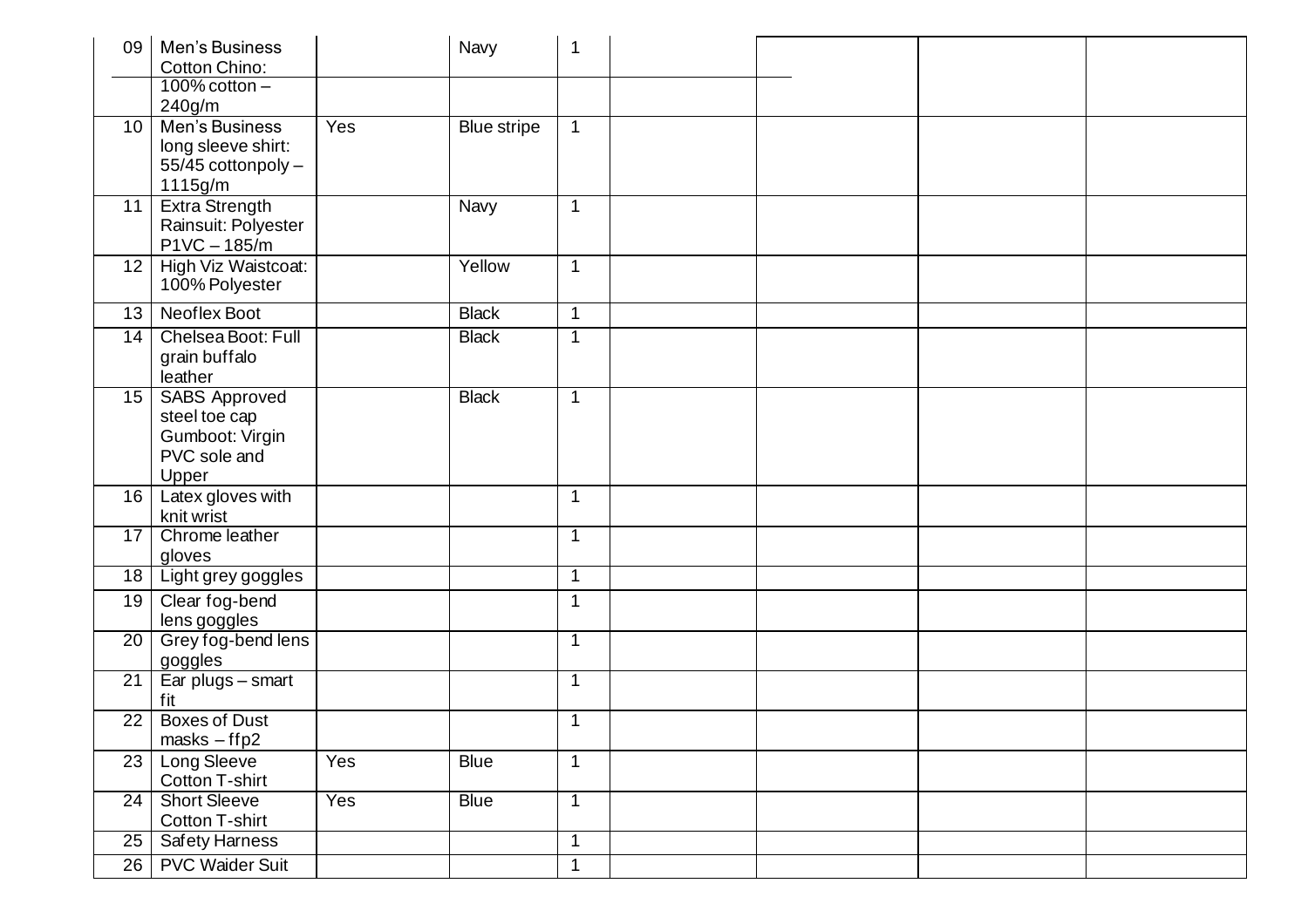| 27              | <b>PVC Butcher's</b><br>Jacket                                              |     |                   |              |                               |  |  |
|-----------------|-----------------------------------------------------------------------------|-----|-------------------|--------------|-------------------------------|--|--|
| 28              | Cotton Knee-high<br>Socks                                                   |     |                   | 1            |                               |  |  |
|                 |                                                                             |     |                   | 1            |                               |  |  |
| 29              | Floppy Hat                                                                  |     |                   | 1            |                               |  |  |
| 30 <sup>1</sup> | <b>Bee Protection Kit</b>                                                   |     |                   | 1            |                               |  |  |
| $\overline{31}$ | <b>Electrosoft Gloves</b>                                                   |     |                   | 1            |                               |  |  |
| 32              | Denim Reflective<br>Conti Pants: 100%<br>$\cot$ ton denim - 10<br>ounces    | Yes | Denim Blue        | $\mathbf{1}$ |                               |  |  |
|                 | 33   Freezer Jacket                                                         | Yes | Navy Blue         | $\mathbf{1}$ |                               |  |  |
| 34              | <b>Reflective Conti</b><br>Dust-Coat: 65/35<br>polycotton twill -<br>230g/m | Yes | <b>Royal Blue</b> | $\mathbf{1}$ |                               |  |  |
|                 |                                                                             |     |                   |              |                               |  |  |
|                 |                                                                             |     |                   |              | <b>Total</b>                  |  |  |
|                 |                                                                             |     |                   |              |                               |  |  |
|                 |                                                                             |     |                   |              | Vat@15%                       |  |  |
|                 |                                                                             |     |                   |              |                               |  |  |
|                 |                                                                             |     |                   |              | Total including<br><b>VAT</b> |  |  |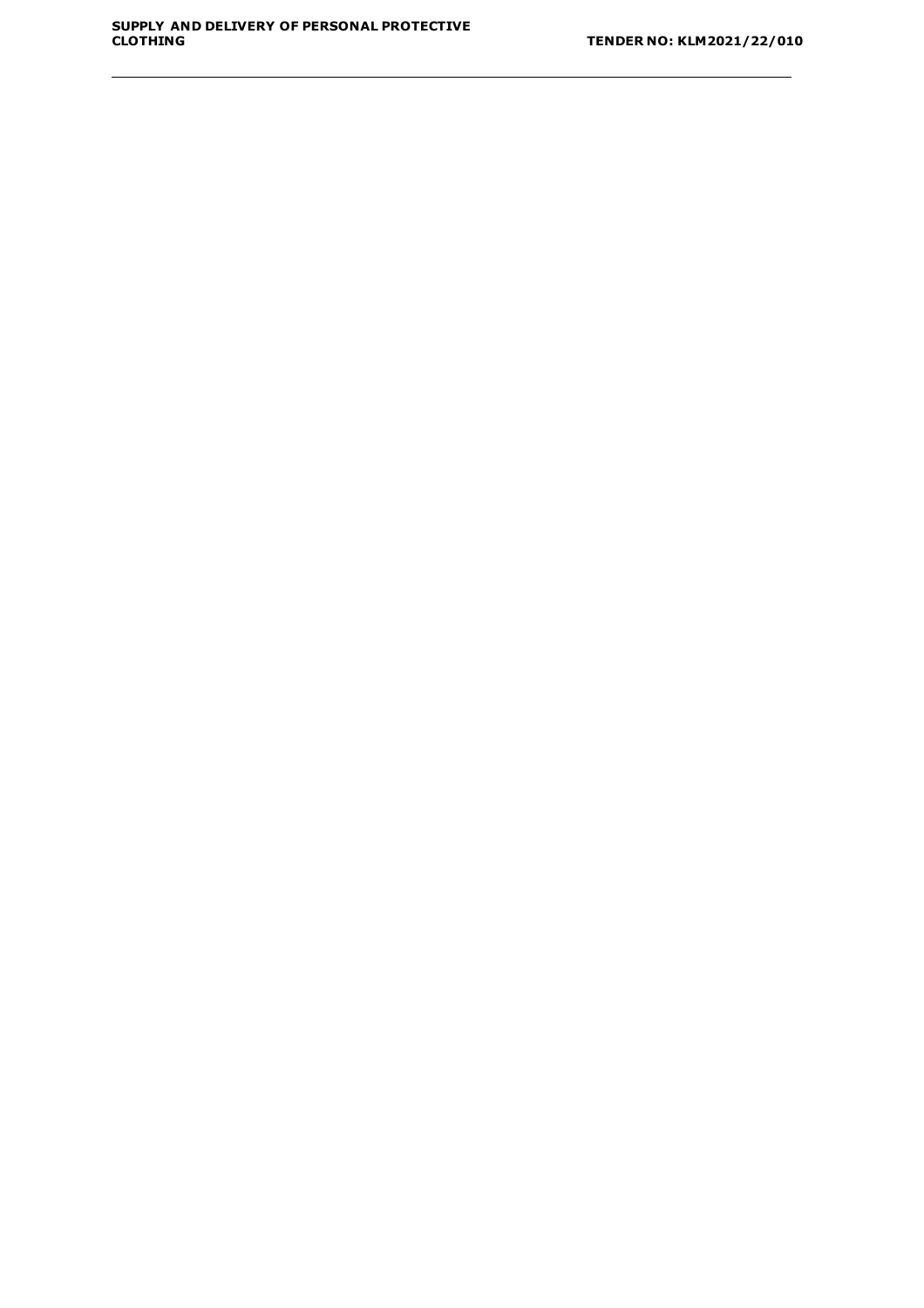#### **MBD 4**

#### **DECLARATION OF INTEREST**

- 1. No bid will be accepted from persons in the service of the state<sup>1</sup>.
- 2. Any person, having a kinship with persons in the service of the state, including a blood relationship, may make an offer or offers in terms of this invitation to bid. In view of possible allegations of favouritism, should the resulting bid, or part thereof, be awarded to persons connected with or related to persons in service of the state, it is required that the bidder or<br>their authorised representative declare their position in relation to the their authorised representative declare their position in evaluating/adjudicating authority.
- 3. In order to give effect to the above, the following questionnaire must be completed and submitted with the bid.

|  | 3.1 Full Name of bidder or his or her                                                                                                                                     |
|--|---------------------------------------------------------------------------------------------------------------------------------------------------------------------------|
|  | 3.2 Identity Number:                                                                                                                                                      |
|  | 3.3 Position occupied in the Company (director, trustee,<br>hareholder <sup>2</sup> ):                                                                                    |
|  | 3.4 Company Registration Number:                                                                                                                                          |
|  |                                                                                                                                                                           |
|  | 3.6 VAT Registration Number:                                                                                                                                              |
|  | 3.7 The names of all directors / trustees / shareholders members, their individual identity<br>numbers and state employee numbers must be indicated in paragraph 4 below. |
|  | 3.8 Are you presently in the service of the state?<br><b>YES / NO</b>                                                                                                     |
|  |                                                                                                                                                                           |
|  |                                                                                                                                                                           |

 $1$ MSCM Regulations: "in the service of the state" means to be  $-$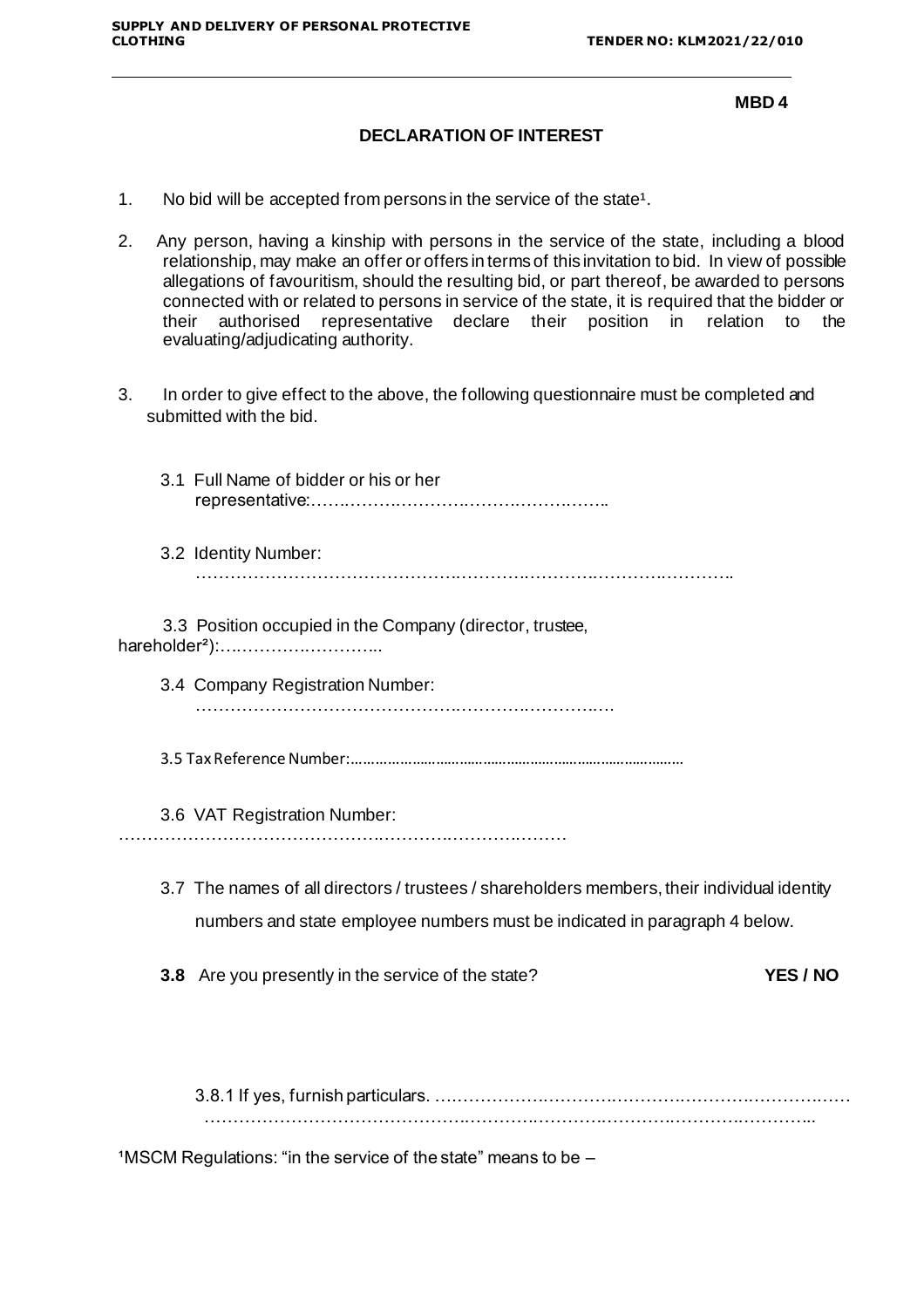(a) a member of  $-$ 

- (i) any municipal council;
- (ii) any provincial legislature; or
- (iii) the national Assembly or the national Council of provinces;

(b) a member of the board of directors of any municipal entity;

- (c) an official of any municipality or municipal entity;
- (d) an employee of any national or provincial department, national or provincial public entity or constitutional institution within the meaning of the Public Finance Management Act, 1999 (Act No.1 of 1999);
- (e) a member of the accounting authority of any national or provincial public entity; or
- (f) an employee of Parliament or a provincial legislature.

<sup>2</sup> Shareholder" means a person who owns shares in the company and is actively involved in the management of the company or business and exercises control over the company.

**3.9** Have you been in the service of the state for the past twelve months? ……**YES / NO**

| partic |  |  |
|--------|--|--|

…………………………………………………………………………………………….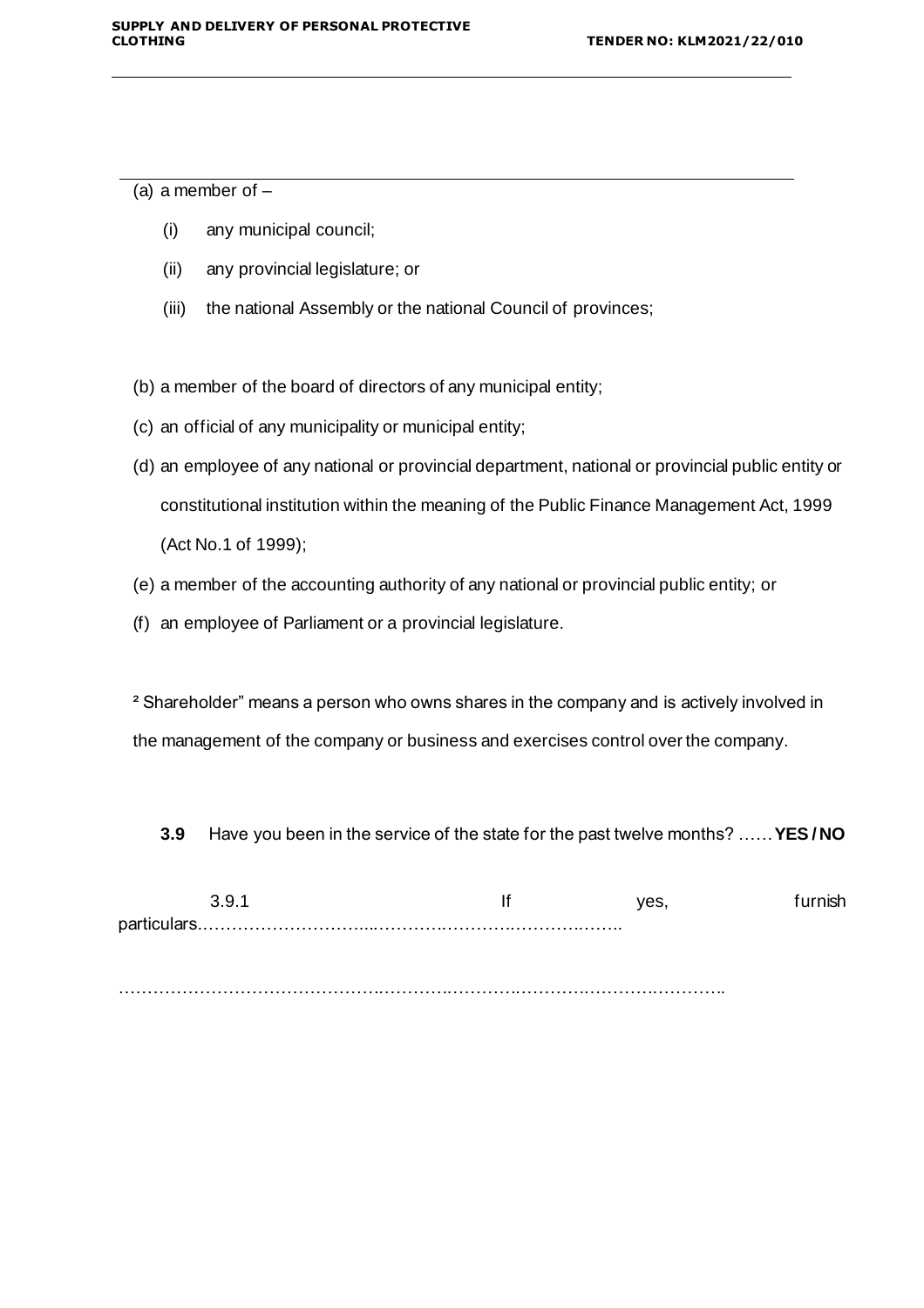$\overline{a}$ 

|      | 3.10 Do you have any relationship (family, friend, other) with persons in the service                                                                                                                                  |          |
|------|------------------------------------------------------------------------------------------------------------------------------------------------------------------------------------------------------------------------|----------|
|      | of the state and who may be involved with                                                                                                                                                                              |          |
|      | YES / NO                                                                                                                                                                                                               |          |
|      | 3.10.1 If yes, furnish particulars.                                                                                                                                                                                    |          |
| 3.11 | Are you, aware of any relationship (family, friend, other) between any other<br>bidder and any persons in the service of the state who may be involved with the<br>evaluation and or adjudication of this bid? YES/ NO |          |
|      | 3.11.1 If yes, furnish particulars                                                                                                                                                                                     |          |
|      | 3.12 Are any of the company's directors, trustees, managers,<br>principle shareholders or stakeholders in service of the state?                                                                                        | YES / NO |
|      | 3.12.1 If yes, furnish particulars.                                                                                                                                                                                    |          |
|      |                                                                                                                                                                                                                        |          |
|      | 3.13 Are any spouse, child or parent of the company's directors trustees,<br>managers, principle shareholders or stakeholders<br>in service of the state?                                                              | YES / NO |
|      | 3.13.1 If yes, furnish particulars.                                                                                                                                                                                    |          |
|      | 3.14 Do you or any of the directors, trustees, managers, principle<br>shareholders, or stakeholders of this company have any interest in                                                                               |          |
|      | any other related companies or<br>business whether or not they are bidding for this contract.                                                                                                                          | YES / NO |
|      | 3.14.1 If yes, furnish particulars:                                                                                                                                                                                    |          |
|      |                                                                                                                                                                                                                        |          |
|      |                                                                                                                                                                                                                        |          |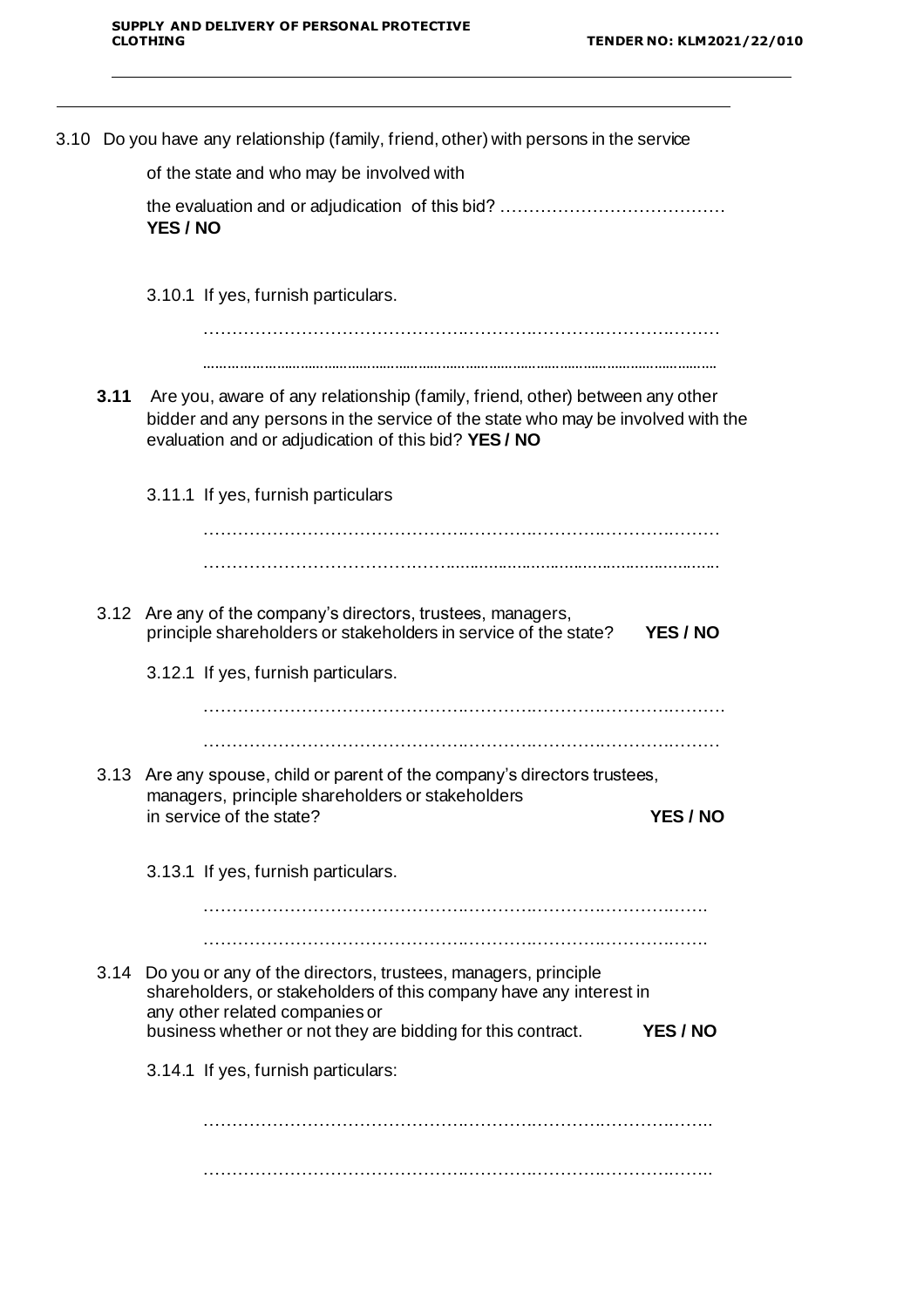$\overline{\phantom{a}}$ 

4. Full details of directors / trustees / members / shareholders.

| <b>Full Name</b> | <b>Identity Number</b> | <b>State Employee</b><br><b>Number</b> |
|------------------|------------------------|----------------------------------------|
|                  |                        |                                        |
|                  |                        |                                        |
|                  |                        |                                        |
|                  |                        |                                        |
|                  |                        |                                        |
|                  |                        |                                        |

| <b>Signature</b> | Date                  |
|------------------|-----------------------|
|                  |                       |
| Capacity         | <b>Name of Bidder</b> |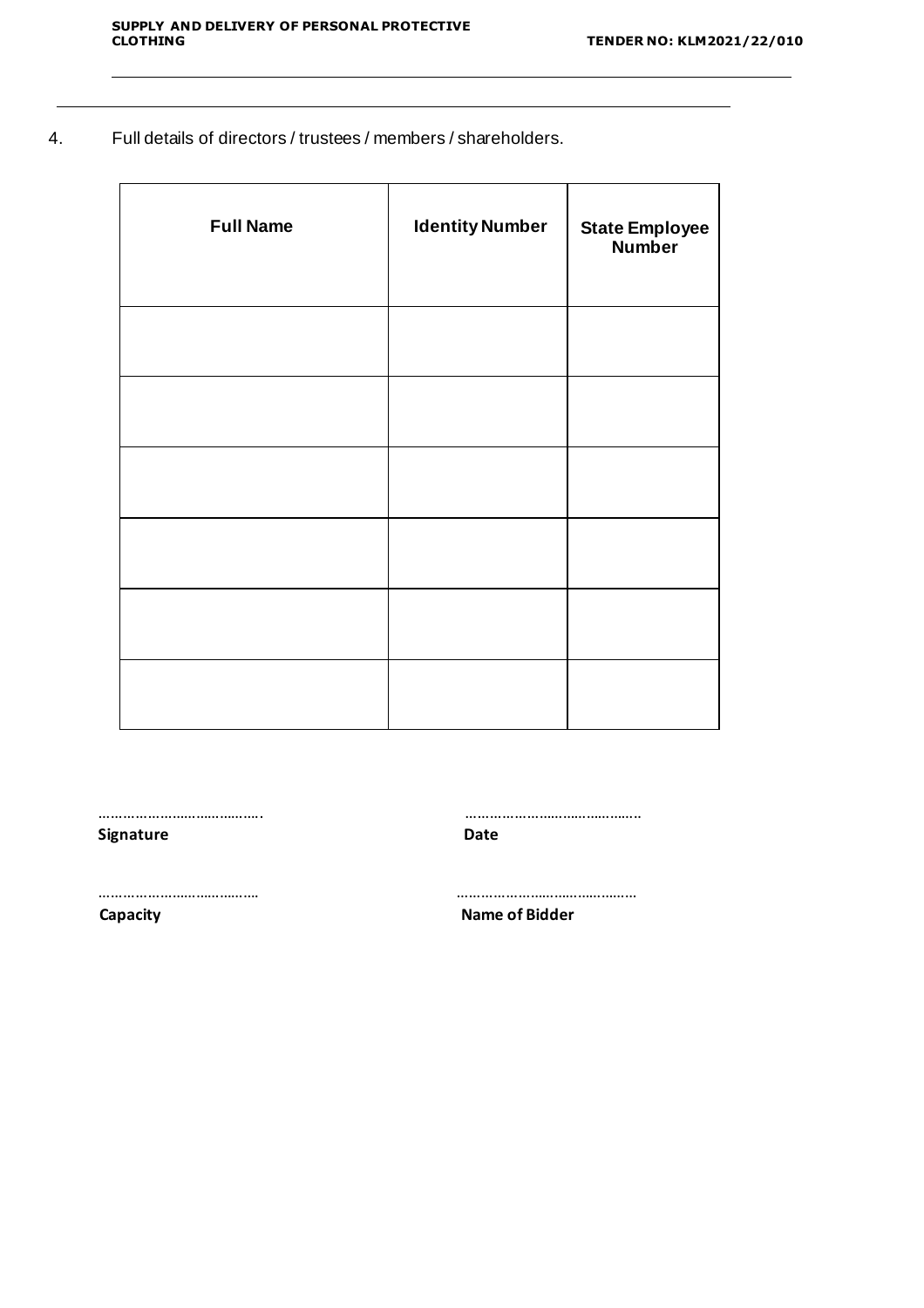#### **MBD6.1**

## **PREFERENCE POINTS CLAIM FORM IN TERMS OF THE PREFERENTIAL PROCUREMENT REGULATIONS 2017**

This preference form must form part of all bids invited. It contains general information and serves as a claim form for preference points for Broad-Based Black Economic Empowerment (B-BBEE) Status Level of Contribution

## **NB: BEFORE COMPLETING THIS FORM, BIDDERS MUST STUDY THE GENERAL CONDITIONS, DEFINITIONS AND DIRECTIVES APPLICABLE IN RESPECT OF B-BBEE, AS PRESCRIBED IN THE PREFERENTIAL PROCUREMENT REGULATIONS, 2017.**

#### **1. GENERAL CONDITIONS**

- 1.1 The following preference point systems are applicable to all bids:
	- the 80/20 system for requirements with a Rand value of up to R50 000 000 (all applicable taxes included); and
	- the 90/10 system for requirements with a Rand value above R50 000 000 (all applicable taxes included).

#### 1.21.2

- a) The value of this bid is estimated to not exceed R50 000 000 (all applicable taxes included) and therefore the 80/20 preference point systemshall be applicable; or
- 1.3 Points for this bid shall be awarded for:
	- (a) Technical functionality
	- (b) Price; and
	- (c) B-BBEE Status Level of Contributor.
- 1.4 The maximum points for this bid are allocated as follows:

|                                           | <b>POINTS</b> |
|-------------------------------------------|---------------|
| <b>TECHNICAL FUNCTIONALITY</b>            | 75            |
| <b>PRICE</b>                              | 80            |
| <b>B-BBEE STATUS LEVEL OF CONTRIBUTOR</b> | 20            |
| Total points must not exceed              | 175           |

- 1.5 Failure on the part of a bidder to submit proof of B-BBEE Status level of contributor together with the bid, will be interpreted to mean that preference points for B-BBEE status level of contribution are not claimed.
- 1.6 The purchaser reserves the right to require of a bidder, either before a bid is adjudicated or at any time subsequently, to substantiate any claim in regard to preferences, in any manner required by the purchaser.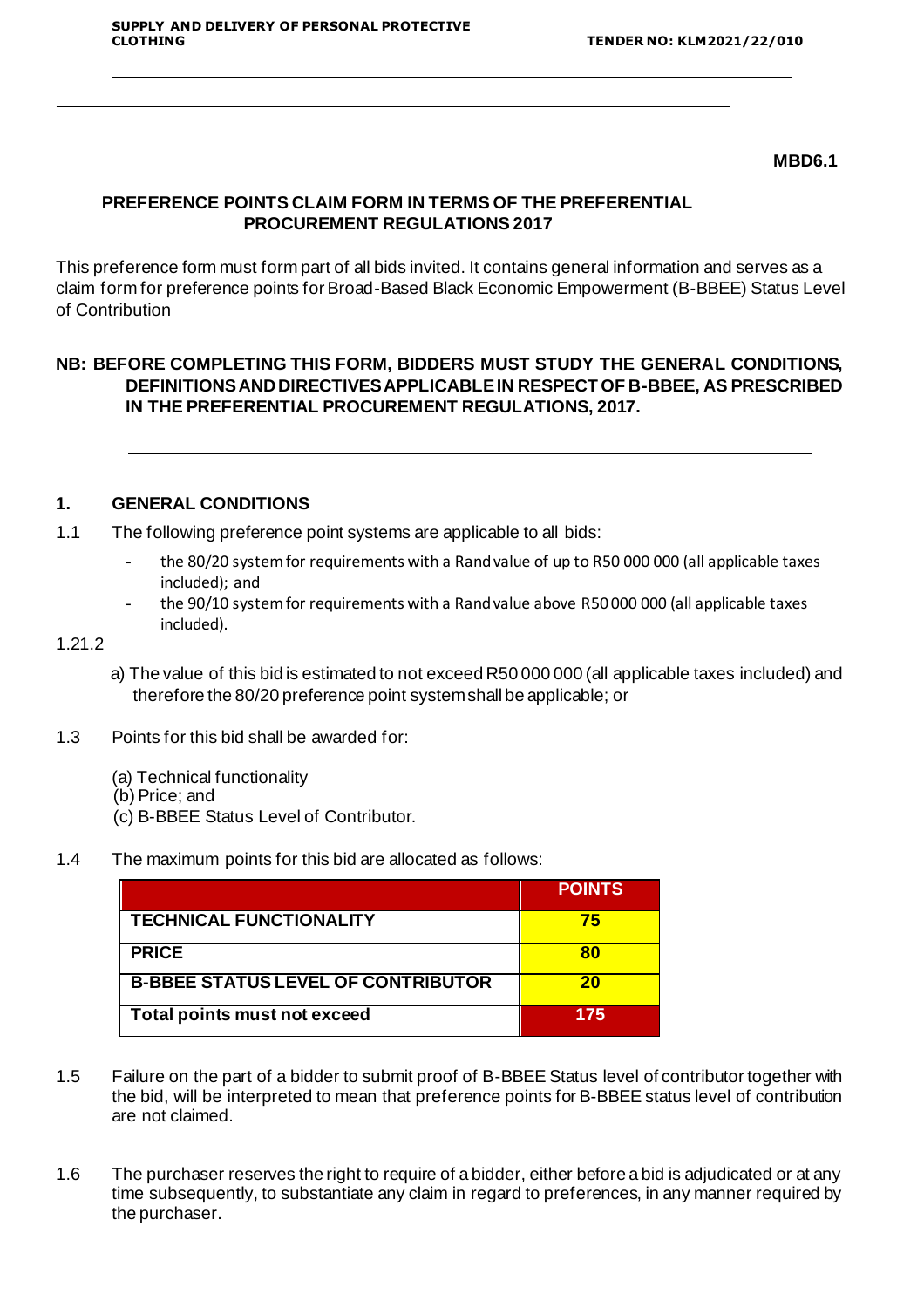#### **2. DEFINITIONS**

- (a) **"B-BBEE"** means broad-based black economic empowerment as defined in section 1 of the Broad-Based Black Economic Empowerment Act;
- (b) "**B-BBEE status level of contributor"** means the B-BBEE status of an entity in terms of a code of good practice on black economic empowerment, issuedin terms of section 9(1) of the Broad-Based Black Economic Empowerment Act;
- (c) **"bid"** means a written offer in a prescribed or stipulated form in response to an invitation by an organ of state for the provision of goods or services, through price quotations, advertised competitive bidding processes or proposals;
- (d) **"Broad-Based Black Economic Empowerment Act"** means the Broad-Based Black Economic Empowerment Act, 2003 (Act No. 53 of 2003);
- (e) **"EME"** means an Exempted Micro Enterprise in terms of a code of good practice on black economic empowerment issued in terms of section 9 (1) of the Broad-Based Black Economic Empowerment Act;
- (f) **"functionality"** means the ability of a tenderer to provide goods or services in accordance with specifications as set out in the tender documents.
- (g) **"prices"** includes all applicable taxes less all unconditional discounts;
- (h) **"proof of B-BBEE status level of contributor"** means:
	- **1)** B-BBEE Status level certificate issued by an authorized body or person;
	- **2)** A sworn affidavit as prescribed by the B-BBEE Codes of Good Practice;
	- **3)** Any other requirement prescribed in terms of the B-BBEE Act;
- (i) **"QSE"** means a qualifying small business enterprise in terms of a code of good practice on black economic empowerment issued in terms of section 9 (1) of the Broad-Based Black Economic Empowerment Act;
- *(j)* **"rand value"** means the total estimated value of a contract in Rand, calculated at the time of bid invitation, and includes all applicable taxes;

### **3. POINTS AWARDED FOR PRICE**

## **3.1 THE 80/20 OR 90/10 PREFERENCE POINT SYSTEMS**

A maximum of 80 or 90 points is allocated for price on the following basis:

**80/20 or 90/10**

$$
Ps = 80\left(1 - \frac{Pt - P \min}{P \min}\right) \qquad \text{or} \qquad \qquad Ps = 90\left(1 - \frac{Pt - P \min}{P \min}\right) \mid
$$

**Where** 

 $Ps =$  Points scored for price of bid under consideration Pt = Price of bid under consideration

Pmin = Price of lowest acceptable bid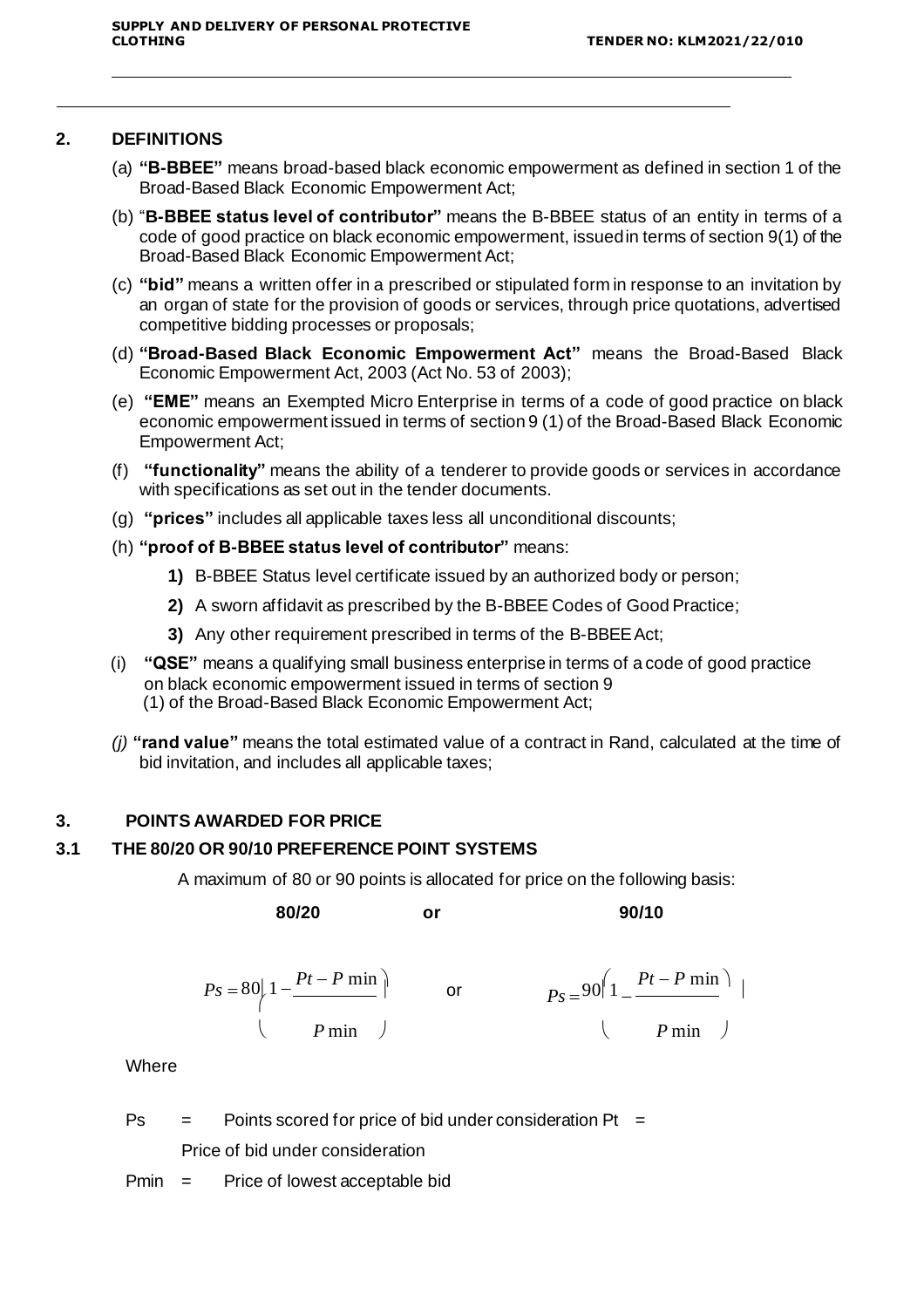#### **4. POINTS AWARDED FOR B-BBEE STATUS LEVEL OF CONTRIBUTOR**

4.1 In terms of Regulation 6 (2) and 7 (2) of the Preferential Procurement Regulations, preference points must be awarded to a bidder for attaining the B-BBEE status level of contribution in accordance with the table below:

| <b>B-BBEE Status Level of</b><br><b>Contributor</b> | <b>Number of points</b><br>(90/10 system) | <b>Number of points</b><br>(80/20 system) |
|-----------------------------------------------------|-------------------------------------------|-------------------------------------------|
|                                                     | 10                                        | 20                                        |
| 2                                                   | 9                                         | 18                                        |
| 3                                                   | 6                                         | 14                                        |
| 4                                                   | 5                                         | 12                                        |
| 5                                                   | 4                                         | 8                                         |
| 6                                                   | 3                                         | 6                                         |
|                                                     | $\mathcal{P}$                             | 4                                         |
| 8                                                   |                                           | 2                                         |
| Non-compliant<br>contributor                        |                                           |                                           |

#### **5. BID DECLARATION**

5.1 Bidders who claim points in respect of B-BBEE Status Level of Contribution must complete the following:

## **6. B-BBEE STATUS LEVEL OF CONTRIBUTOR CLAIMED IN TERMS OF PARAGRAPHS 1.4 AND 4.1**

6.1 B-BBEE Status Level of Contributor: . = ………(maximum of 10 or 20 points)

(Points claimed in respect of paragraph 7.1 must be in accordance with the table reflected in paragraph 4.1 and must be substantiated by relevant proof of B-BBEE status level of contributor.

#### **7. SUB-CONTRACTING**

7.1 Will any portion of the contract be sub-contracted? (*Tick applicable box*)



- 7.1.1 If yes, indicate: i) What percentage of the contract will be subcontracted. .............................% ii) The name of the sub-contractor…………………………………………………
	- iii) The B-BBEE status level of the sub-contractor..............................…………..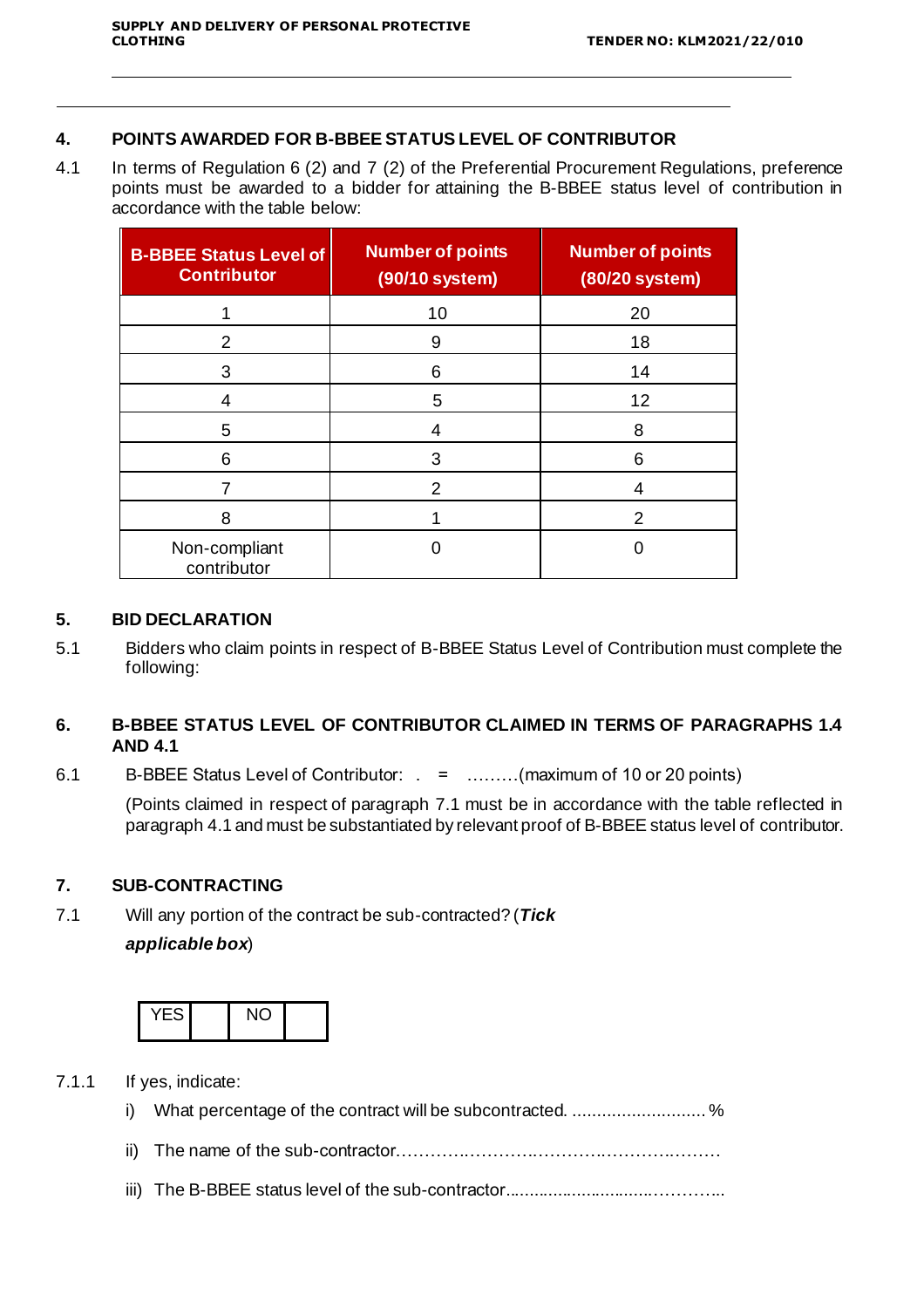iv) Whether the sub-contractor is an EME or QSE

## *(Tick applicable box*)



**v) Specify, by ticking the appropriate box, if subcontracting with an enterprise in terms of Preferential Procurement Regulations,2017:**

| Designated Group: An EME or QSE which is at last 51% owned by:    | <b>EME</b> | QSE |
|-------------------------------------------------------------------|------------|-----|
|                                                                   |            |     |
| <b>Black people</b>                                               |            |     |
| Black people who are youth                                        |            |     |
| Black people who are women                                        |            |     |
| <b>Black people with disabilities</b>                             |            |     |
| Black people living in rural or underdeveloped areas or townships |            |     |
| Cooperative owned by black people                                 |            |     |
| Black people who are military veterans                            |            |     |
| <b>OR</b>                                                         |            |     |
| Any EME                                                           |            |     |
| Any QSE                                                           |            |     |

#### **8. DECLARATION WITH REGARD TO COMPANY/FIRM**

8.1 Name of company/firm:………………………………………………………………

8.2 VAT registration number:……………………………………….……………………

8.3 Company registration number:…………….……………………….……………….

### 8.4 TYPE OF COMPANY/ FIRM

- D Partnership/Joint Venture / Consortium
- □ One person business/sole propriety
- D Close corporation
- D Company
- (Pty) Limited [TICK APPLICABLE

#### BOX]

#### 8.5 DESCRIBE PRINCIPAL BUSINESS ACTIVITIES

…………………………………………………………………………………………… …………………………………………………………………………………………… …………………………………………………………………………………………… …………………………………………………………………………………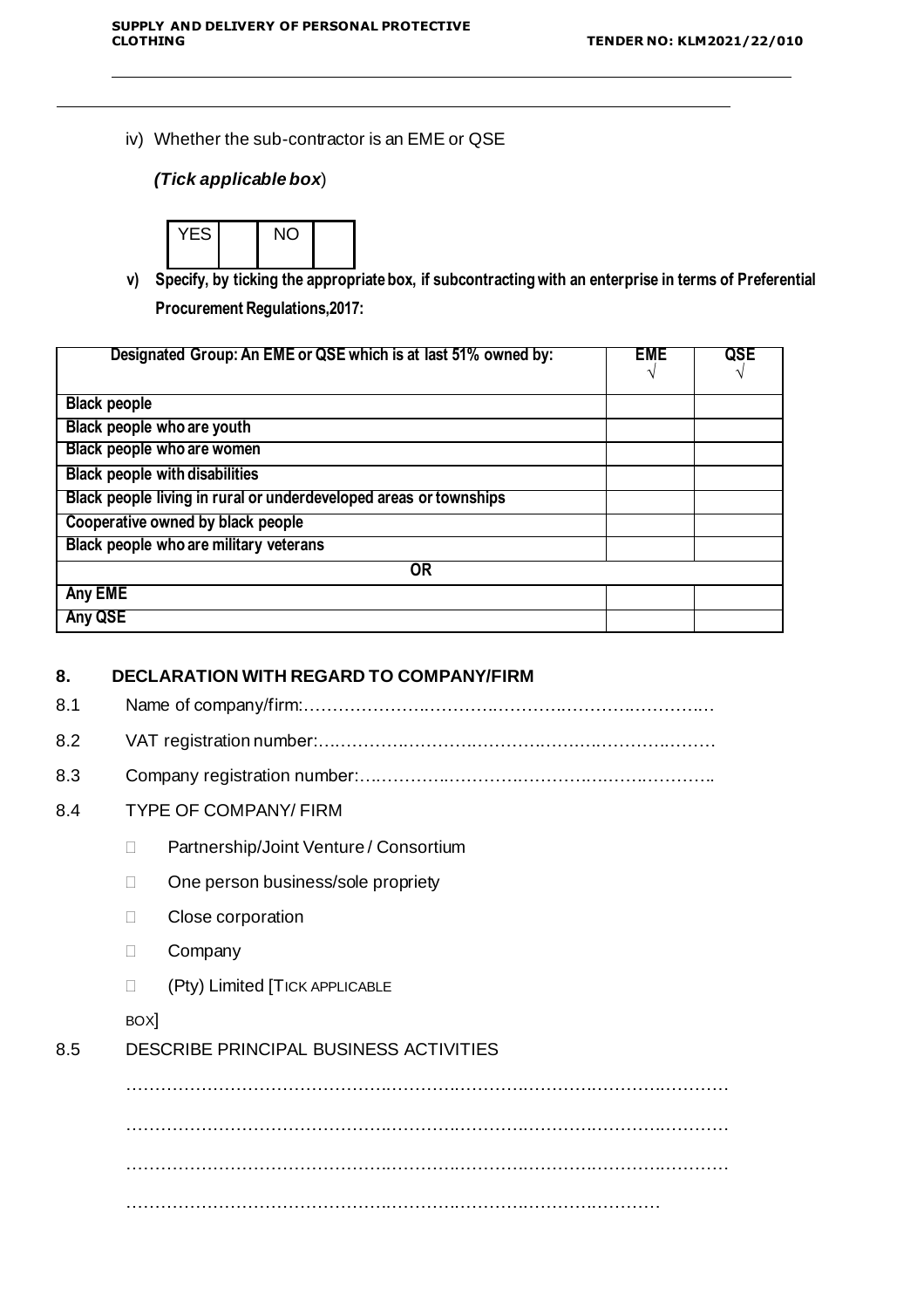#### 8.6 COMPANY CLASSIFICATION

- Manufacturer
- **D** Supplier
- D Professional service provider
- Other service providers, e.g. transporter, etc. [*TICK*

*APPLICABLE BOX*]

#### **8.7 MUNICIPAL INFORMATION**

**Municipality where business is situated: ….…………………………………… Registered Account Number: …………………………………………………….. Stand Number**:………………………………………………………………………..

- 8.8 Total number of years the company/firm has been in business:…………………
- 8.9 I/we, the undersigned, who is/are duly authorised to do so on behalf of the company/firm, certify that the points claimed, based on B-BBE status level of contributor indicated in paragraphs 1.4 and 6.1 of the foregoing certificate, qualifies the company/firm for the preference shown and I/ we acknowledge that:
	- i) The information furnished is true and correct;
	- ii) The preference points claimed are in accordance with the General Conditions as indicated in paragraph 1 of this form;
	- iii) In the event of acontract being awarded as a result of points claimed as shown in paragraphs 1.4 and 6.1, the contractor may be required to furnish documentary proof to the satisfaction of the purchaser that the claims are correct;
	- iv) If the B-BBEE status level of contributor has been claimed or obtained on a fraudulent basis or any of the conditions of contract have not been fulfilled, the purchaser may, in addition to any other remedy it may have –
		- (a) disqualify the person from the bidding process;
		- (b) recover costs, losses or damages it has incurred or suffered as a result of that person's conduct;
		- (c) cancel the contract and claim any damages which it has suffered as a result of having to make less favourable arrangements due to such cancellation;
		- (d) recommend that the bidder or contractor, its shareholders and directors, or only the shareholders and directors who acted on a fraudulent basis, be restricted by the National Treasury from obtaining business from any organ of state for a period not exceeding 10 years, after the *audi alteram partem*  (hear the other side) rule has been applied; and
		- (e) forward the matter for criminal prosecution.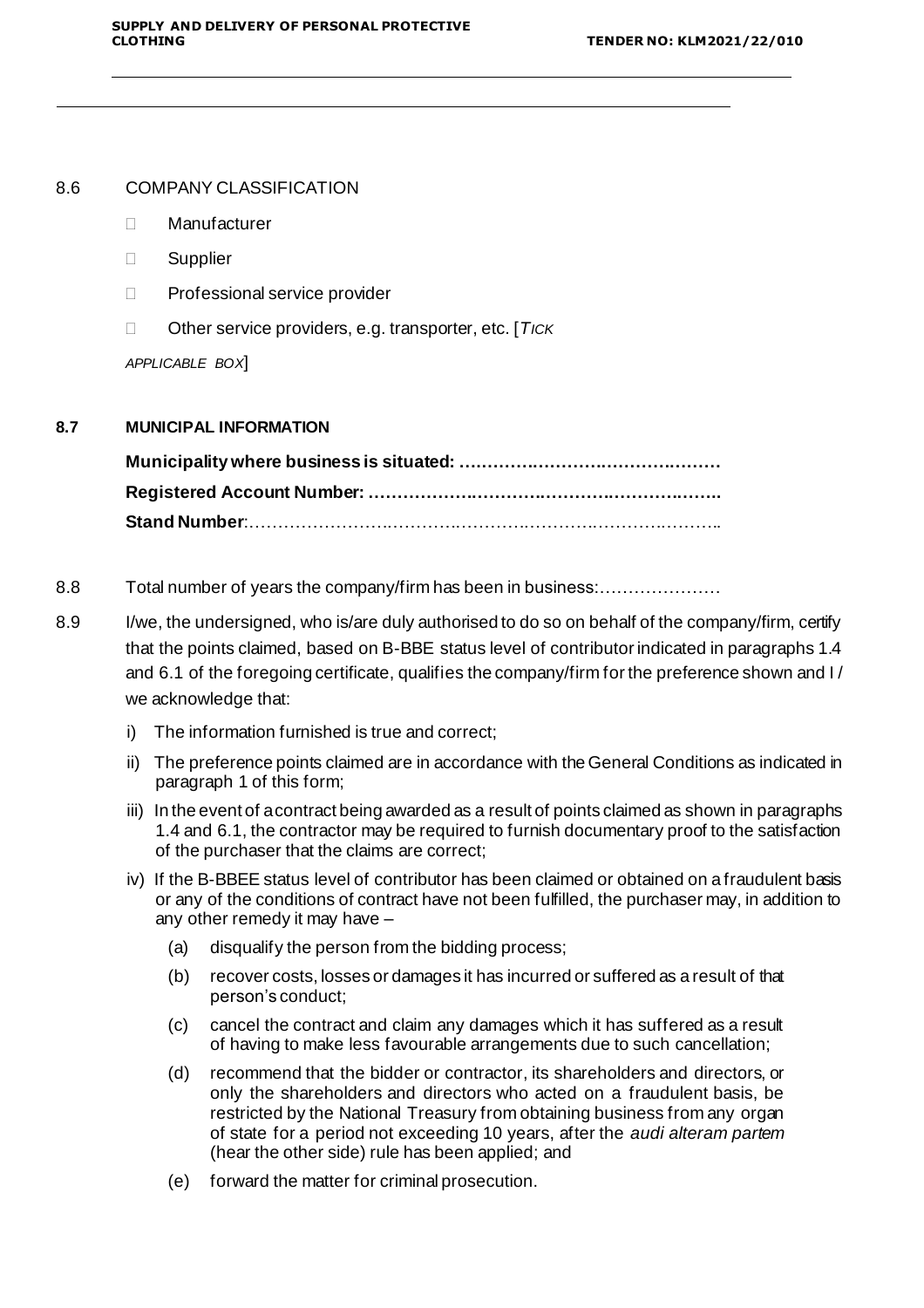| <b>WITNESSES</b> |                |                            |
|------------------|----------------|----------------------------|
| ι.               |                | SIGNATURE(S) OF BIDDERS(S) |
| $\overline{2}$ . | DATE:          | .                          |
|                  | <b>ADDRESS</b> |                            |
|                  |                |                            |
|                  |                |                            |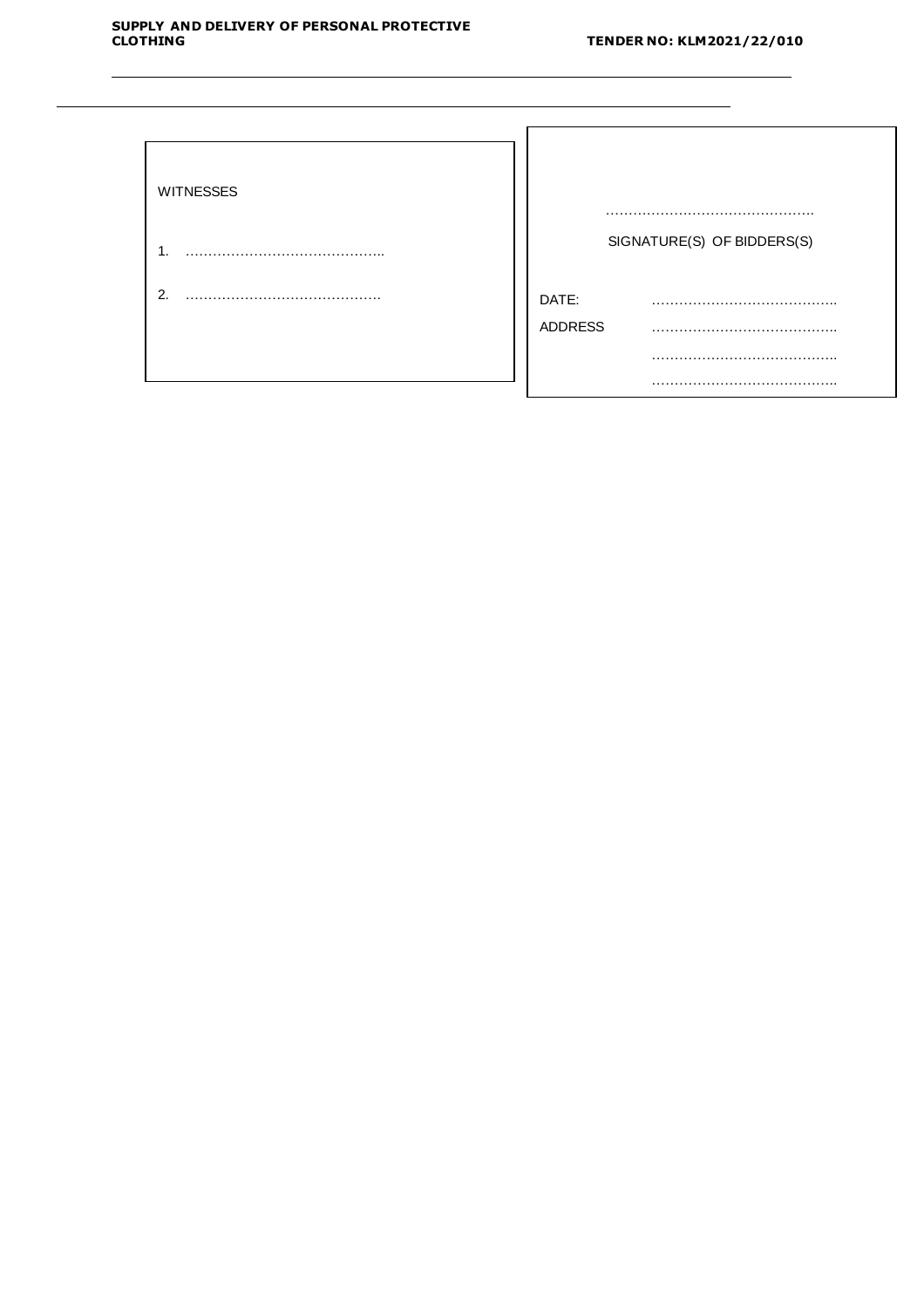#### **MBD 6.2**

#### **DECLARATION CERTIFICATE FOR LOCAL PRODUCTION AND CONTENT FOR DESIGNATED SECTORS**

This Municipal Bidding Document (MBD) must form part of all bids invited. It contains general information and serves as a declaration form for local content (local production and local content are used interchangeably).

Before completing this declaration, bidders must study the General Conditions, Definitions, Directives applicable in respect of Local Content as prescribed in the **Preferential Procurement Regulations, 2011** and the South African Bureau of Standards (SABS) approved technical specification number SATS 1286:2011 (Edition

1) and the Guidance on the Calculation of Local Content together with the Local Content Declaration Templates [Annex C (Local Content Declaration: Summary Schedule), D (Imported Content Declaration: Supporting Schedule to Annex C) and E (Local Content Declaration: Supporting Schedule to Annex C)].

#### **1. General Conditions**

- 1.1. Preferential Procurement Regulations, 2011 (Regulation 9) makes provision for the promotion of local production and content.
- 1.2. Regulation 9.(1) prescribes that in the case of designated sectors, where in the award of bids local production and content is of critical importance, such bids must be advertised with the specific bidding condition that only locally produced goods, services or works or locally manufactured goods, with a stipulated minimum threshold for local production and content will be considered.
- 1.3. Where necessary, for bids referred to in paragraph 1.2 above, a two stage bidding process may be followed, where the first stage involves a minimum threshold for local production and content and the second stage price and B-BBEE.
- 1.4. A person awarded a contract in relation to a designated sector, may not sub- contract in such a manner that the local production and content of the overall value of the contract is reduced to below the stipulated minimum threshold.
- 1.5. The local content (LC) expressed as a percentage of the bid price must be calculated in accordance with the SABS approved technical specification number SATS 1286: 2011 as follows:

 $LC = [1 - x / y]$  \*100

**Where** 

- x is the imported content in Rand
- y is the bid price in Rand excluding value added tax (VAT)

Prices referred to in the determination of x must be converted to Rand (ZAR) by using the exchange rate published by the South African Reserve Bank (SARB) at 12:00 on the date of advertisement of the bid as required in paragraph 4.1 below.

**The SABS approved technical specification number SATS 1286:2011 is accessible on <http://www.thedti.gov.za/industrial> development/ip.jsp at no cost.**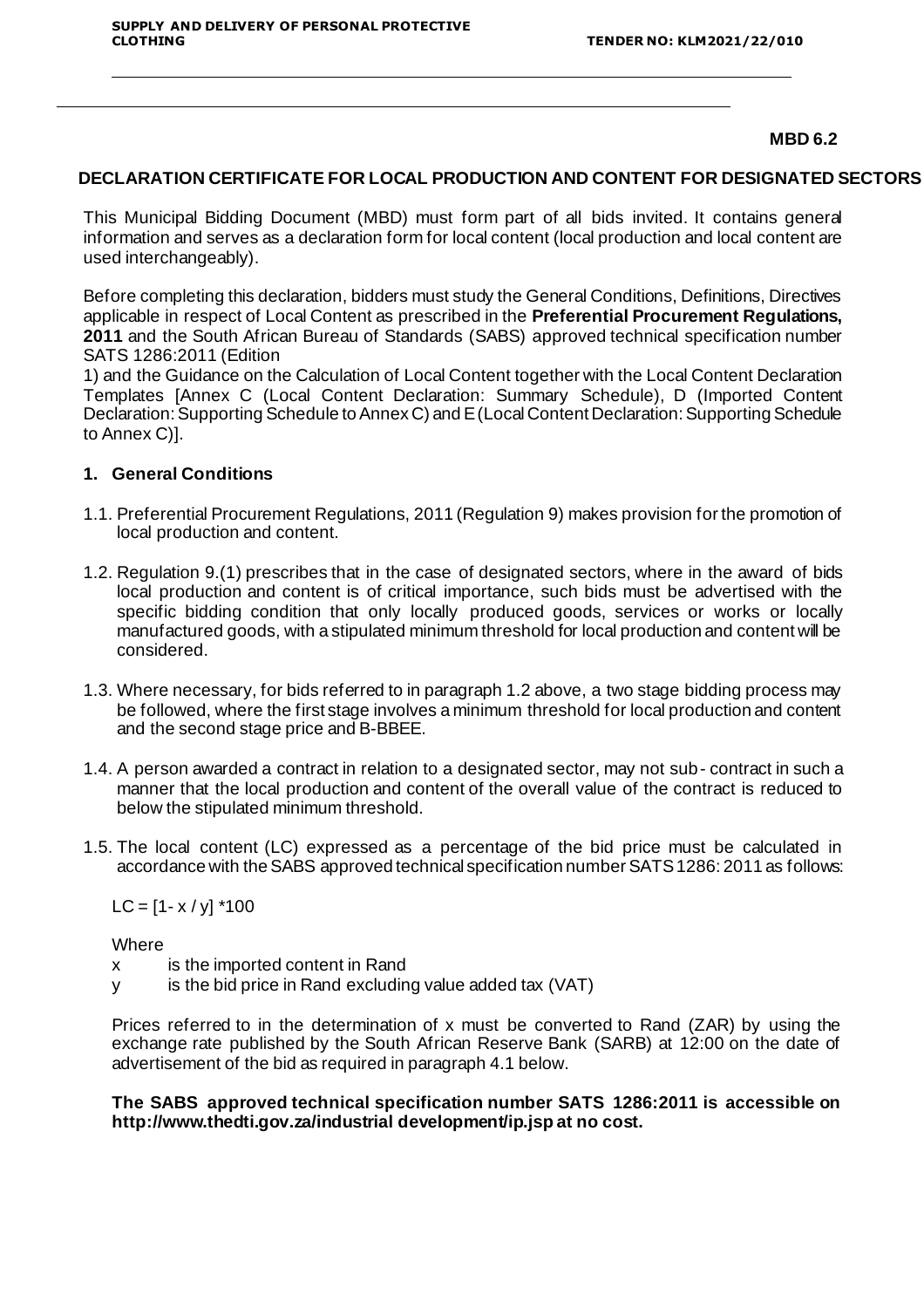1.6. A bid may be disqualified if this Declaration Certificate and the Annex C (Local Content Declaration: Summary Schedule) are not submitted as part of the bid documentation;

## **2. Definitions**

- 2.1. **"bid"** includes written price quotations, advertised competitive bids or proposals;
- 2.2. **"bid price"** price offered by the bidder, excluding value added tax (VAT);
- 2.3. **"contract"** means the agreement that results from the acceptance of a bid by an organ of state;
- 2.4. **"designated sector"** means a sector, sub-sector or industry that has been designated by the Department of Trade and Industry in line with national development and industrial policies for local production, where only locally produced services, works or goods or locally manufactured goods meet the stipulated minimum threshold for local production and content;
- 2.5. **"duly sign"** means a Declaration Certificate for Local Content that has been signed by the Chief Financial Officer or other legally responsible person nominated in writing by the Chief Executive, or senior member / person with management responsibility(close corporation, partnership or individual).
- 2.6. **"imported content"** means that portion of the bid price represented by the cost of components, parts or materials which have been or are still to be imported (whether by the supplier or its subcontractors) and which costs are inclusive of the costs abroad (this includes labour and intellectual property costs), plus freight and other direct importation costs, such as landing costs, dock duties, import duty, sales duty or other similar tax or duty at the South African port of entry;
- 2.7. **"local content"** means that portion of the bid price which is not included in the imported content, provided that local manufacture does take place;
- 2.8. **"stipulated minimum threshold"** means that portion of local production and content as determined by the Department of Trade and Industry; and
- 2.9. **"sub-contract"** means the primary contractor's assigning, leasing, making out work to, or employing another person to support such primary contractor in the execution of part of a project in terms of the contract.
- **3. The stipulated minimum threshold(s) for local production and content (refer to Annex A of SATS 1286:2011) for this bid is/are as follows:**

| Description of services, works or goods | Stipulated minimum threshold |
|-----------------------------------------|------------------------------|
|                                         |                              |
|                                         |                              |
|                                         |                              |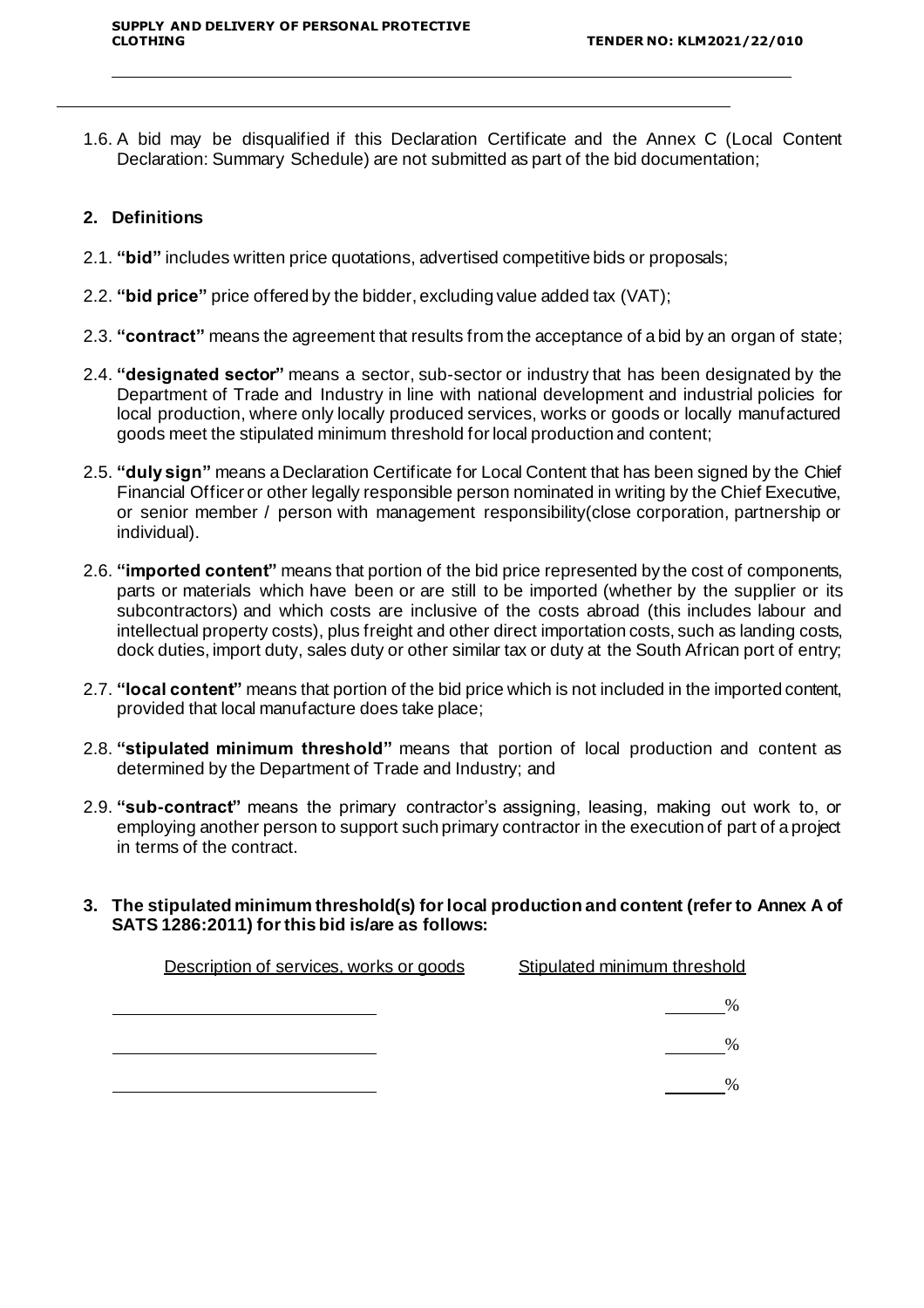**4.** Does any portion of the services, works or goods offered have any imported content?

(*Tick applicable box*)



4.1 If yes, the rate(s) of exchange to be used in this bid to calculate the local content as prescribed in paragraph 1.5 of the general conditions must be the rate(s) published by the SARB for the specific currency at 12:00 on the date of advertisement of the bid.

The relevant rates of exchange information is accessible on [www.reservebank.co.za](http://www.reservebank.co.za/)

Indicate the rate(s) of exchange against the appropriate currency in the table below (refer to Annex A of SATS 1286:2011):

| <b>Currency</b>       | Rates of exchange |
|-----------------------|-------------------|
| US Dollar             |                   |
| <b>Pound Sterling</b> |                   |
| Euro                  |                   |
| Yen                   |                   |
| Other                 |                   |

NB: Bidders must submit proof of the SARB rate (s) of exchange used.

**5.** Where, after the award of a bid, challenges are experienced in meeting the stipulated minimum threshold for local content the dti must be informed accordingly in order for the dti to verify and in consultation with the Accounting Officer / Accounting Authority provide directives in this regard.

## **LOCAL CONTENT DECLARATION (REFER TO ANNEX B OF SATS 1286:2011)**

**LOCAL CONTENT DECLARATION BY CHIEF FINANCIAL OFFICER OR OTHER LEGALLY RESPONSIBLE PERSON NOMINATED IN WRITING BY THE CHIEF EXECUTIVE OR SENIOR MEMBER/PERSON WITH MANAGEMENT RESPONSIBILITY (CLOSE CORPORATION, PARTNERSHIP OR INDIVIDUAL)**

**IN RESPECT OF BID NO.** .................................................................................

**ISSUED BY:** (Procurement Authority / Name of Municipality / Municipal Entity):

.........................................................................................................................

NB

- 1 The obligation to complete, duly sign and submit this declaration cannot be transferred to an external authorized representative, auditor or any other third party acting on behalf of the bidder.
- **2** Guidance on the Calculation of Local Content together with Local Content Declaration Templates (Annex C, D and E) is accessible on [http://www.thedti.gov.za/industrial](http://www.thedti.gov.za/industrial%20development/ip.jsp) development/ip.jsp. Bidders should first complete Declaration D. After completing Declaration D, bidders should complete Declaration E and then consolidate the information on Declaration C. **Declaration C should be submitted with the bid documentation at the closing date and time of the bid**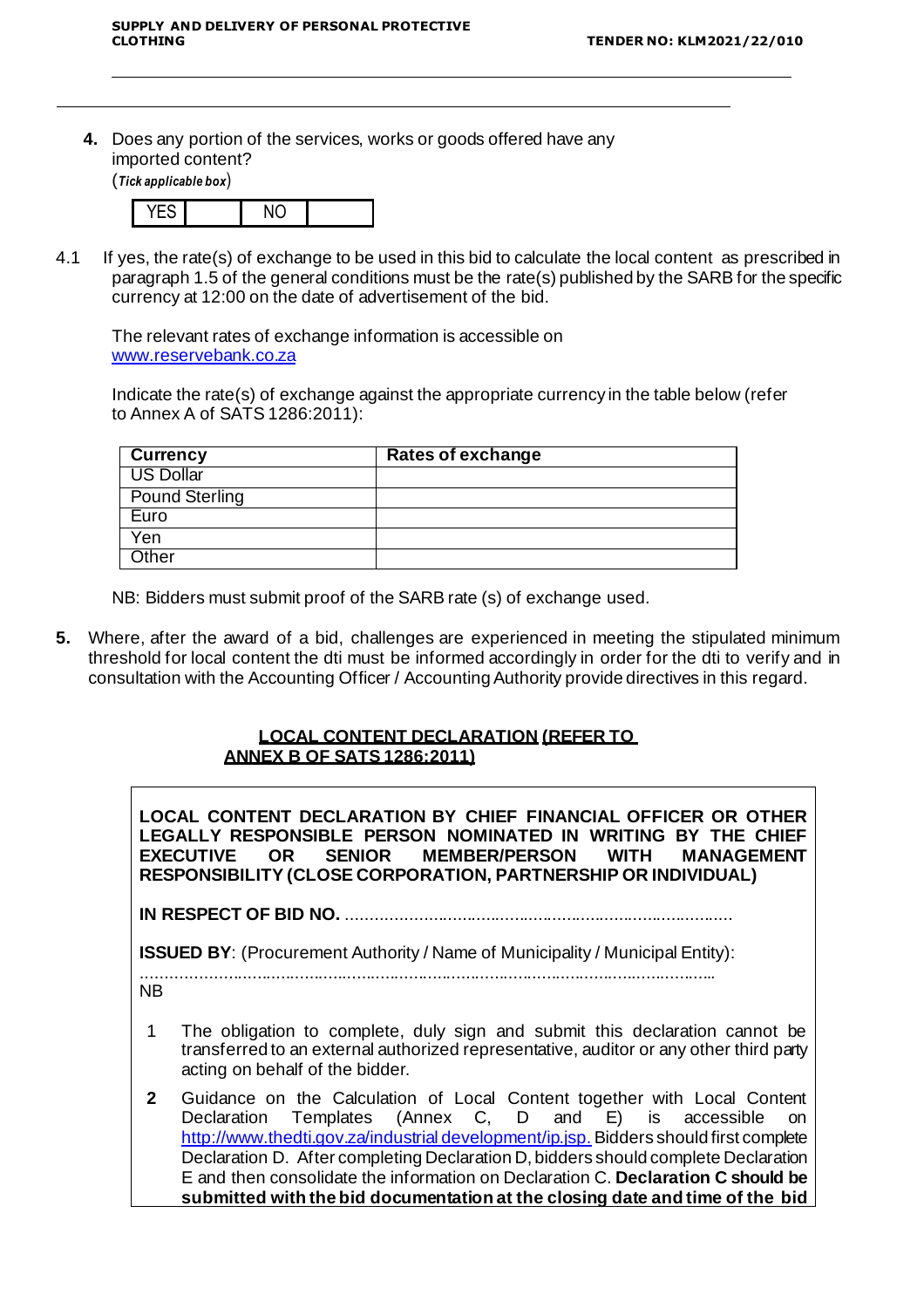**in order to substantiate the declaration made in paragraph (c) below.** Declarations D and E should be kept by the bidders for verification purposes for a period of at least 5 years. The successful bidder is required to continuously update Declarations C, D and E with the actual values for the duration of the contract.

| entity), the following: |  |
|-------------------------|--|

(a) The facts contained herein are within my own personal knowledge.

- (b) I have satisfied myself that:
	- (i) the goods/services/works to be delivered in terms of the above-specified bid comply with the minimum local content requirements as specified in the bid, and as measured in terms of SATS 1286:2011;
- (c) The local content percentages (%) indicated below has been calculated using the formula given in clause 3 of SATS 1286:2011, the rates of exchange indicated in paragraph 4.1 above and the information contained in Declaration D and E which has been consolidated in Declaration C;

| Bid price, excluding VAT (y)                                       | R |
|--------------------------------------------------------------------|---|
| Imported content (x), as calculated in terms of SATS 1286:2011     | R |
| Stipulated minimum threshold for local content (paragraph 3 above) |   |
| Local content %, as calculated in terms of SATS 1286:2011          |   |

**If the bid is for more than one product, the local content percentages for each product contained in Declaration C shall be used instead of the table above. The local content percentages for each product has been calculated using the formula given in clause 3 of SATS 1286:2011, the rates of exchange indicated in paragraph**

**4.1 above and the information contained in Declaration D and E.**

(d) I accept that the Procurement Authority / Municipality /Municipal Entity has the right to request that the local content be verified in terms of the requirements of SATS 1286:2011.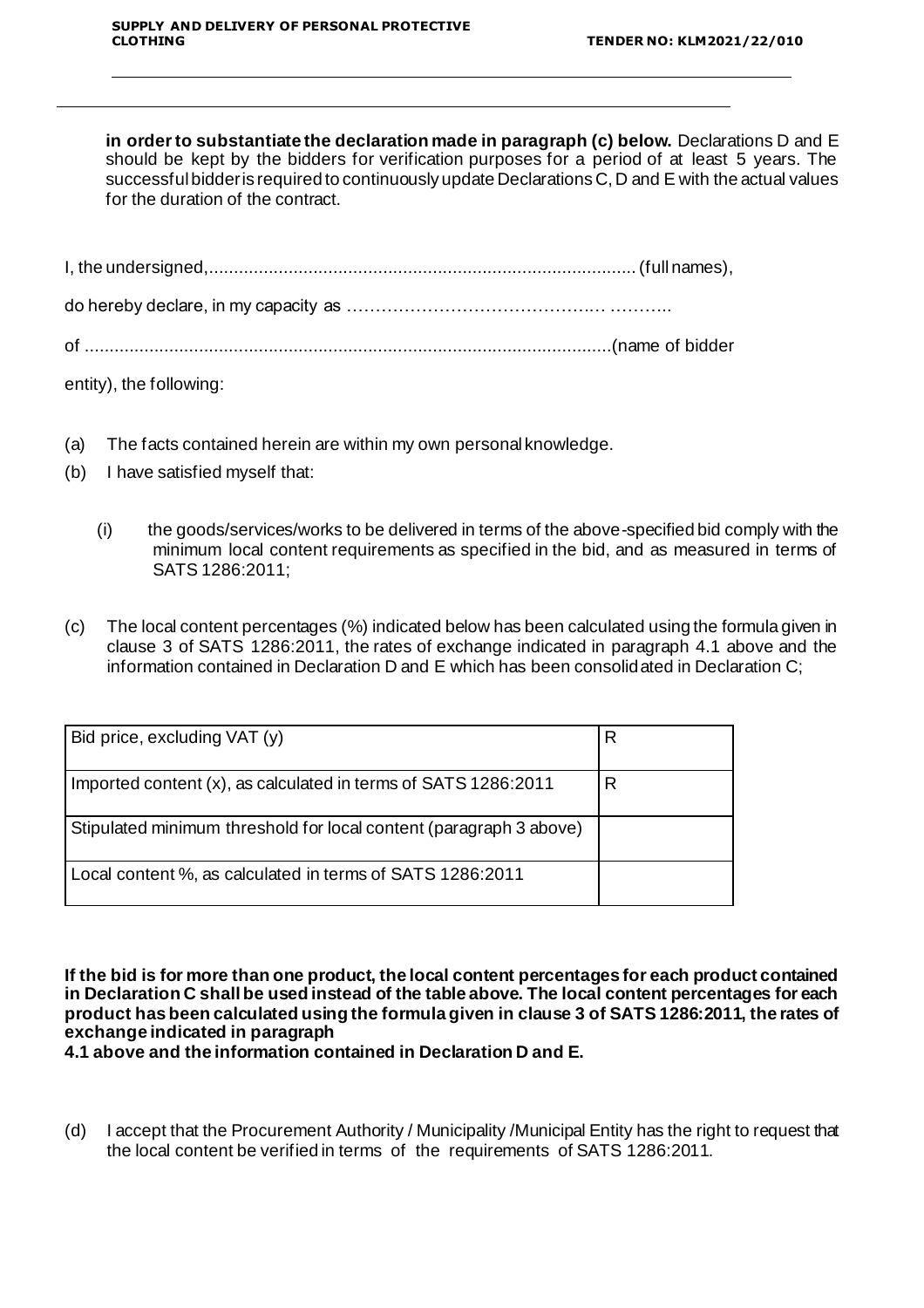j.

 $\overline{\phantom{0}}$ 

 $\overline{a}$ 

| (e) I understand that the awarding of the bid is dependent on the accuracy of the<br>information furnished in this application. I also understand that the submission of<br>incorrect data, or data that are not verifiable as described in SATS 1286:2011, may<br>result in the Procurement Authority / Municipal / Municipal Entity imposing any or all<br>of the remedies as provided for in Regulation 13 of the Preferential Procurement<br>Regulations, 2011 promulgated under the Preferential Policy Framework Act<br>(PPPFA), 2000 (Act No. 5 of 2000). |                                                                                                                                                                                                                                |  |
|------------------------------------------------------------------------------------------------------------------------------------------------------------------------------------------------------------------------------------------------------------------------------------------------------------------------------------------------------------------------------------------------------------------------------------------------------------------------------------------------------------------------------------------------------------------|--------------------------------------------------------------------------------------------------------------------------------------------------------------------------------------------------------------------------------|--|
| SIGNATURE: _____________________                                                                                                                                                                                                                                                                                                                                                                                                                                                                                                                                 | DATE: _____________                                                                                                                                                                                                            |  |
| WITNESS No. 1                                                                                                                                                                                                                                                                                                                                                                                                                                                                                                                                                    | DATE: the contract of the contract of the contract of the contract of the contract of the contract of the contract of the contract of the contract of the contract of the contract of the contract of the contract of the cont |  |
| WITNESS No. 2                                                                                                                                                                                                                                                                                                                                                                                                                                                                                                                                                    | DATE: the contract of the contract of the contract of the contract of the contract of the contract of the contract of the contract of the contract of the contract of the contract of the contract of the contract of the cont |  |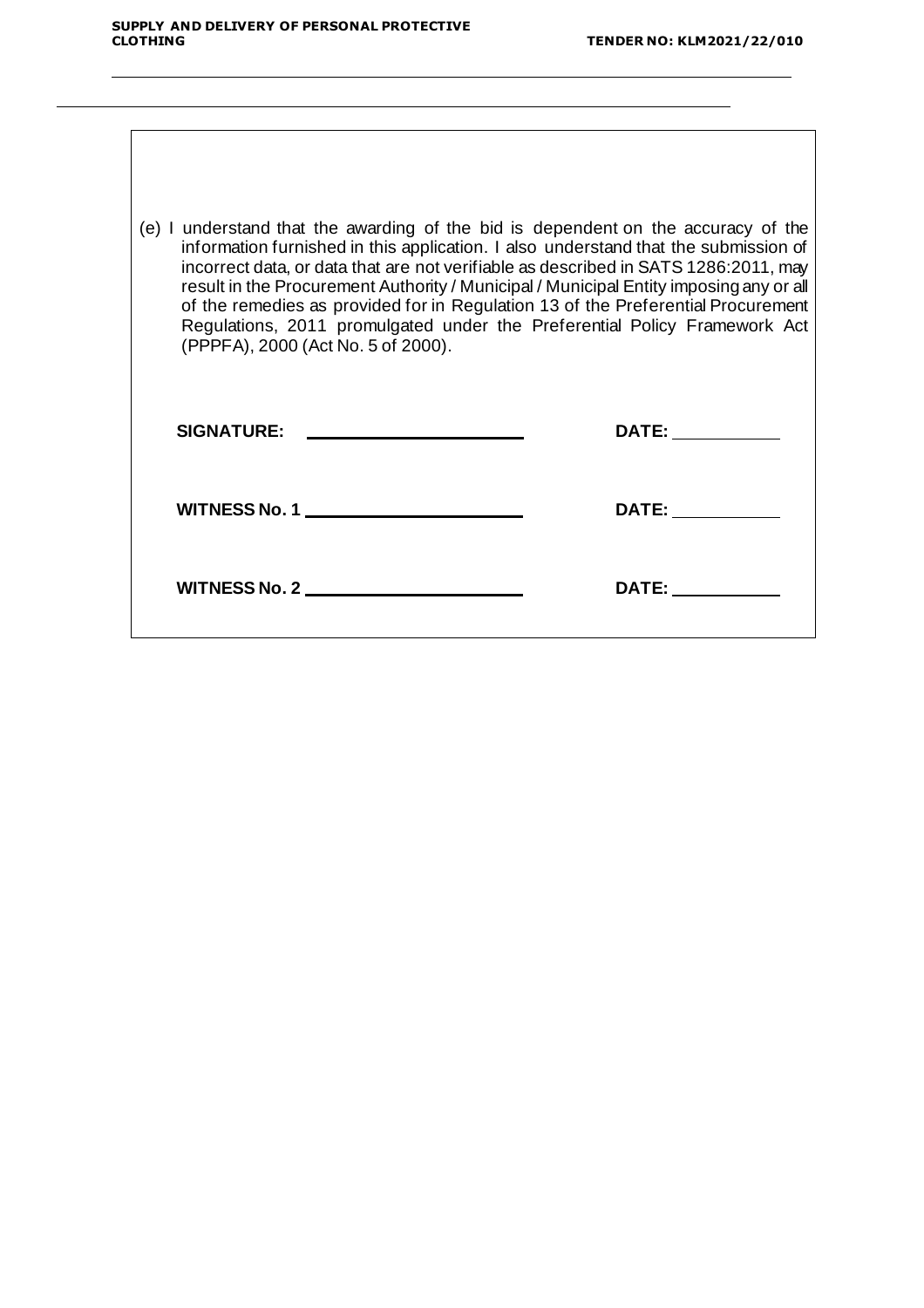#### **MBD 8**

 $\Box$ 

 $\Box$ 

## **DECLARATION OF BIDDER'S PAST SUPPLY CHAIN MANAGEMENT PRACTICES**

- 1 This Municipal Bidding Document must form part of all bids invited.
- 2 It serves as a declaration to be used by municipalities and municipal entities in ensuring that when goods and services are being procured, all reasonable steps are taken to combat the abuse of the supply chain management system.
- 3 The bid of any bidder may be rejected if that bidder, or any of its directors have:
	- a. abused the municipality's / municipal entity's supply chain management system or committed any improper conduct in relation to such system;
	- b. been convicted for fraud or corruption during the past five years;
	- c. willfully neglected, reneged on or failed to comply with any government, municipal or other public sector contract during the past five years; or
	- d. been listed in the Register for Tender Defaulters in terms of section 29 of the Prevention and Combating of Corrupt Activities Act (No 12 of 2004).

## **4 In order to give effect to the above, the following questionnaire must be completed and submitted with the bid.**

| <b>Item</b> | <b>Question</b>                                                                                                                                                                                                                                                                                                                                                         | Yes  | No        |
|-------------|-------------------------------------------------------------------------------------------------------------------------------------------------------------------------------------------------------------------------------------------------------------------------------------------------------------------------------------------------------------------------|------|-----------|
| 4.1         | Is the bidder or any of its directors listed on the National Treasury's Database of Restricted Suppliers<br>as companies or persons prohibited from doing business with the public sector?                                                                                                                                                                              | Yes. | No        |
|             | (Companies or persons who are listed on this Database were informed in writing<br>of this restriction by the Accounting Officer/Authority of the institution that imposed<br>the restriction after the <i>audi alteram partem</i> rule was applied).                                                                                                                    |      |           |
|             | The Database of Restricted Suppliers now resides on the National<br>Treasury's website(www.treasury.gov.za) and can be accessed by clicking on<br>its link at the bottom of the home page.                                                                                                                                                                              |      |           |
| 4.1.1       | If so, furnish particulars:                                                                                                                                                                                                                                                                                                                                             |      |           |
| 4.2         | Is the bidder or any of its directors listed on the Register for Tender Defaulters in<br>terms of section 29 of the Prevention and Combating of Corrupt Activities Act (No<br>12 of 2004)?<br>The Register for Tender Defaulters can be accessed on the National<br>Treasury's website (www.treasury.gov.za) by clicking on its link at the bottom<br>of the home page. | Yes  | <b>No</b> |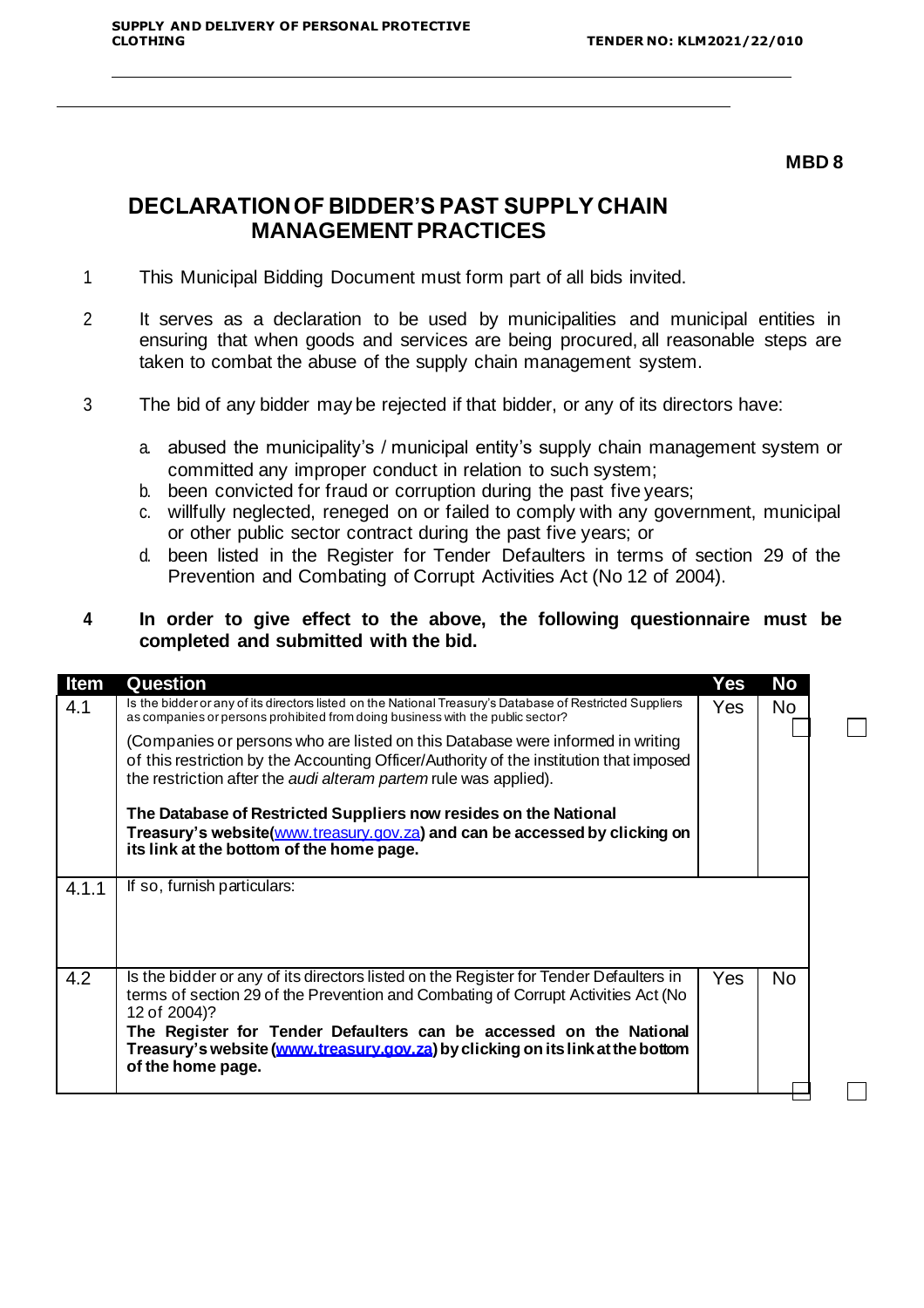٦

 $\Box$ 

| 4.2.1       | If so, furnish particulars:                                                                                                                                                                                                                  |     |           |
|-------------|----------------------------------------------------------------------------------------------------------------------------------------------------------------------------------------------------------------------------------------------|-----|-----------|
| 4.3         | Was the bidder or any of its directors convicted by a court of law (including a court<br>of law outside the Republic of South Africa) for fraud or corruption during the past<br>five years?                                                 | Yes | Nσ        |
| 4.3.1       | If so, furnish particulars:                                                                                                                                                                                                                  |     |           |
| <b>Item</b> | Question                                                                                                                                                                                                                                     | Yes | <b>No</b> |
| 4.4         | Does the bidder or any of its directors owe any municipal rates and taxes or<br>municipal charges to the municipality / municipal entity, or to any other<br>municipality / municipal entity, that is in arrears for more than three months? | Yes | Nσ        |
| 4.4.1       | If so, furnish particulars:                                                                                                                                                                                                                  |     |           |
| 4.5         | Was any contract between the bidder and the municipality / municipal entity or<br>any other organ of state terminated during the past five years on account of failure<br>to perform on or comply with the contract?                         | Yes | Nσ        |
| 4.7.1       | If so, furnish particulars:                                                                                                                                                                                                                  |     |           |

### **CERTIFICATION**

**I, THE UNDERSIGNED (FULL NAME)........................................................CERTIFY THAT THE INFORMATION FURNISHED ON THISDECLARATION FORM TRUE AND CORRECT.**

**I ACCEPT THAT, IN ADDITION TO CANCELLATION OF A CONTRACT, ACTION MAY BE TAKEN AGAINST ME SHOULD THIS DECLARATION PROVE TO BE FALSE.**

**………………………………………... ………………………….. Signature Date** 

**………………………………………. ………………………….. Position**

**Name of Bidder**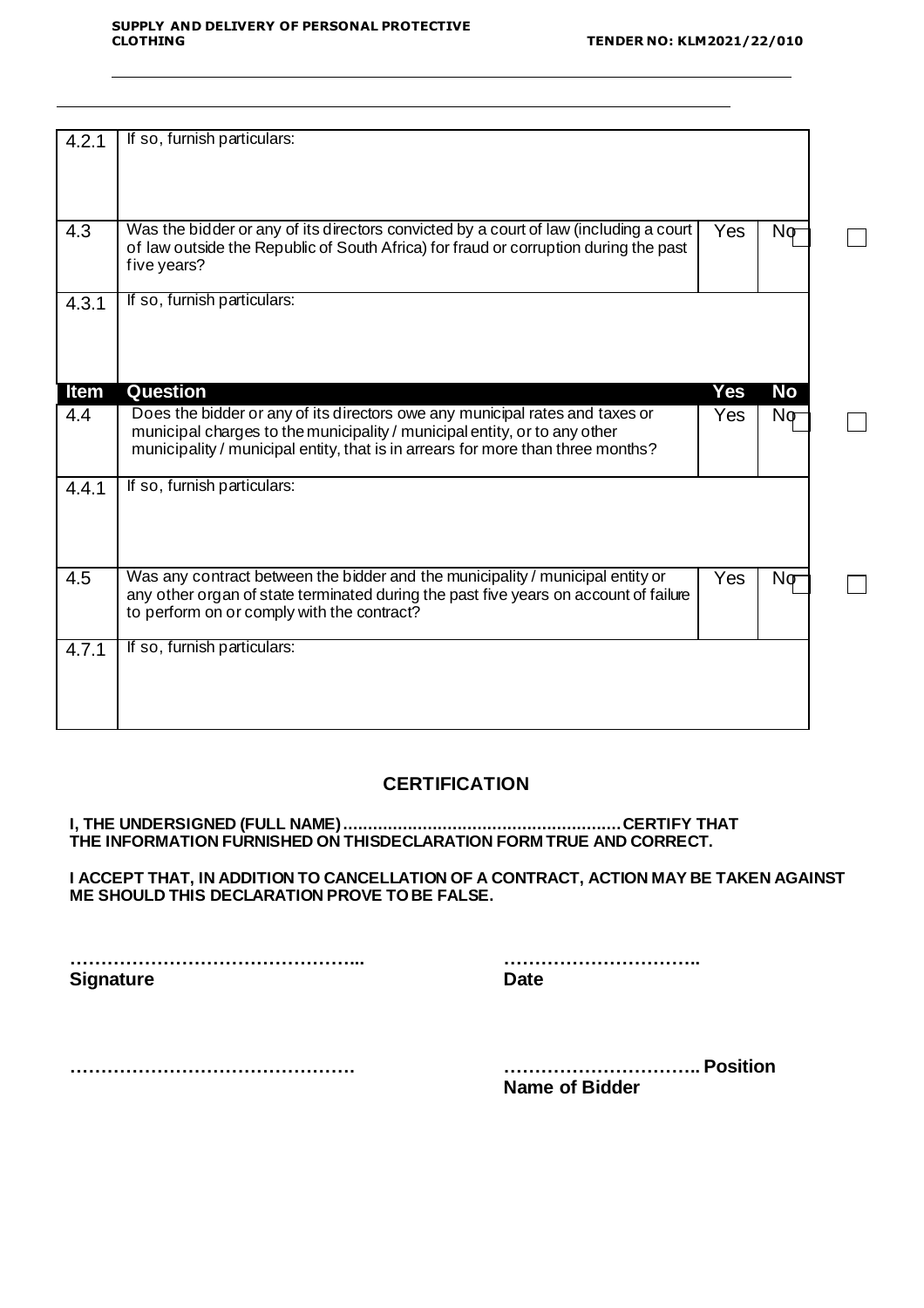#### **MBD 9**

## **CERTIFICATE OF INDEPENDENT BID DETERMINATION**

- 1 This Municipal Bidding Document (MBD) must form part of all bids<sup>1</sup> invited.
- 2 Section 4 (1) (b) (iii) of the Competition Act No. 89 of 1998, as amended, prohibits an agreement between, or concerted practice by, firms, or a decision by an association of firms, if it is between parties in a horizontal relationship and if it involves collusive bidding (or bid rigging).² Collusive bidding is a *pe se* prohibition meaning that it cannot be justified under any grounds.
- 3 Municipal Supply Regulation 38 (1) prescribes that a supply chain management policy must provide measures for the combating of abuse of the supply chain management system, and must enable the accounting officer, among others,to:
	- a. take all reasonable steps to prevent such abuse;
	- b. reject the bid of any bidder if that bidder or any of its directors has abused the supply chain management system of the municipality or municipal entity or has committed any improper conduct in relation to such system; and
	- c. cancel a contract awarded to a person if the person committed any corrupt or fraudulent act during the bidding process or the execution of the contract.
	- 4 This MBD serves as a certificate of declaration that would be used by institutions to ensure that, when bids are considered, reasonable steps are taken to prevent any form of bid-rigging.
	- 5 In order to give effect to the above, the attached Certificate of Bid Determination (MBD 9) must be completed and submitted with the bid:

#### **CERTIFICATE OF INDEPENDENT BID DETERMINATION**

I, the undersigned, in submitting the accompanying bid:

(Bid Number and Description)

in response to the invitation for the bid made by:

(Name of Municipality / Municipal Entity)

do hereby make the following statements that I certify to be true and complete in every respect: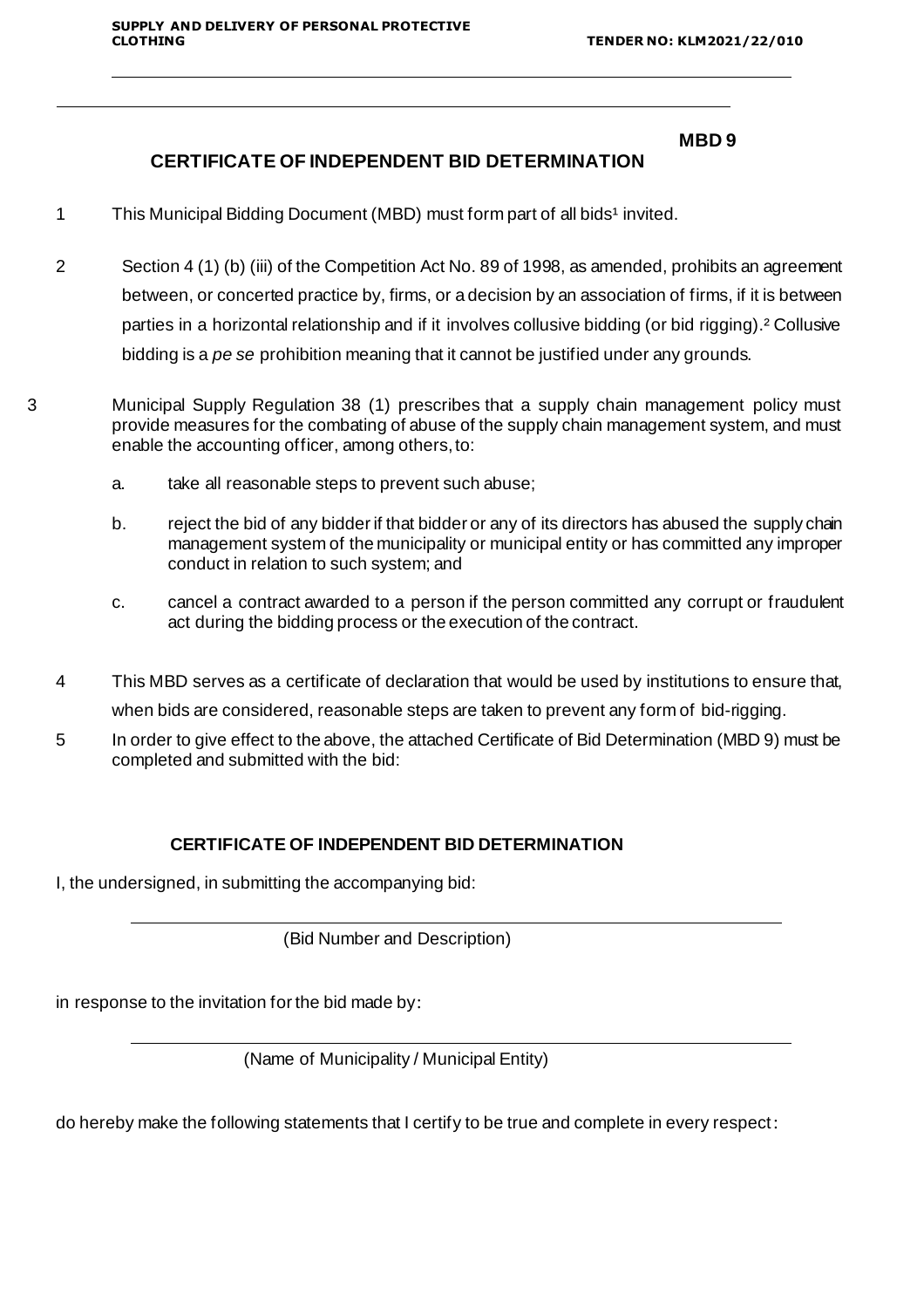#### I certify, on behalf

of: that: that: that: that: that: that: that: that: that: that: that: that: that: that: that: that: that: that: that: that: that: that: that: that: that: that: that: that: that: that: that: that: that: that: that: that: th

(Name of Bidder)

- 1. I have read and I understand the contents of this Certificate;
- 2. I understand that the accompanying bid will be disqualified if this Certificate is found not to be true and complete in every respect;
- 3. I am authorized by the bidder to sign this Certificate, and to submit the accompanying bid, on behalf of the bidder;
- 4. Each person whose signature appears on the accompanying bid has been authorized by the bidder to determine the terms of, and to sign, the bid, on behalf of the bidder;
- 5. For the purposes of this Certificate and the accompanying bid, I understand that the word "competitor" shall include any individual or organization, other than the bidder, whether or not affiliated with the bidder, who:
	- (a) has been requested to submit a bid in response to this bid invitation;
	- (b) could potentially submit a bid in response to this bid invitation, based on their

qualifications, abilities or experience; and

- (c) provides the same goods and services as the bidder and/or is in the same line of business as the bidder
- 6. The bidder has arrived at the accompanying bid independently from, and without consultation, communication, agreement or arrangement with any competitor.

However communication between partners in a joint venture or consortium<sup>3</sup> will not be construed as collusive bidding.

7. In particular, without limiting the generality of paragraphs 6 above, there has been

no consultation, communication, agreement or arrangement with any competitor regarding:

- (a) prices;
- (b) geographical area where product or service will be rendered (market allocation)
- (c) methods, factors or formulas used to calculate prices;
- (d) the intention or decision to submit or not to submit, a bid;
- (e) the submission of a bid which does not meet the specifications and conditions of the bid; or
- (f) bidding with the intention not to win the bid.
- 8. In addition, there have been no consultations, communications, agreements or arrangements with any competitor regarding the quality, quantity, specifications and conditions or delivery particulars of the products or services to which this bid invitation relates.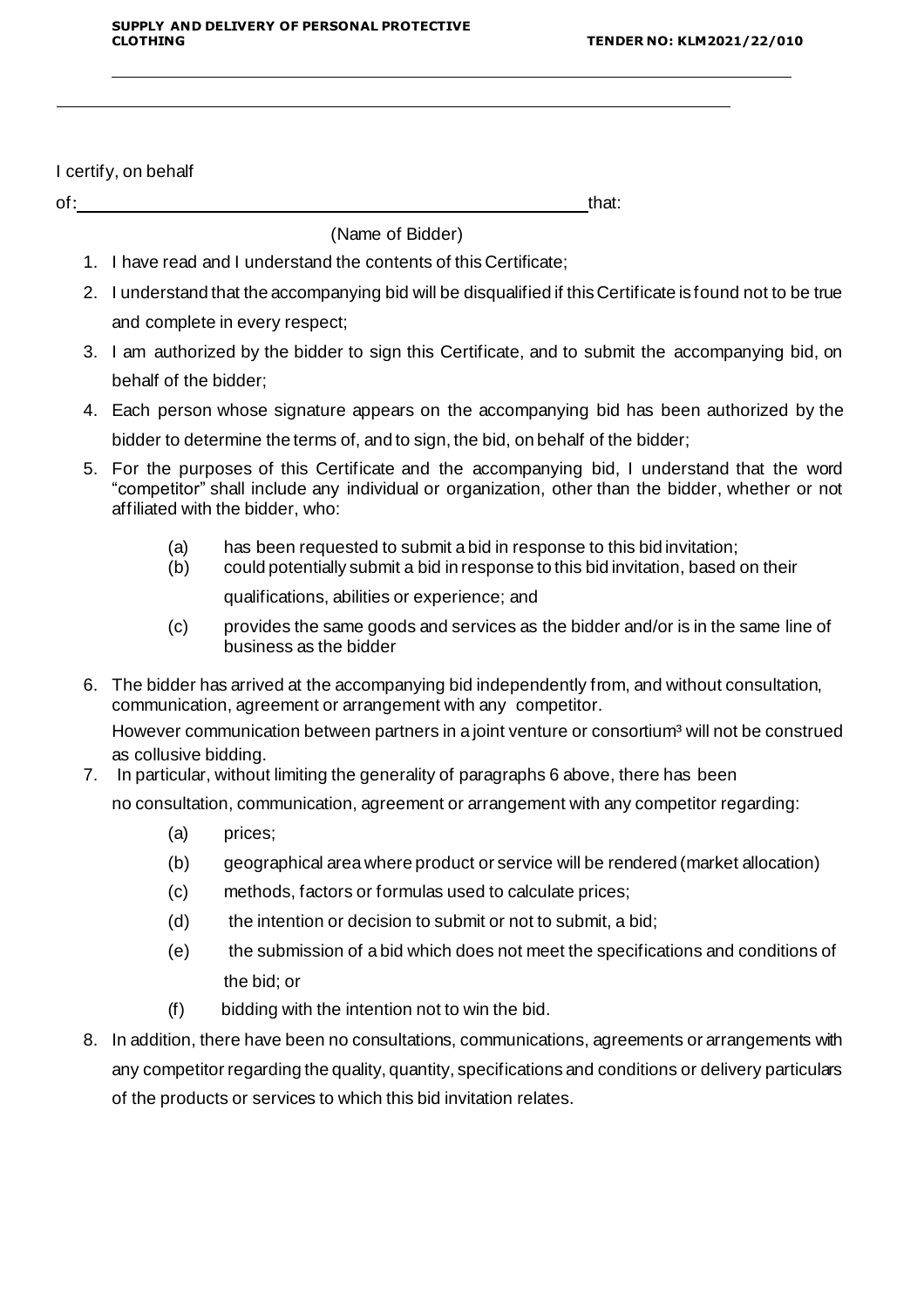- 9. The terms of the accompanying bid have not been, and will not be, disclosed by the bidder, directly or indirectly, to any competitor, prior to the date and time of the official bid opening or of the awarding of the contract.
- 10. I am aware that, in addition and without prejudice to any other remedy provided to combat any restrictive practices related to bids and contracts, bids that are suspicious will be reported to the Competition Commission for investigation and possible imposition of administrative penalties in terms of section 59 of the Competition Act No 89 of 1998 and or may be reported to the National Prosecuting Authority (NPA) for criminal investigation and or may be restricted from conducting business with the public sector for a period not exceeding ten (10) years in terms of the Prevention and Combating of Corrupt Activities Act No 12 of 2004 or any other applicable legislation.

| Signature | Date           |
|-----------|----------------|
|           |                |
| Position  | Name of Bidder |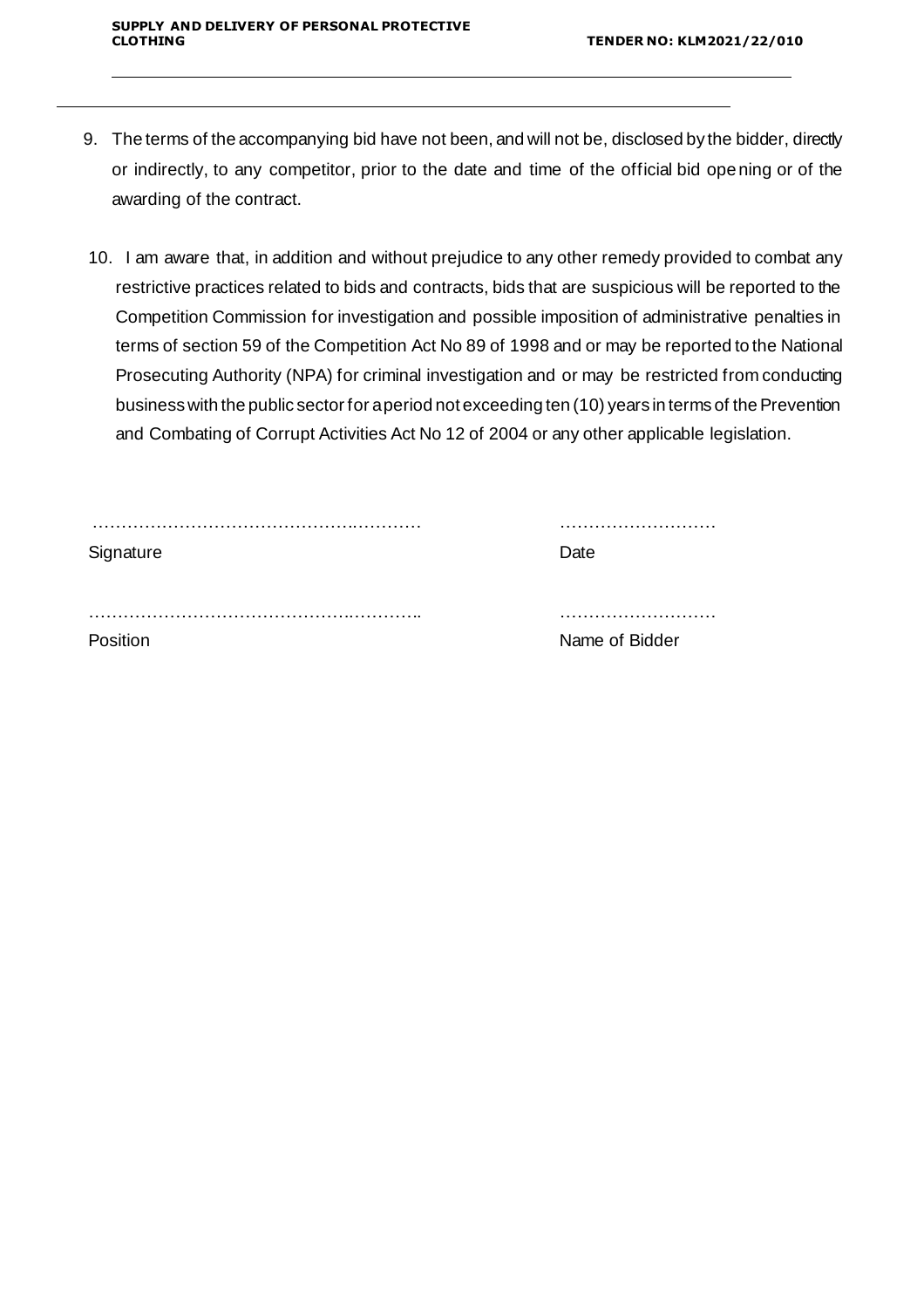## **FORM OF OFFER AND ACCEPTANCE**

TheEmployer, identified in the acceptance signature block, has solicited offers to enter into a Contract:

The Bidder, identified in the offer signature block, has examined the documents listed in the tender data and addenda thereto as listed in the returnable schedules, and by submitting this offer has accepted the conditions of tender.

By the representative of the Bidder, deemed to be duly authorized, signing this part of this form of offer and acceptance, the Bidder offers to perform all of the obligations and liabilities of the Service Provider under the Contract including compliance with all its terms and conditions according to their true intent and meaning for an amount to be determined in accordance with the conditions of Contract identified in the Contract Data.

## **THE OFFERED TOTAL OF THE PRICES INCLUSIVE OF VALUE ADDED TAX IS**

……………………………………………………………………………………………………… ………………………………………………….Rand (in words); R (in

figures)

This offer may be accepted by the Employer by signing the acceptance part of this form of offer and acceptance and returning one copy of this document to the Bidder before the end of the period of validity stated in the tender data, whereupon the Bidder becomes the party named as the Service Provider in the conditions of Contract identified in the Contract Data.

|  | domiciliumcitandi of organization) |
|--|------------------------------------|

**Name and Signature of Witness**:……………………………………………………………..

D**ate**:……………………………

## **ACCEPTANCE**

By signing this part of this form of offer and acceptance, the Employer identified below accepts the Bidder's offer. In consideration thereof, the Employer shall pay the Service Provider the amount d ue in accordance with the conditions of Contract identified in the Contract Data. Acceptance of the Bidder's offer shall form an agreement between the Employer and the Bidder upon the terms and conditions contained in this agreement and in the Contract that is the subject of this agreement.

Deviations from and amendments to the documents listed in the tender data and any addenda thereto as listed in the tender schedules as well as any changes to the terms of the offer agreed by the Bidder and the Employer during this process of offer and acceptance, are contained in the schedule of addenda attached to and forming part of this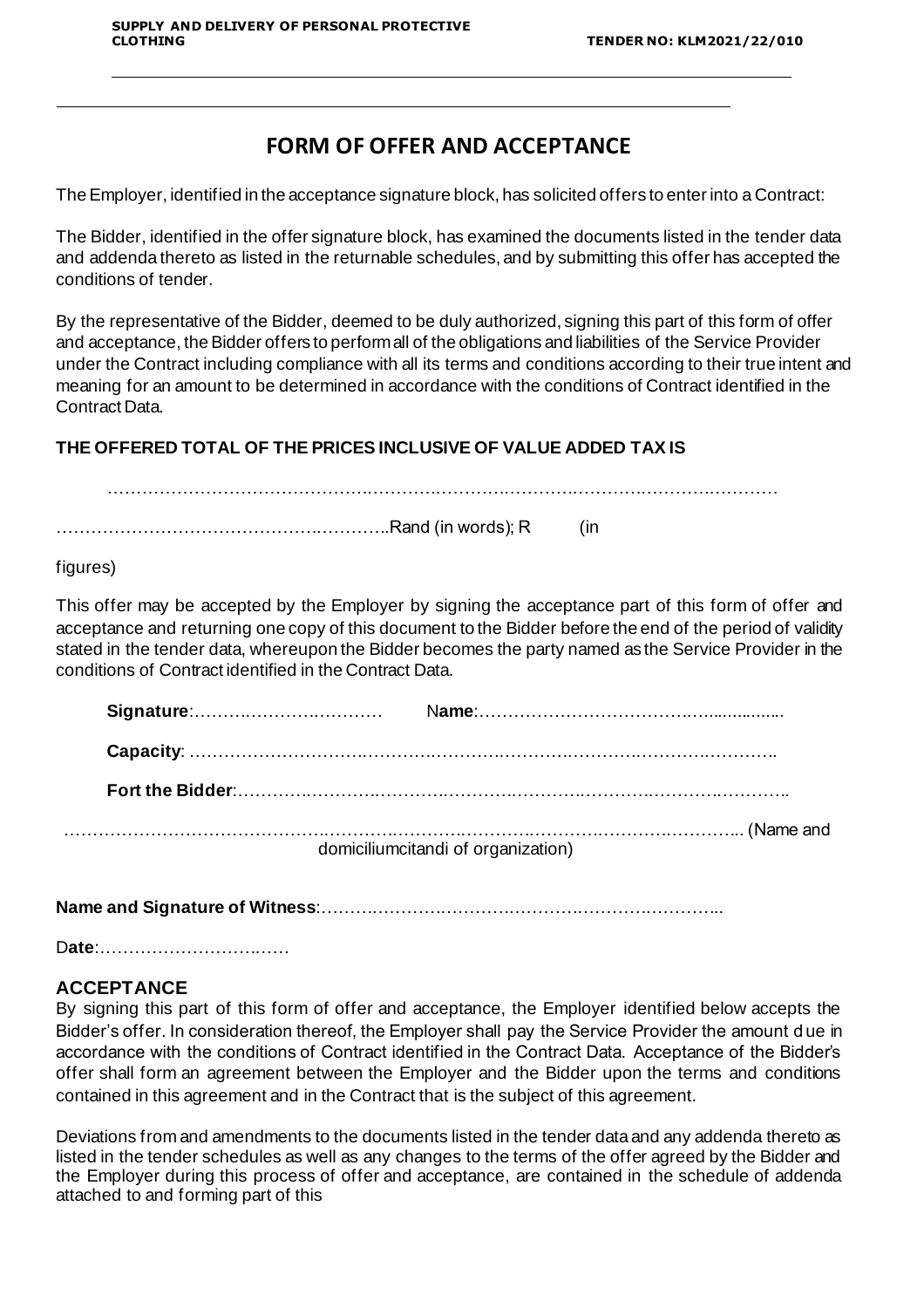agreement. No amendments to or deviations from said documents are valid unless contained in this schedule, which must be signed by the authorized representative(s) of both parties.

The Bidder shall within two weeks after receiving a completed copy of this agreement, including the schedule of addenda (if any), contact the Employer's agent (whose details are given in the Contract Data) to arrange the delivery of any bonds, guarantees, proof of insurance and any other documentation to be provided in terms of the conditions of Contract identified in the Contract Data. Failure to fulfil any of these obligations in accordance with those terms shall constitute a repudiation of this agreement.

Notwithstanding anything contained herein, this agreement comes into effect on the date when the Bidder receives one fully completed, signed copy of this document, including the schedule of addenda (if any). Unless the Bidder (now Service Provider) within five working days of the date of such receipt notifies the Employer in writing of any reason why he cannot accept the contents of this agreement, this agreement shall constitute a binding Contract between the parties.

**Signature(s)**:……………………… **Name(s)**………………………………………………….

## **Capacity**: **ACTING MUNICIPAL MANAGER.**

## **FOR KGATELOPELE LOCAL MUNICIPALITY, P.O. BOX 43, DANIELSKUILS 8405, BARBER STREET 222 , DANIELSKUIL**

(Name and domiciliumcitandi of organization)

Name and Signature of Witness: …………………………………………………………………

Date: …………………………….

**OFFICIAL STAMP:**

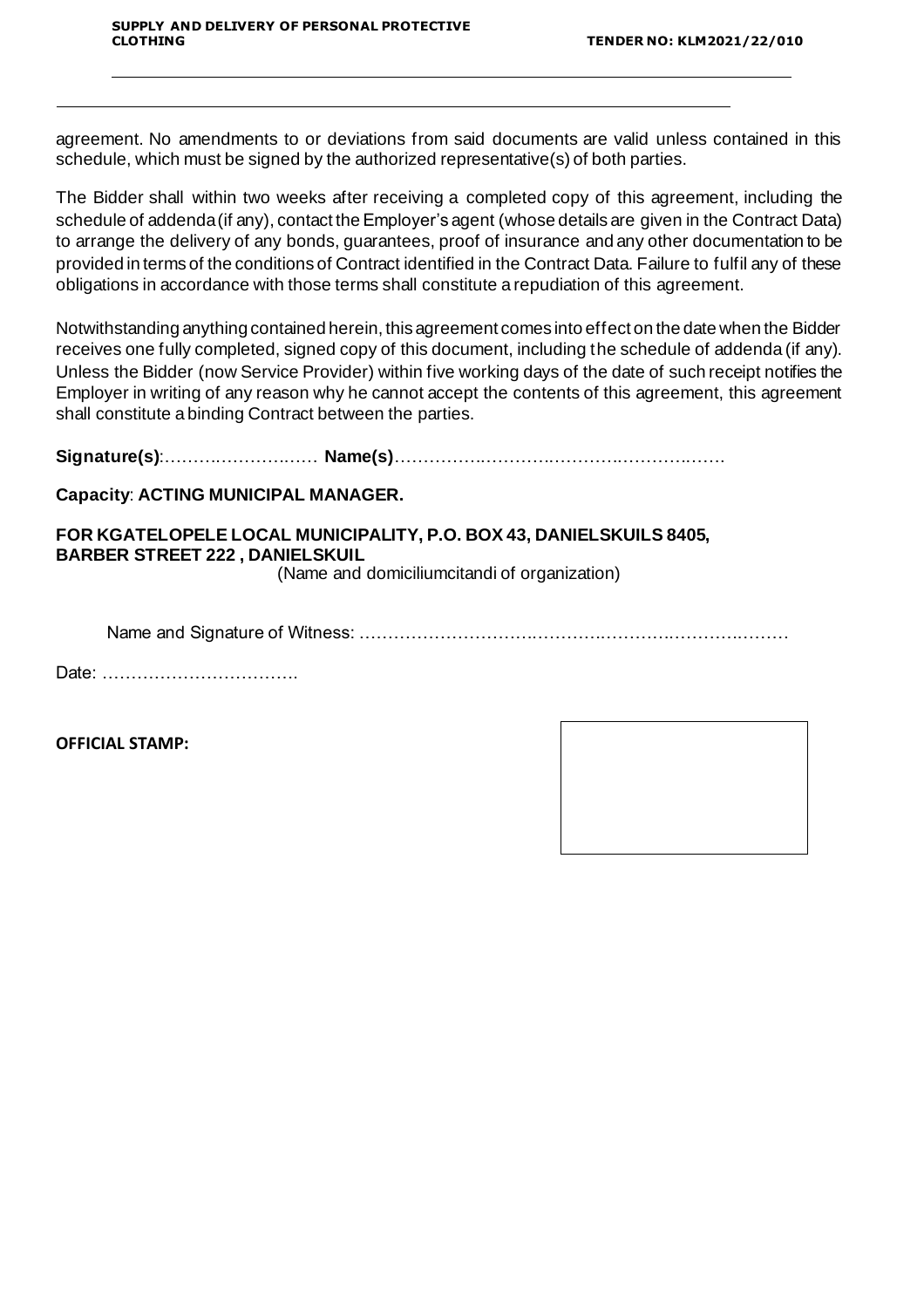## **GOVERNMENT PROCUREMENT: GENERAL CONDITIONS OF CONTRACT THE NATIONAL TREASURY: Republic of South Africa**

# **General Conditions of Contract**

## **1. Definitions**

1. The following terms shall be interpreted as indicated:

1.1 "Closing time" means the date and hour specified in the bidding documents for the receipt of bids.

1.2 "Contract" means the written agreement entered into between the purchaser and the supplier, as recorded in the contract form signed by the parties, including all attachments and appendices thereto and all documents incorporated by reference therein.

1.3 "Contract price" means the price payable to the supplier under the contract for the full and proper performance of his contractual obligations.

1.4 "Corrupt practice" means the offering, giving, receiving, or soliciting of any thing of value to influence the action of a public official in the procurement process or in contract execution.

1.5 "Countervailing duties" are imposed in cases where an enterprise abroad is subsidized by its government and encouraged to market its productsinternationally.

1.6 "Country of origin" means the place where the goods were mined, grown or produced or from which the services are supplied.Goods are produced when, through manufacturing, processing or substantial and major assembly of components, a commercially recognized new product results that is substantially different in basic characteristics or in purpose or utility from its components.

1.7 "Day" means calendar day.

1.8"Delivery" means delivery in compliance of the conditions of the contract or order.

1.9 "Delivery ex stock" means immediate delivery directly from stock actually on hand.

1.10 "Delivery into consignees store or to his site" means delivered and unloaded in the specified store or depot or on the specified site in compliance with the conditions of the contract or order, the supplier bearing all risks and charges involved until the goods are so delivered and a valid receipt is obtained.

1.11 "Dumping" occurs when a private enterprise abroad market its goods on own initiative in the RSA at lower prices than that of the country of origin and which have the potential to harm the local industries in the RSA.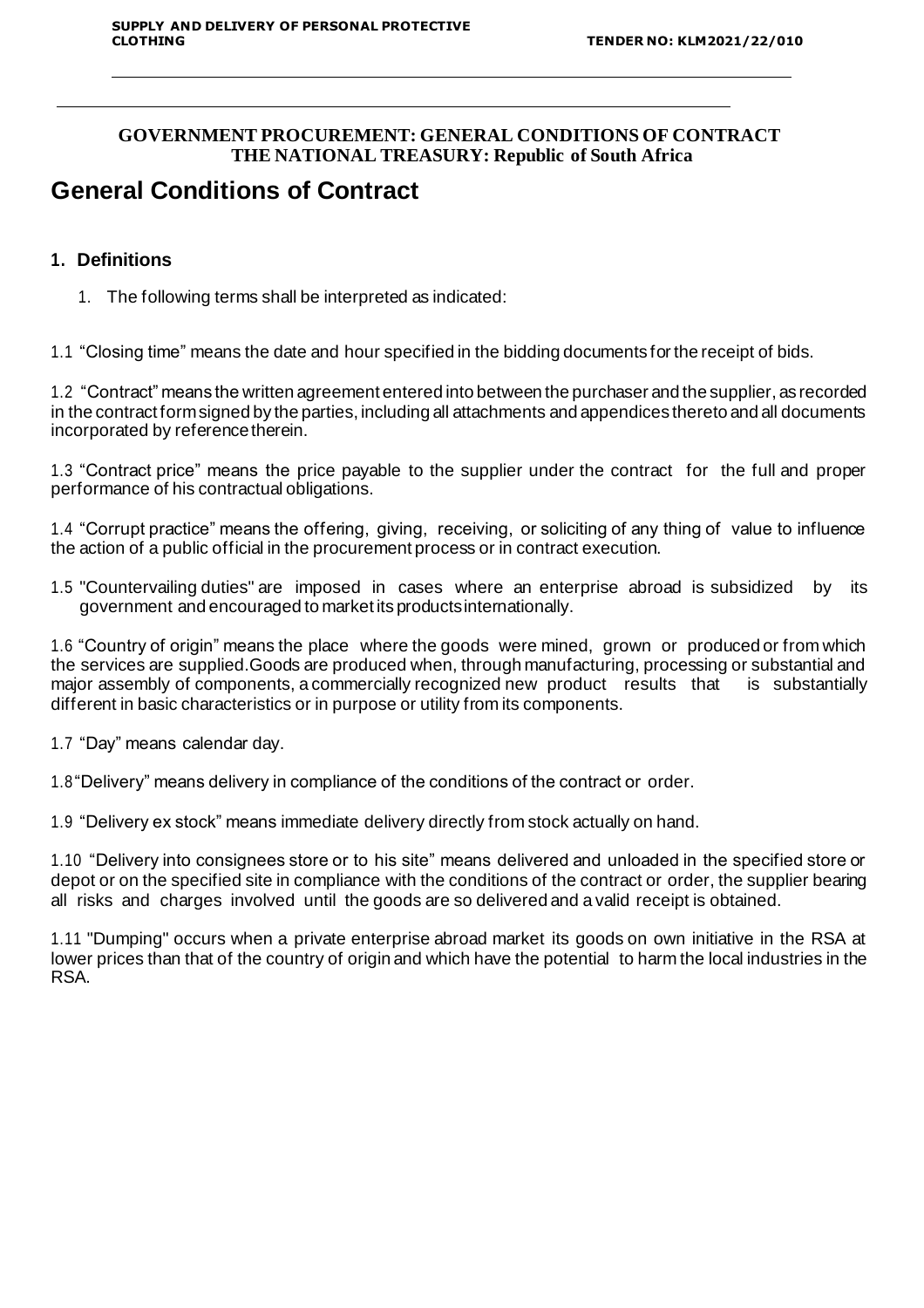#### **GOVERNMENT PROCUREMENT: GENERAL CONDITIONS OF CONTRACT THE NATIONAL TREASURY: Republic of South Africa**

1.12 "Force majeure" means an event beyond the control of the supplier and not involving the supplier's fault or negligence and not foreseeable. Such events may include, but is not restricted to, acts of the purchaser in its sovereign capacity, wars or revolutions, fires, floods, epidemics, quarantine restrictions and freight embargoes.

1.13 "Fraudulent practice" means a misrepresentation of facts in order to influence a procurement process or the execution of a contract to the detriment of any bidder, and includes collusive practice among bidders (prior to or after bid submission) designed to establish bid prices at artificial non-competitive levels and to deprive the bidder of the benefits of free and open competition.

1.14 "GCC" means the General Conditions of Contract.

1.15 "Goods" means all of the equipment, machinery, and/or other materials that the supplier is required to supply to the purchaser under the contract.

1.16 "Imported content" means that portion of the bidding price represented by the cost of components, parts or materials which have been or are still to be imported (whether by the supplier or his subcontractors) and which costs are inclusive of the costs abroad, plus freight and other direct importation costs such as landing costs, dock dues, import duty, sales duty or other similar tax or duty at the South African place of entry as well as transportation and handling charges to the factory in the Republic where the goods covered by the bid will be manufactured.

1.17 "Local content" means that portion of the bidding price, which is not included in the imported content provided that local manufacture does take place.

1.18 "Manufacture" means the production of products in a factory using labour, materials, components and machinery and

includes other related value-adding activities.

1.19 "Order" means an official written order issued for the supply of goods or works or the rendering of a service.

- 1.20 "Project site," where applicable, means the place indicated in bidding documents.
- 1.21 "Purchaser" means the organization purchasing the goods.
- 1.22 "Republic" means the Republic of South Africa.
- 1.23 "SCC" means the Special Conditions of Contract.
- 1.24 "Services" means those functional services ancillary to the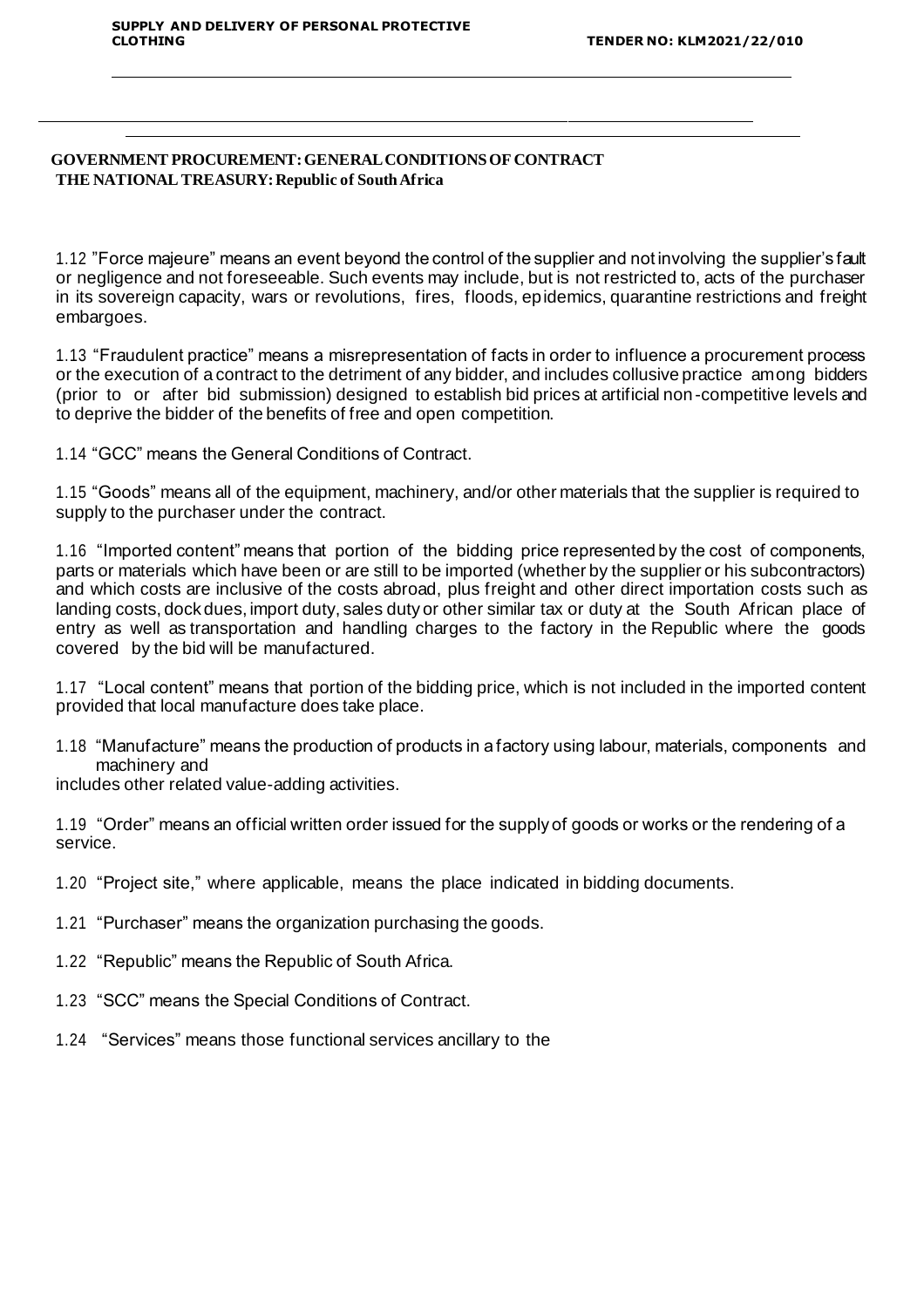#### **GOVERNMENT PROCUREMENT: GENERAL CONDITIONS OF CONTRACT THE NATIONAL TREASURY: Republic of South Africa**

supply of the goods, such as transportation and any other incidental services, such as installation, commissioning, provision of technical assistance, training, catering, gardening, security, maintenance and other such obligations of the supplier covered under the contract.

1.25 "Supplier" means the successful bidder who is awarded the contract to maintain and administer the required and specified service(s) to the State.

1.26 "Tort" means in breach of contract.

1.27 "Turnkey" means a procurement process where one service provider assumes total responsibility for all aspects of the project and delivers the full end product / service required by the contract.

1.28 "Written" or "in writing" means hand-written in ink or any formof electronic or mechanical writing.

## **2. Application**

2.1 These general conditions are applicable to all bids, contracts and orders including bids for functional and professional services (excluding professional services related to the building and construction industry), sales, hiring, letting and the granting or acquiring of rights, but excluding immovable property, unless otherwise indicated in the bidding documents.

2.2 Where applicable, special conditions of contract are also laid down to cover specific goods, services or works.

2.3 Where such special conditions of contract are in conflict with these general conditions, the special conditions shall apply.

#### **3. General**

3.1 Unless otherwise indicated in the bidding documents, the purchaser shall not be liable for any expense incurred in the preparation and submission of a bid. Where applicable a non- refundable fee for documents may be charged.

3.2 Invitations to bid are usually published in locally distributed news mediaand on the municipality/municipal entity website.

#### **4. Standards**

4.1 The goods supplied shall conformto the standards mentioned in the bidding documents and specifications.

## **5. Use of contract documents and information**

5.1 The supplier shall not, without the purchaser's prior written consent, disclose the contract, or any provision thereof, or any specification, plan, drawing, pattern, sample, or information furnished by or on behalf of the purchaser in connection therewith, to any person other than a person employed by the supplier in the performance of the contract.

Disclosure to any such employed person shall be made in confidence and shall extend only so far as may be necessary for purposes of such performance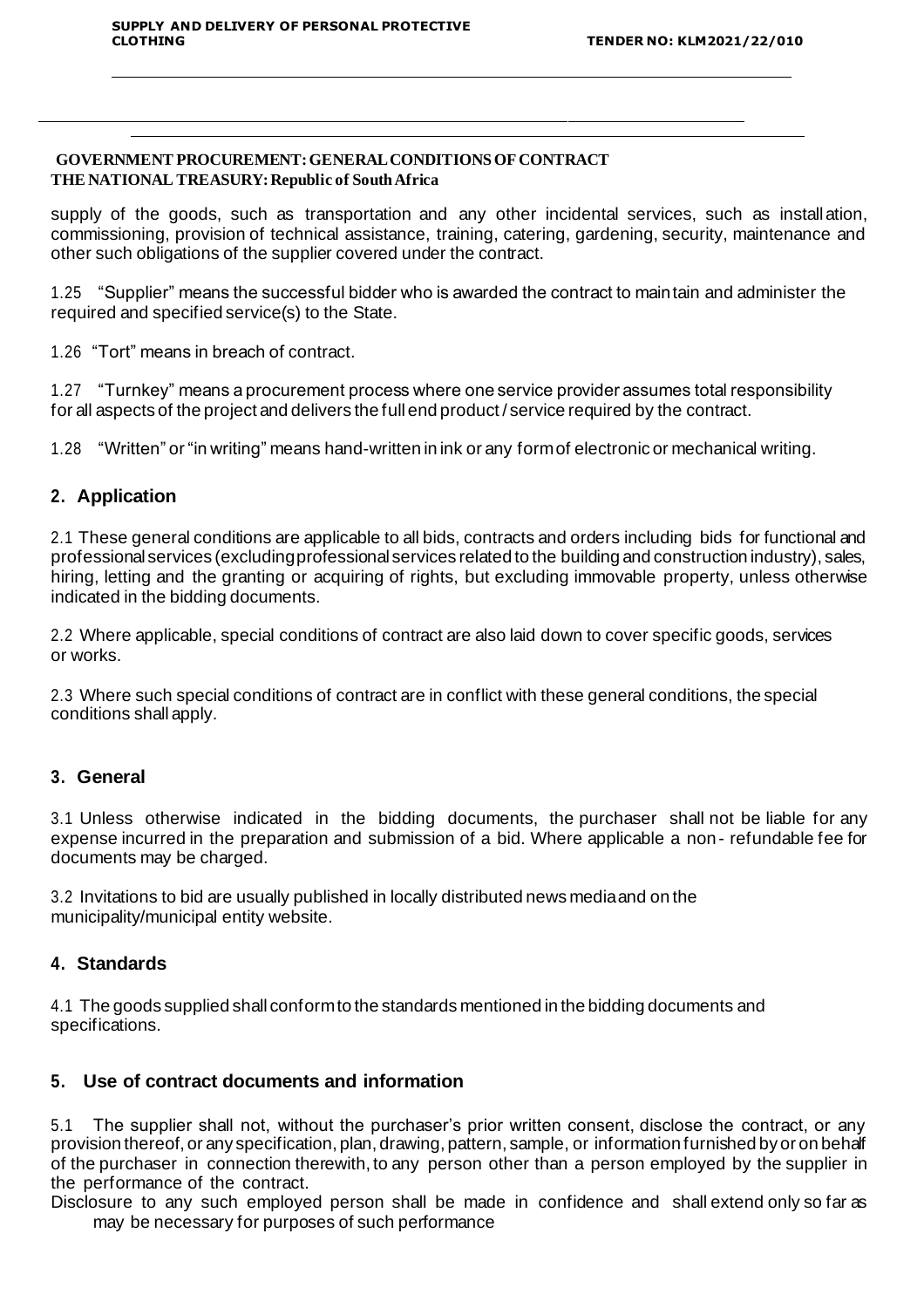extend only so far as may be necessary for purposes of such

performance.

5.2 The supplier shall not, without the purchaser's prior written consent, make use of any document or information mentioned in GCC clause 5.1 except for purposes of performing the contract.

5.3 Any document, other than the contract itself mentioned in GCC clause 5.1 shall remain the property of the purchaser and shall be returned (all copies) to the purchaser on completion of the supplier's performance under the contract if so required by the purchaser.

5.4 The supplier shall permit the purchaser to inspect the supplier's records relating to the performance of the supplier and to have them audited by auditors appointed by the purchaser, if so required by thepurchaser.

## **6. Patent Rights**

6.1 The supplier shall indemnify the purchaser against all third-party claims of infringement of patent, trademark, or industrial design rights arising fromuse of the goods or any part thereof by the purchaser.

6.2 When a supplier developed documentation / projects for the municipality / municipal entity, the intellectual, copy and patent rights or ownership of such documents or projects will vest in the municipality / municipal entity.

### **7. Performance security**

7.1 Within thirty (30) days of receipt of the notification of contract award, the successful bidder shall furnish to the purchaser the performance security of the amount specified in SCC.

7.2 The proceeds of the performance security shall be payable to the purchaser as compensation for any loss resulting from the supplier's failureto complete his obligations under the contract.

7.3 The performance security shall be denominated in the currency of the contract, or in a freely convertible currency acceptable to the purchaserand shallbe in one of the following forms:

(a) a bank guarantee or an irrevocable letter of credit issued by a reputable bank located in the purchaser's country or abroad, acceptable to the purchaser, in the form provided in the bidding documents or another form acceptable to the purchaser; or

(b) a cashier's or certified cheque

7.4 The performance security will be discharged by the purchaser and returned to the supplier not later than thirty (30) days following the date of completion of the supplier's performance obligations under the contract, including any warranty obligations, unless otherwise specified.

## **8. Inspections, tests and analyses**

8.1 All pre-bidding testing will be for the account of the bidder.

8.2 If it is a bid condition that goods to be produced or services to be rendered should at any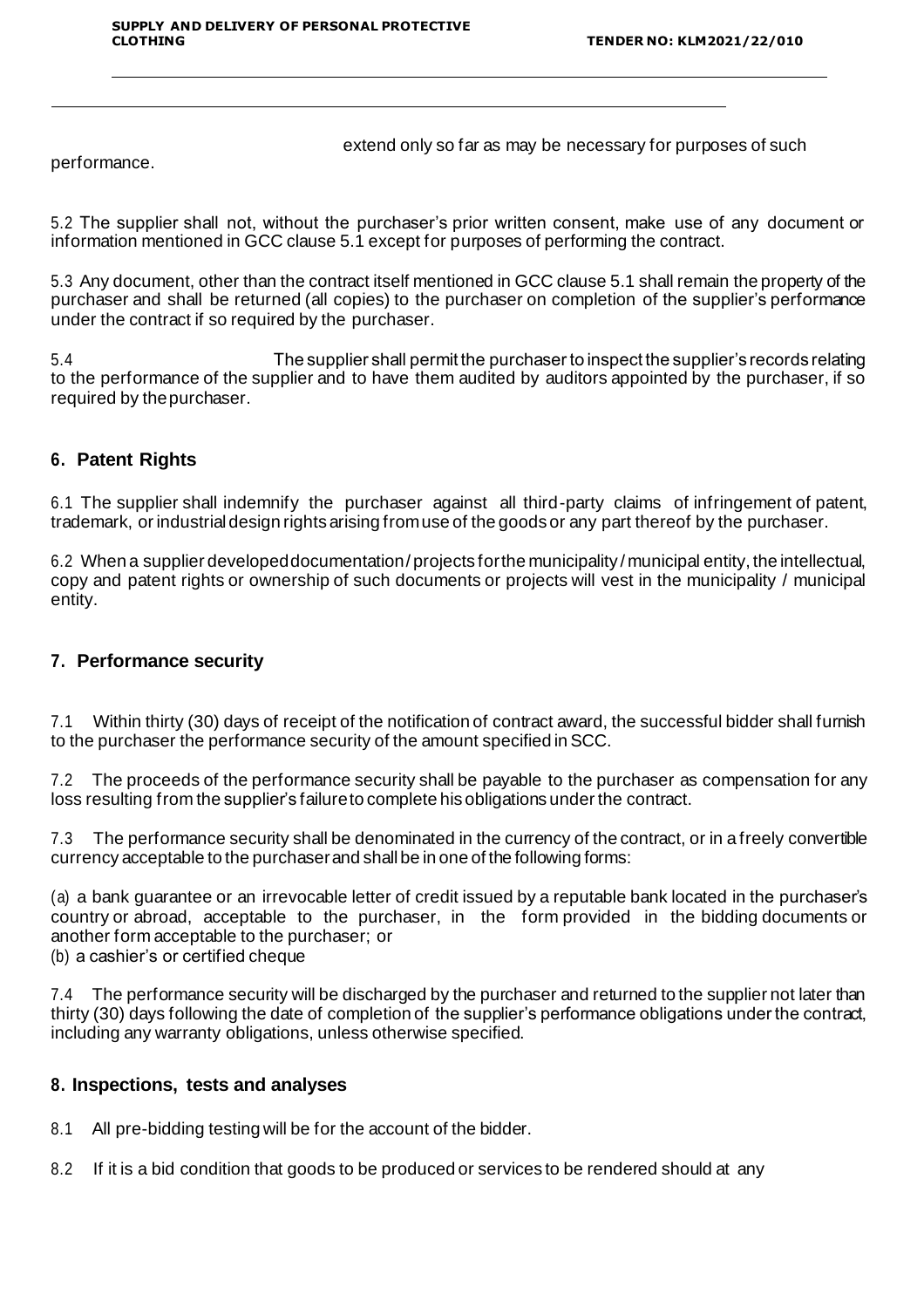stage be subject to inspections, tests and analyses, the bidder or contractor's premises shall be open, at all reasonable hours, for inspection by a representative of the purchaser or organization acting on behalf of the purchaser.

8.3 If there are no inspection requirements indicated in the bidding documents and no mention is made in the contract, but during the contract period it is decided that inspections shall be carried out, the purchaser shall itself make the necessary arrangements, including payment arrangements with the testing authority concerned.

8.4 If the inspections, tests and analyses referred to in clauses 8.2 and 8.3 show the goods to be in accordance with the contract requirements, the cost of the inspections, tests and analyses shall be defrayed by the purchaser.

8.5 Where the goods or services referred to in clauses 8.2 and 8.3 do not comply with the contract requirements, irrespective of whether such goods or services are accepted or not, the cost in connection with these inspections, tests or analyses shall be defrayed by the supplier.

8.6 Goods and services which are referred to in clauses 8.2 and 8.3 and which do not comply with the contract requirements may be rejected.

8.7 Any contract goods may on or after delivery be inspected, tested or analysed and may be rejected if found not to comply with the requirements of the contract. Such rejected goods shall be held at the cost and risk of the supplier who shall, when called upon, remove them immediately at his own cost and forthwith substitute them with goods, which do comply with the requirements of the contract. Failing such removal the rejected goods shall be returned at the suppliers cost and risk. Should the supplier fail to provide the substitute goods forthwith, the purchaser may, without giving the supplier further opportunity to substitute the rejected goods, purchase such goods as may be necessary at the expense of the supplier.

8.8 The provisions of clauses 8.4 to 8.7 shall not prejudice the right of the purchaser to cancel the contract on account of a breach of the conditions thereof, or to act in terms of Clause 22 of GCC.

## **9. Packing**

9.1 The supplier shall provide such packing of the goods as is required to prevent their damage or deterioration during transit to their final destination, as indicated in the contract. The packing shall be sufficient to withstand, without limitation, rough handling during transit and exposure to extreme temperatures, salt and precipitation during transit, and open storage. Packing,

#### **GOVERNMENT PROCUREMENT: GENERAL CONDITIONS OF CONTRACT THE NATIONAL TREASURY: Republic of South Africa**

case size and weights shall take into consideration, where appropriate, the remoteness of the goods' final destination and the absence of heavy handling facilities at all points in transit.

9.2 The packing, marking, and documentation within and outside the packages shall comply strictly with such special requirements as shall be expressly provided for in the contract, including additional requirements, if any, and in any subsequent instructions ordered by the purchaser.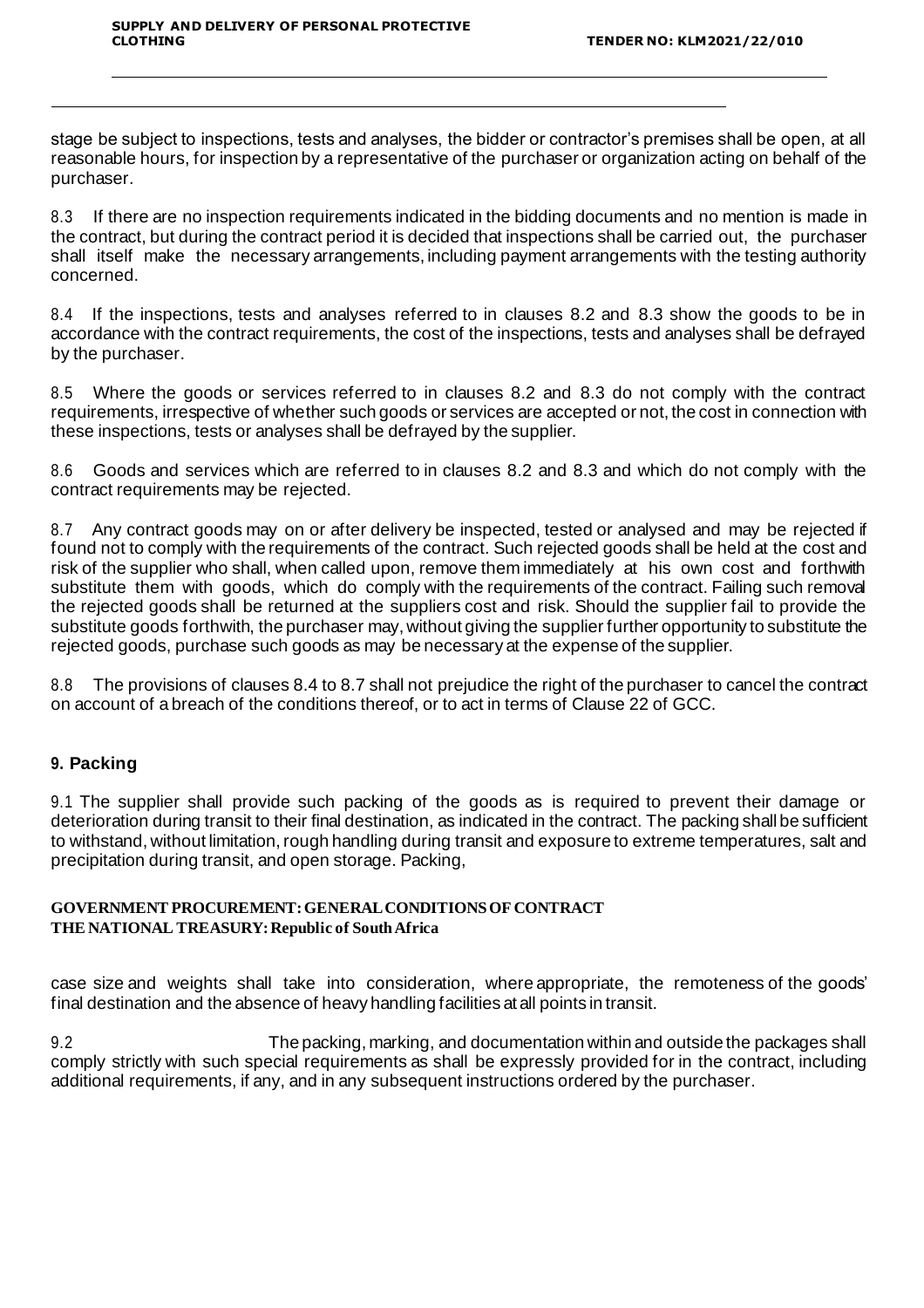## **10. Delivery and documents**

10.1 Delivery of the goods and arrangements for shipping and clearance obligations, shall be made by the supplier in accordance with the terms specified in the contract.

#### **11. Insurance**

11.1 The goods supplied under the contract shallbe fully insured in afreely convertible currency against loss or damage incidental to manufacture or acquisition, transportation, storage and delivery in the manner specified.

## **12. Transportation**

12.1 Should a price other than an all-inclusive delivered price be required, this shall be specified.

## **13. Incidental Services**

13.1 The supplier may be required to provide any or all of the following services, including additional services, if any:

- (a) (a) performance or supervision of on-site assembly and/or commissioning of the supplied
- goods;<br>b) furnishina) of tools required for assembly and/or maintenance of the supplied goods;
- (c) furnishing of a detailed operations and maintenance manual for each appropriate unit of the supplied goods;
- (d) performance or supervision or maintenance and/or repair of the supplied goods, for a period of time agreed by the parties, provided that this service shall not relieve the supplier of any warranty obligations under this contract; and
- (e) training of the purchaser's personnel, at the supplier's plant and/or on-site, in assembly, startup, operation, maintenance, and/or repair of the supplied goods.

13.2 Prices charged by the supplier for incidental services, if not included in the contract price for the goods, shall be agreed upon in advance by the parties and shall not exceed the prevailing rates charged to other parties by the supplier for similar services.

#### **14. Spare parts**

14.1 As specified, the supplier may be required to provide any or all of the following materials, notifications, and information pertaining to spare parts manufactured or distributed by the

supplier:

(a) such spare parts as the purchaser may elect to purchase from the supplier, provided that this election shall not relieve the supplier of any warranty obligations under the contract; and

(b) in the event of termination of production of the spare parts: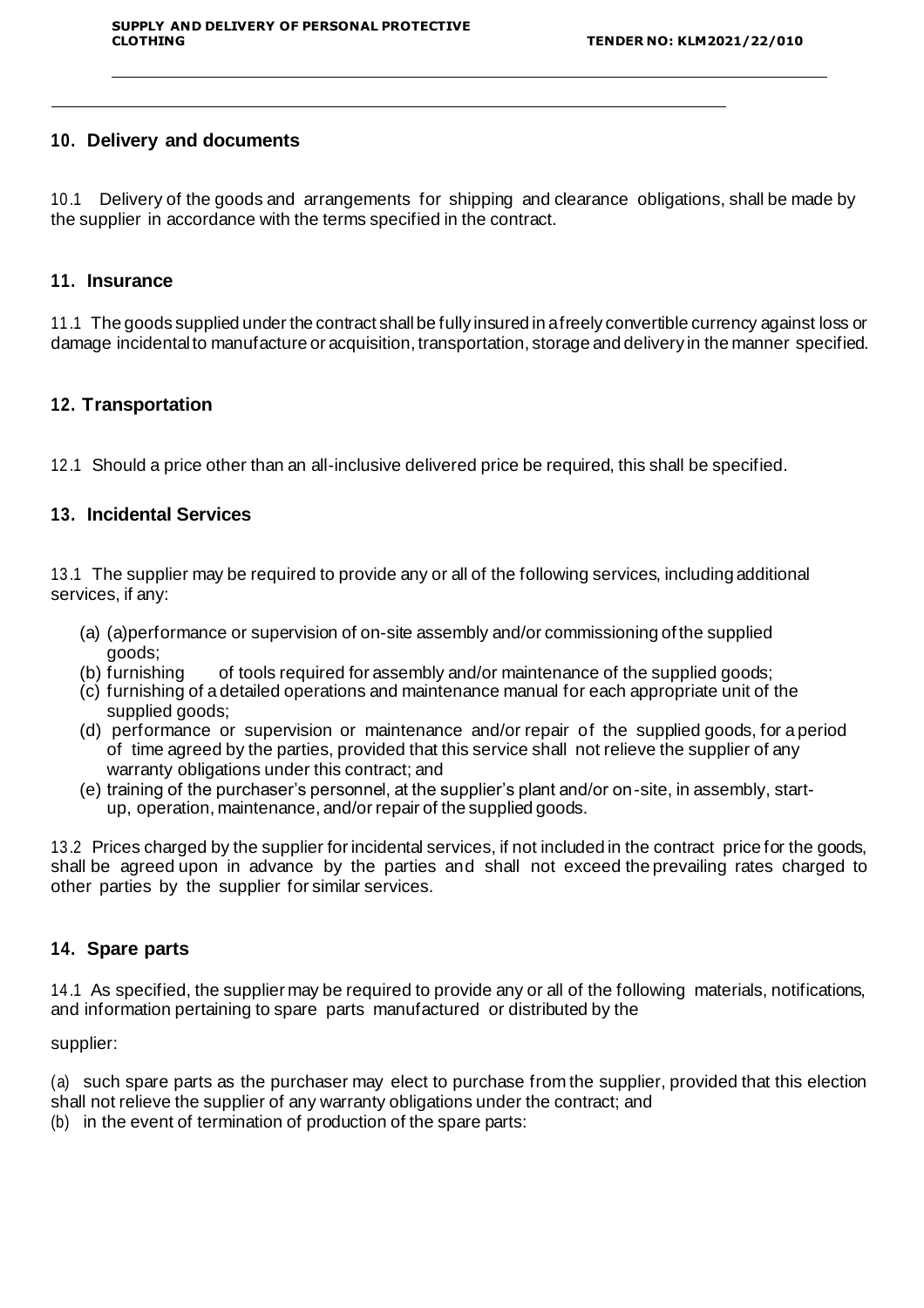(i) advance notification to the purchaser of the pending termination, in sufficient time to permit the purchaser to procure needed requirements; and

(ii) following such termination, furnishing at no cost to the purchaser, the blueprints, drawings, and specifications of the spare parts, if requested.

### **15. Warranty**

15.1 The supplier warrants that the goods supplied under the contract are new, unused, of the mostrecent or current models, and that they incorporate all recent improvements in design and materials unless provided otherwise in the contract. The supplier further warrants that all goods supplied under this contract shall have no defect, arising from design, materials, or workmanship (except when the design and/or material is required by the purchaser's specifications) or from any act or omission of the supplier, that may develop under normal use of the supplied goods in the conditions prevailing in the country of final destination.

15.2 This warranty shall remain valid for twelve (12) months after the goods, or any portion thereof as the case may be, have been delivered to and accepted at the final destination indicated in the contract, or for eighteen (18) months after the date of shipment from the port or place of loading in the source country, whichever period concludes earlier, unless specified otherwise.

15.3 The purchaser shall promptly notify the supplier in writing of any claims arising under this warranty.

15.4 Upon receipt of such notice, the supplier shall, within the period specified and with all reasonable speed, repair or replace the defective goods or parts thereof, without costs to the purchaser.

15.5 If the supplier, having been notified, fails to remedy the defect(s) within the period specified, the purchaser may proceed to take such remedial action as may be necessary, at the supplier's risk and expense and without prejudice to any other rights which the purchaser may have against the supplier under the contract.

### **16. Payment**

16.1 The method and conditions of payment to be made to the supplier under this contract shall be specified.

16.2 The supplier shall furnish the purchaser with an invoice accompanied by a copy of the delivery note and upon fulfilment of other obligations stipulated in the contract.

16.3 Payments shall be made promptly by the purchaser, but in no case later than thirty (30) days after submission of an invoice or claim by the supplier.

16.4 Payment will be made in Rand unless otherwise stipulated.

#### **17. Prices**

17.1 Prices charged by the supplier for goods delivered and services performed under the contract shall not vary from the prices quoted by the supplier in his bid, with the exception of any price adjustments authorized or in the purchaser's request for bid validity extension, as the case may be.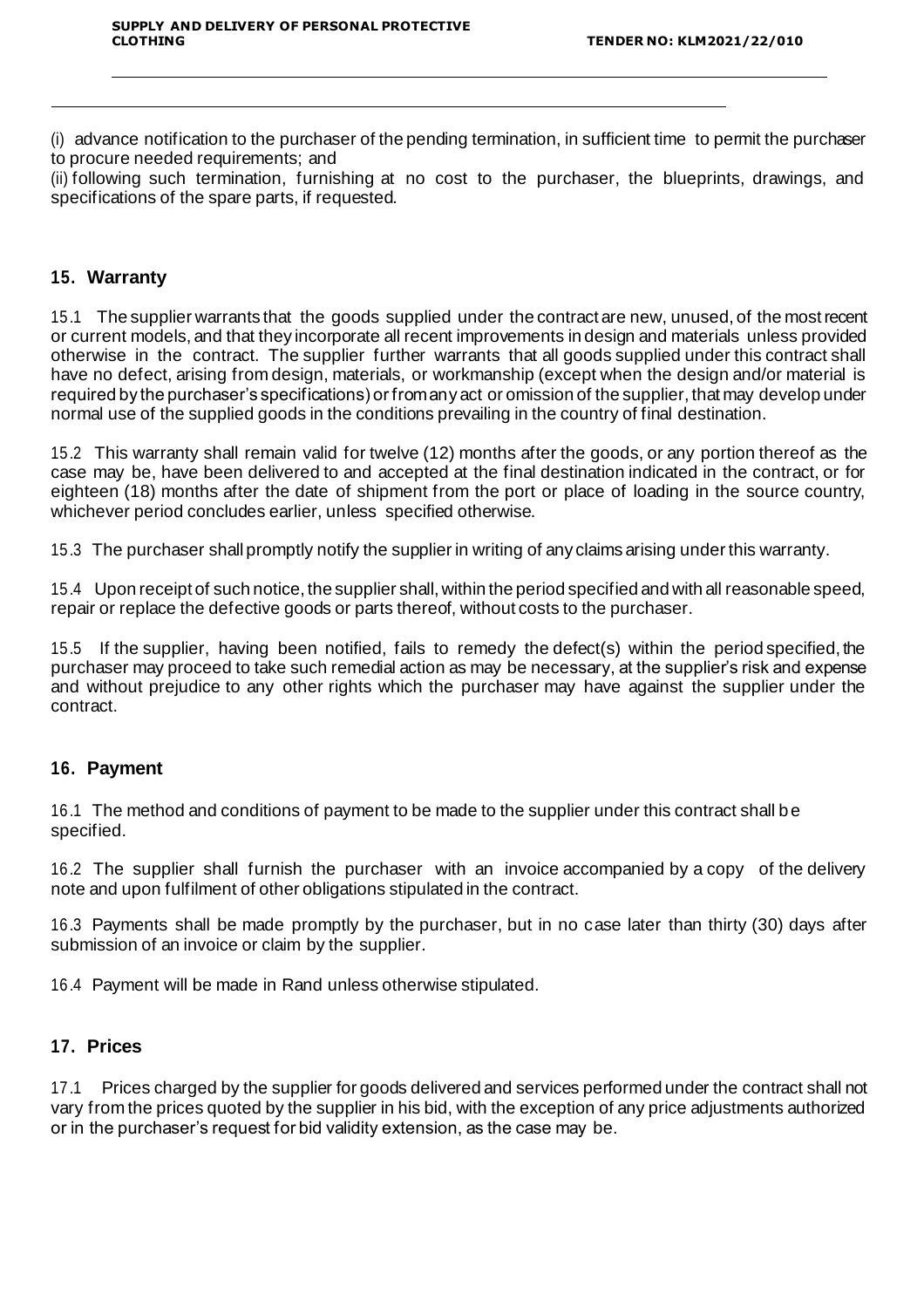#### **18. Variation orders**

18.1 In cases where the estimated value of the envisaged changes in purchase does not vary more than 15% of the total value of the original contract, the contractor may be instructed to deliver the goods or render the services as such. In cases of measurable quantities, the contractor may be approached to reduce the unit price, and such offers may be accepted provided that there is no escalation in price.

#### **19. Assignment**

19.1 The supplier shall not assign, in whole or in part, its obligations to perform under the contract, except with the purchaser's prior written consent.

#### **20. Subcontracts**

20.1 The supplier shall notify the purchaser in writing of all subcontracts awarded under this contracts if not already specified in the bid. Such notification, in the original bid or later, shall not relieve the supplier from any liability or obligation under the contract.

#### **21. Delays in the supplier's performance**

21.1 Delivery of the goods and performance of services shall be made by the supplier in accordance with the time schedule prescribed by the purchaser in the contract.

21.2 If at any time during performance of the contract, the supplier or its subcontractor(s) should encounter conditions impeding timely delivery of the goods and performance of services, the supplier shall promptly notify the purchaser in writing of the fact of the delay, its likely duration and its cause(s). As soon as practicable after receipt of the supplier's notice, thepurchasershall evaluate the situation and may at his discretion extend the supplier's time for performance, with or without the imposition of penalties, in which case the extension shall be ratified by the parties by amendment of contract.

21.3 The right is reserved to procure outside of the contract small quantities or to have minor essential services executed if an emergency arises, the supplier's point of supply is not situated at or near the place where the goods are required, or the supplier's services are not readily available.

21.4 Except as provided under GCC Clause 25, a delay by the supplier in the performance of its delivery obligations shall render the supplier liable to the imposition of penalties, pursuant to GCC Clause 22, unless an extension of time is agreed upon pursuant to GCC Clause 22.2 without the application of penalties.

21.5 Upon any delay beyond the delivery period in the case of a goods contract, the purchaser shall, without cancelling the contract, be entitled to purchase goods of a similar quality and up to the same quantity in substitution of the goods not supplied in conformity with the contract and to return any goods delivered later at the supplier's expense and risk, or to cancel the contract and buy such goods as may be required to complete the contract and without prejudice to his other rights, be entitledto claimdamages fromthe supplier.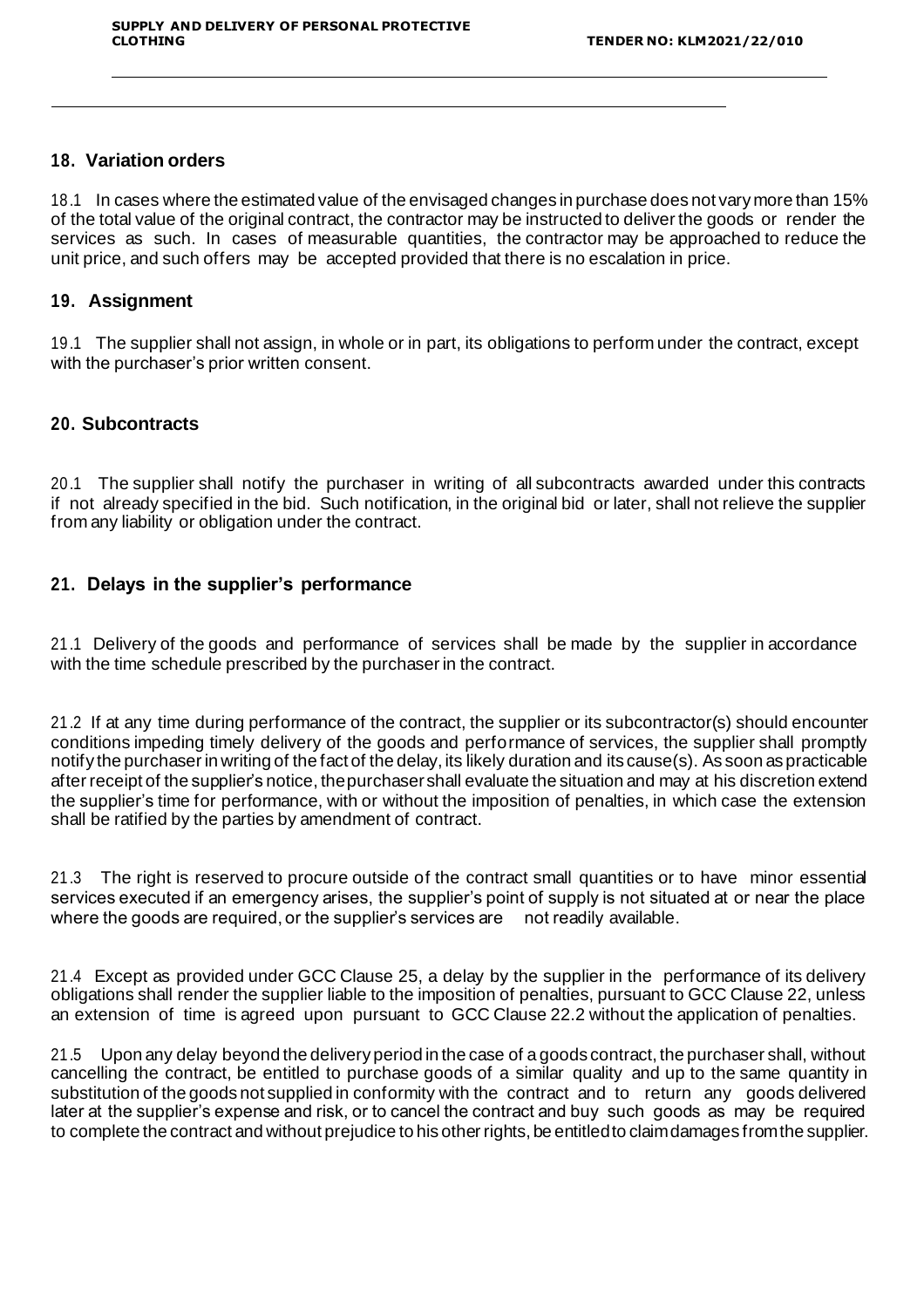### **22. Penalties**

22.1 Subject to GCC Clause 25, if the supplier fails to deliver any or all of the goods or to perform the services within the period(s) specified in the contract, the purchaser shall, without prejudice to its other remedies under the contract, deduct from the contract price, as a penalty, a sum calculated on the delivered price of the delayed goods or unperformed services using the current prime interest rate calculated for each day of the delay until actual delivery or performance. The purchaser may also consider termination of the contract pursuant to GCC Clause 23.

## **23. Termination for default**

23.1 The purchaser, without prejudice to any other remedy for breach of contract, by written notice of default sent to the supplier, may terminate this contract in whole or in part:

(a) if the supplier fails to deliver any or all of the goods within the period(s) specified in the contract, or within any extension thereof granted by the purchaser pursuant to GCC Clause 21.2;

(b) if the supplier fails to perform any other obligation(s) under the

contract; or

(c) if the supplier, in the judgement of the purchaser, has engaged in corrupt or fraudulent practices in competing for or in executing thecontract.

23.2 In the event the purchaser terminates the contract in whole or in part, the purchaser may procure, upon such terms and in such manner, as it deems appropriate, goods, works or services similar to those undelivered, and the supplier shall be liable to the purchaser for any excess costs for such similar goods, works or services. However, the supplier shall continue performance of the contract to the extent not terminated.

## **24. Anti- dumping and counter- vailing duties and rights**

24.1 When, after the date of bid, provisional payments are required, or anti-dumping or countervailing duties are imposed, or the amount of a provisional payment or anti- dumping or countervailing right is increased in respect of any dumped or subsidized import, the State is not liable for any amount so required or imposed, or for the amount of any such increase. When, after the said date, such a provisional payment is no longer required or any such anti-dumping or countervailing right is abolished, or where the amount of such provisional payment or any such right is reduced, any such favourable difference shall on demand be paid forthwith by the supplier to the purchaser or the purchaser may deduct such amounts from moneys (if any) which may otherwise be due to the supplier in regard to goods or services which he delivered or rendered, or is to deliver or render in terms of the contract or any other contract or any other amount which may be due to him.

## **25. Force Majeure**

25.1 Notwithstanding the provisions of GCC Clauses 22 and 23, the supplier shall not be liable for forfeiture of its performance security, damages, or termination for default if and to the extent that his delay in performance or other failure to perform his obligations under the contract is the result of an event of force majeure.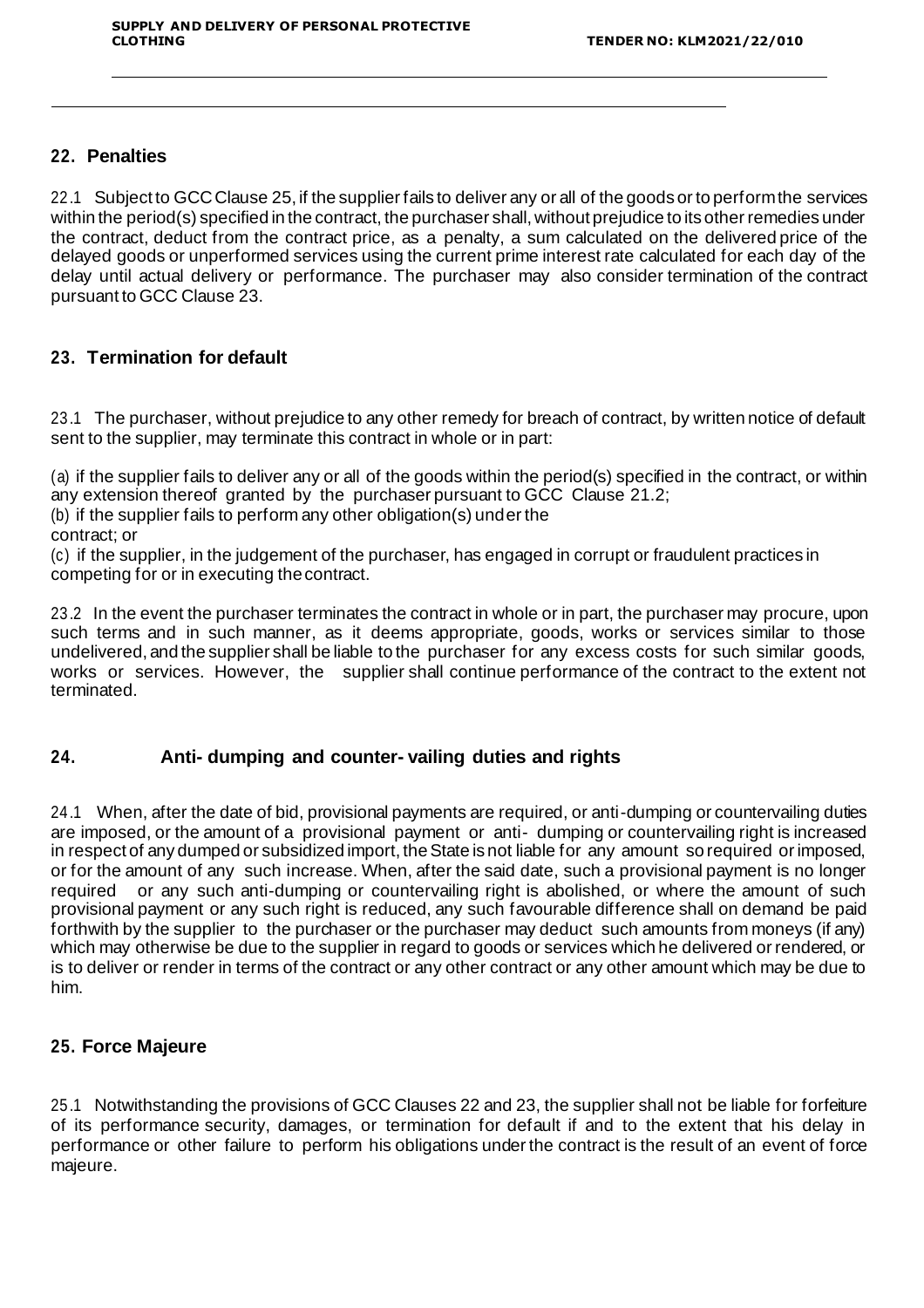25.2 If a force majeure situation arises, the supplier shall promptly notify the purchaser in writing of such condition and the cause thereof. Unless otherwise directed by the purchaser in writing, the supplier shall continue to perform its obligations under the contract as far as is reasonably practical, and shall seek all reasonable alternative means for performance not prevented by the force majeure event.

## **26. Termination for insolvency**

26.1 The purchaser may at any time terminate the contract by giving written notice to the supplier if the supplier becomes bankrupt or otherwise insolvent. In this event, termination will be without compensation to the supplier, provided that such termination will not prejudice or affect any right of action or remedy, which has accrued or will accrue thereafter to the purchaser.

## **27. Settlement of Disputes**

27.1 If any dispute or difference of any kind whatsoever arises between the purchaser and the supplier in connection with or arising out of the contract, the parties shall make every effort to resolve amicably such dispute or difference by mutual consultation.

27.2 If, after thirty (30) days, the parties have failed to resolve their dispute or difference by such mutual consultation, then either the purchaser or the supplier may give notice to the other party of his intention to commence with mediation. No mediation in respect of this matter may be commenced unless such notice is given to the other party.

27.3 Should it not be possible to settle a dispute by means of mediation, it may be settled in a South African court of law.

27.4 Notwithstanding any reference to mediation and/or court proceedings herein,

(a) the parties shall continue to perform their respective obligations under the contract unless they otherwise agree; and

(b) the purchaser shall pay the supplier any monies due the supplier for goods delivered and / or services rendered according to the prescripts of the contract.

#### **28. Limitation of Liability**

28.1 Except in cases of criminal negligence or willful misconduct, and in the case of infringement pursuant to Clause 6;

- (a) the supplier shall not be liable to the purchaser, whether in contract, tort, or otherwise, for any indirect or consequential loss or damage, loss of use, loss of production, or loss of profits or interest costs, provided that this exclusion shall not apply to any obligation of the supplier to pay penalties and/or damages to the purchaser; and
- (b) the aggregate liability of the supplier to the purchaser, whether under the contract, in tort or otherwise, shall not exceed the total contract price, provided that this limitation shall not apply to the cost of repairing or replacing defective equipment.